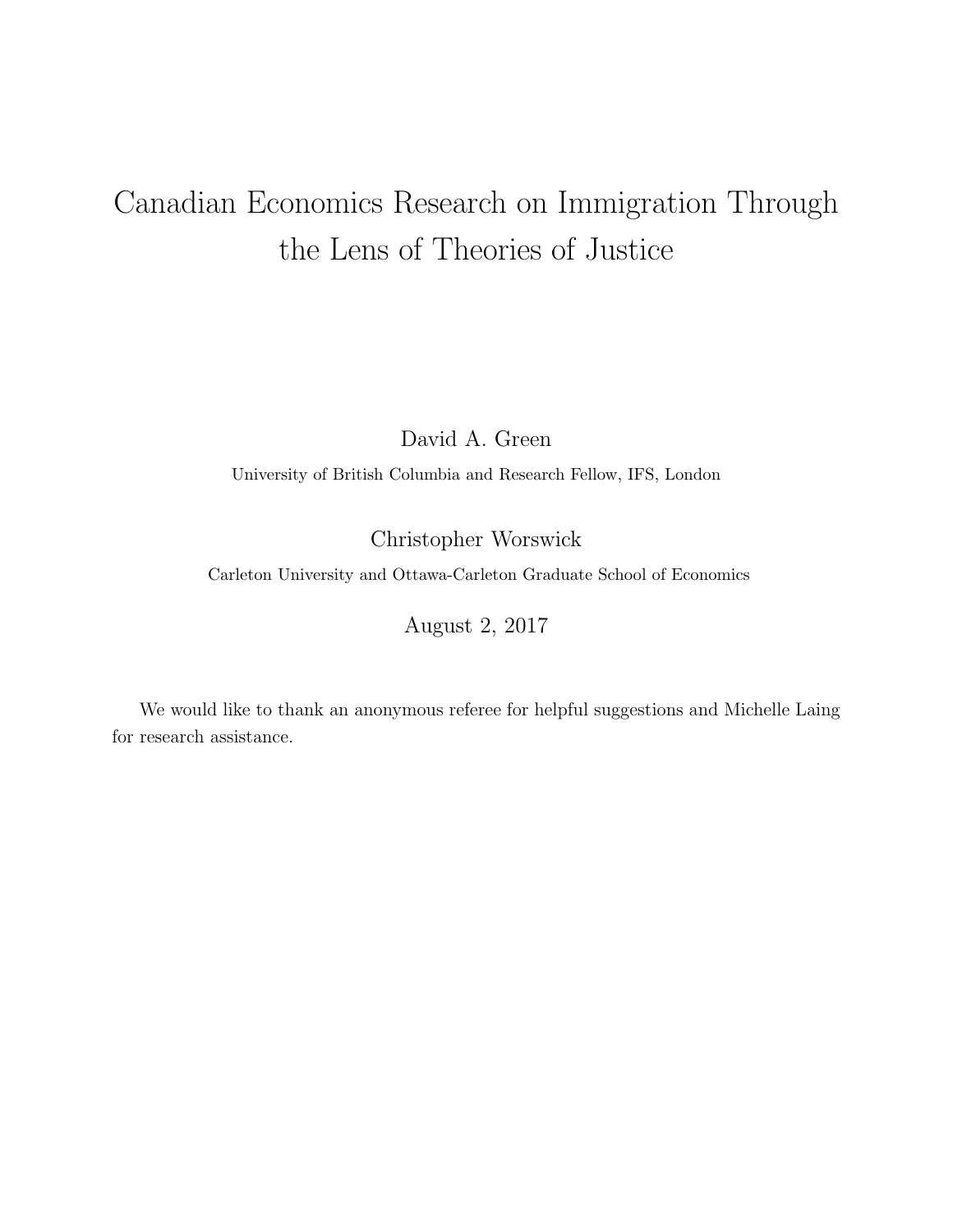#### Abstract

We assess the current state of knowledge in the economics of immigration and consider how economic theories of knowledge can be used to further the goal of developing a just immigration policy. In the process, we highlight the contributions of economists working in Canada and Canadian economists internationally in furthering our understanding of this important research area. We identify research gaps such as the need for more research on the underlying causes of the poor returns to foreign work experience for immigrants from non-traditional source countries and the effect of immigrants on stimulating innovation. More research is also needed on the implications of temporary foreign worker (TFW) programs and the growing importance of employers in immigrant selection systems.

Key Words: immigration, wages, justice, discrimination, gender, family, second generation. JEL Class.: J24, J30, J31, J61, J71, D63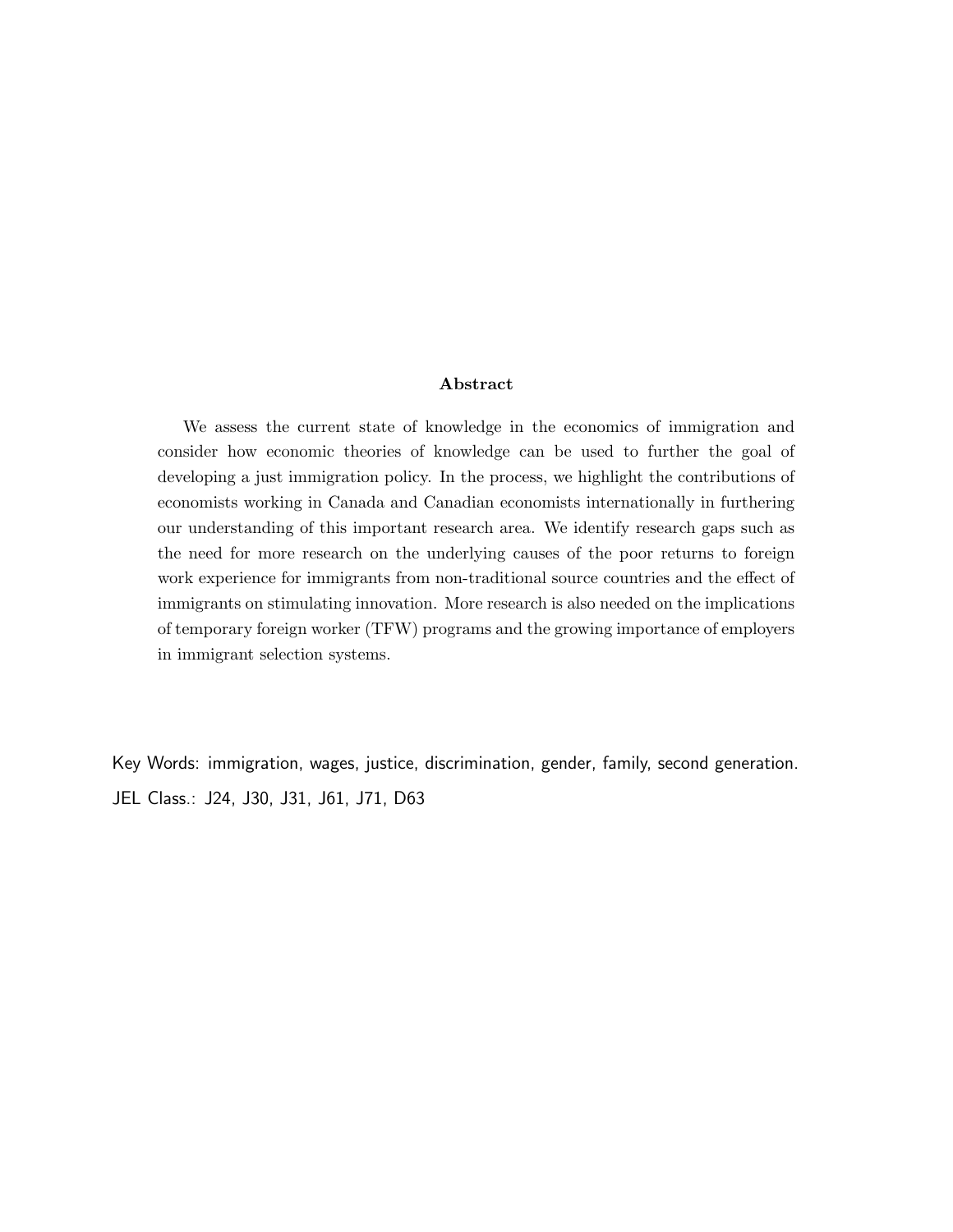## 1 Introduction

Perhaps no other policy is so evidently tied to nation building as immigration. This is particularly true for Canada - an immigrant nation that has been defined by the interactions of immigrants with the indigenous people who were here before them, by the effect of immigration in permitting the exploitation of our vast natural resources, by the impact of educated immigration on defining and building our human capital stock, and by its implications for turning Canada into an increasingly ethnically diverse society. With such a profound influence on our society and our economy, the salient question in this policy area must surely be, what set of immigration policies would be most helpful in making Canada a more just society? Our goal in this review is to examine the substantial economics literature on immigration and the effects of immigration policy in search of evidence that can inform discussions about that question. Our focus will primarily be on papers about Canada and/or written by Canadians but, being Canadian, we recognize that we are not the only or even necessarily the best people working on these questions and we will make use of evidence from other parts of the world where needed. One goal of the paper will be to point out where there are gaps in knowledge about the effects of Canadian immigration.

Amartya Sen argues for an assessment of society's institutions and policies based on the pragmatic question of whether a given institution or policy increases the justness of a society, as opposed to comparing them to what he calls transcendental theories [\(Sen](#page-48-0)  $(2009)$ ). The latter comparison would involve asking, in our context, what is the most just set of institutions and policies related to immigration. We have purposefully phrased our question in Sen's pragmatic tradition since we think there is at least some hope of consensus about a direction for improvement even among people who prefer different transcendental theories. In essence, we are like a group of people in Alberta's foothills setting out on a mountain climbing expedition. We may disagree on which is the highest and best mountain to climb but we can agree on which direction is up toward the mountains. Determining the direction up and taking steps in that direction seems like a worthy initial goal. In doing that, context matters. One key way that questions of justice interact with the economy is through the roles that people are assigned in the productive system. Whether one gets a job, and the wage and working conditions of that job, are key determinants of social and self respect that themselves play a key role in nearly all liberal theories of justice. That means that to determine how to adjust institutions or policies to improve justice we need to understand how jobs and wages are assigned. In the case of our specific question, we need to know what jobs immigrants get, what wages they are paid, whether they are able to implement their skills, whether they are treated with respect in the job market, and how the presence of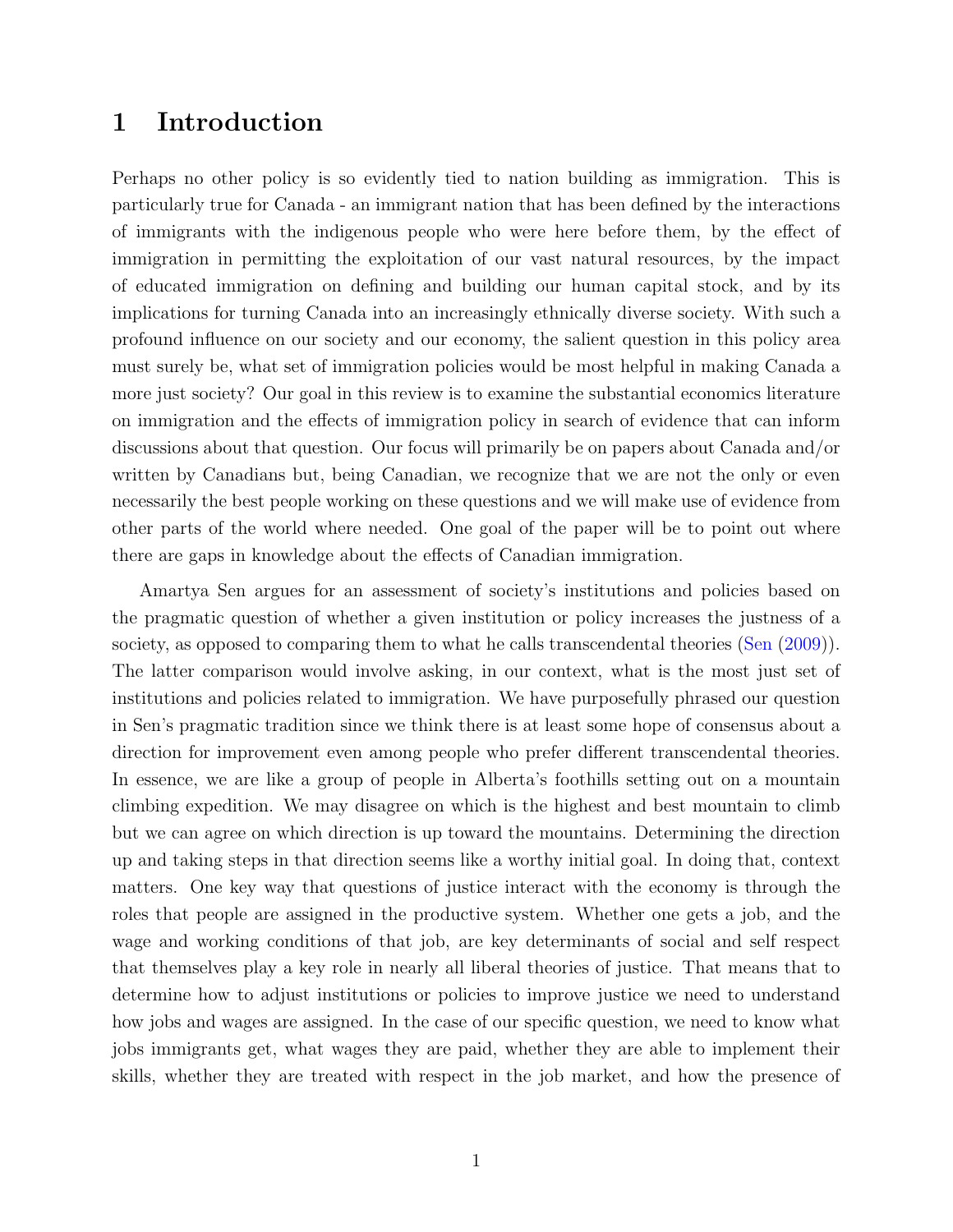immigrants affects those same outcomes for those who have arrived before them. <sup>[1](#page-3-0)</sup>

The other main context we need is the form of immigration policies and other policies and institutions that affect immigrants and mediate their impact on residents. If we are to figure out the direction up hill, we need to know where we are now and what directions have already been tried. In addition, the empirical work in this area often refers to specific policy effects and so one needs to have some understanding of past and current policy to assess that work. For those reasons, we start the paper with a description of historical immigration policy in Canada. A key feature of immigration policy in Canada and elsewhere is a tension between using immigration to try to meet short term demand (often described by non-economists as filling labour and skill gaps in the economy) and using it for longer term structural goals such as building the overall skill level of the workforce. At different times in our policy history, one or the other of these goals has dominated - though both are typically always at play to some extent. We will target much of our discussion at the specific question of whether it is better to focus on short versus long term goals (again, with our notion of better being ultimately about improvements in the justness of Canadian society).

A key element of considerations about the role of immigration in creating a more just society is understanding how immigrants themselves fare in the receiving economy. A society that uses immigrants as a source of labour to the benefit of the residents but does so in a way that disregards the well-being and freedoms of the immigrants themselves will almost certainly be judged to be a less than just society. This will lead us into a discussion of what is sometimes called immigrant assimilation - how immigrants fare in terms of their earnings, employment and skills acquisition with time in the economy. Considering those outcomes forces us to think about credentials that immigrants have when they arrive and their ability to translate those to skills that are valued in the Canadian context. We will want to know how these patterns are mediated by factors such as education, country of origin, and language ability since those may be targets of immigration policy, and also whether any difficulties arise because of racial or ethnic discrimination rather than skills deficits. That information relates directly to questions of justice and how to improve it. For example, if the immigrant adjustment mechanism is one in which women are expected to give up their goals to promote those of their husbands, that is an important piece of information.

Under most liberal theories of justice, the justness of a society will be partly (though only partly) related to its material well-being and how that is distributed. Thus, a key question we will want to ask is how immigration affects economic growth and whether it

<span id="page-3-0"></span><sup>1</sup>For the rest of this paper we will refer to the prior arrivals as residents since referring to them as the native born, as is standard in the literature, leaves out previously arrived immigrants. In places, however, native born more accurately reflects the relevant grouping in the data and in those instances we will use that label.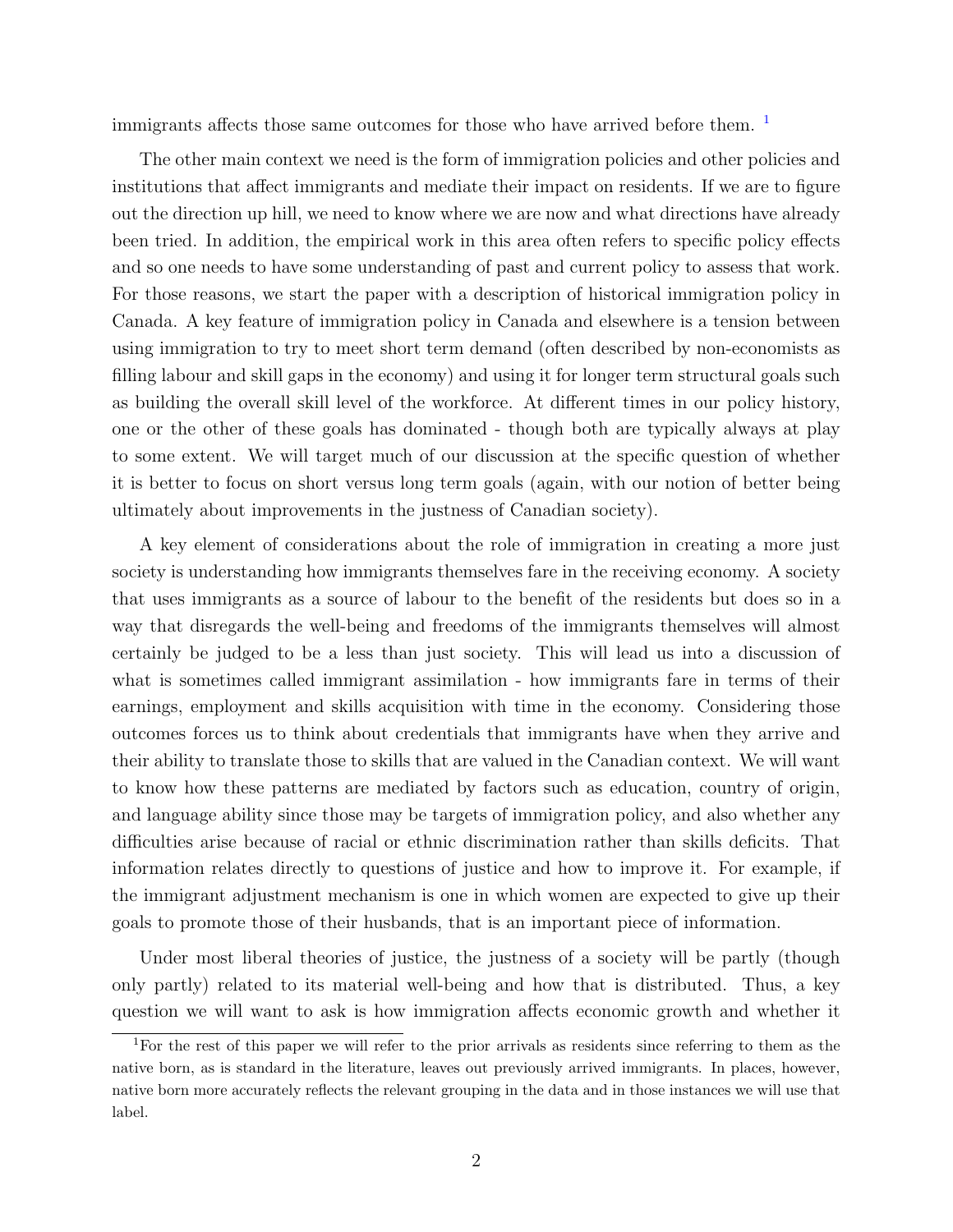helps or harms the least well-off in society. We take up these questions in the fifth section of the paper. The conclusions from studying the outcomes for immigrants themselves are important for this discussion because we need to know the true (as opposed to the nominal) skill composition of the immigrant inflow in order to understand its impact on residents.

It is worth pointing out at the outset three (of possibly many) senses in which our discussion is narrow. First, our focus is on the relationship of immigration to the creation of a more just society in a receiving country (Canada, in particular). This leaves aside issues of justice related to how Canadian immigration affects the sending countries. Second, we only briefly discuss the important questions related to refugees and the balance between our moral obligations and any costs of taking in refugees. A complete discussion of the justness of a receiving country would include both these considerations but in both cases we are hampered by a relative paucity of related economic research. These are just the first of many points at which we will indicate a need for more research. The third sense in which we are narrow is that the notions of justice we will raise are all from the Western, liberal tradition. This is a reflection of our own limitations not of any notion that this is the only lens through which to view justice. Hopefully, our discussion of results from the economics literature will be of value for those who view questions of justice in the context of other traditions.

The paper proceeds in six sections, including the introduction. In the second section, we provide a brief description of Canadian immigration policy. In the third section, we present a rudimentary discussion of the inter-relationship between immigration and theories of justice. In the fourth section, we provide an extended discussion of studies of immigrant outcomes, and in the fifth section, we examine the impact of immigration on residents. The sixth section contains conclusions. As we will see as we progress through our discussion, Canadians have made considerable contributions to understanding the immigrant experience and the impact of immigration on receiving economies. Moreover, quite a number of their important contributions have been published in the Canadian Journal of Economics.

## 2 Canadian Economic Immigration: Historical Policy Context

Immigration policy has played a fundamental role in the formation of Canada from the outset of European settlement and colonization here. In Harold Innis's formulation of the Staple Thesis, immigration was complementary to and determined by the nature of the dominant staple good at each stage. In the early stages, defined by fishing and fur trading, Innis argues that immigration and settlement policy was focused on the goal of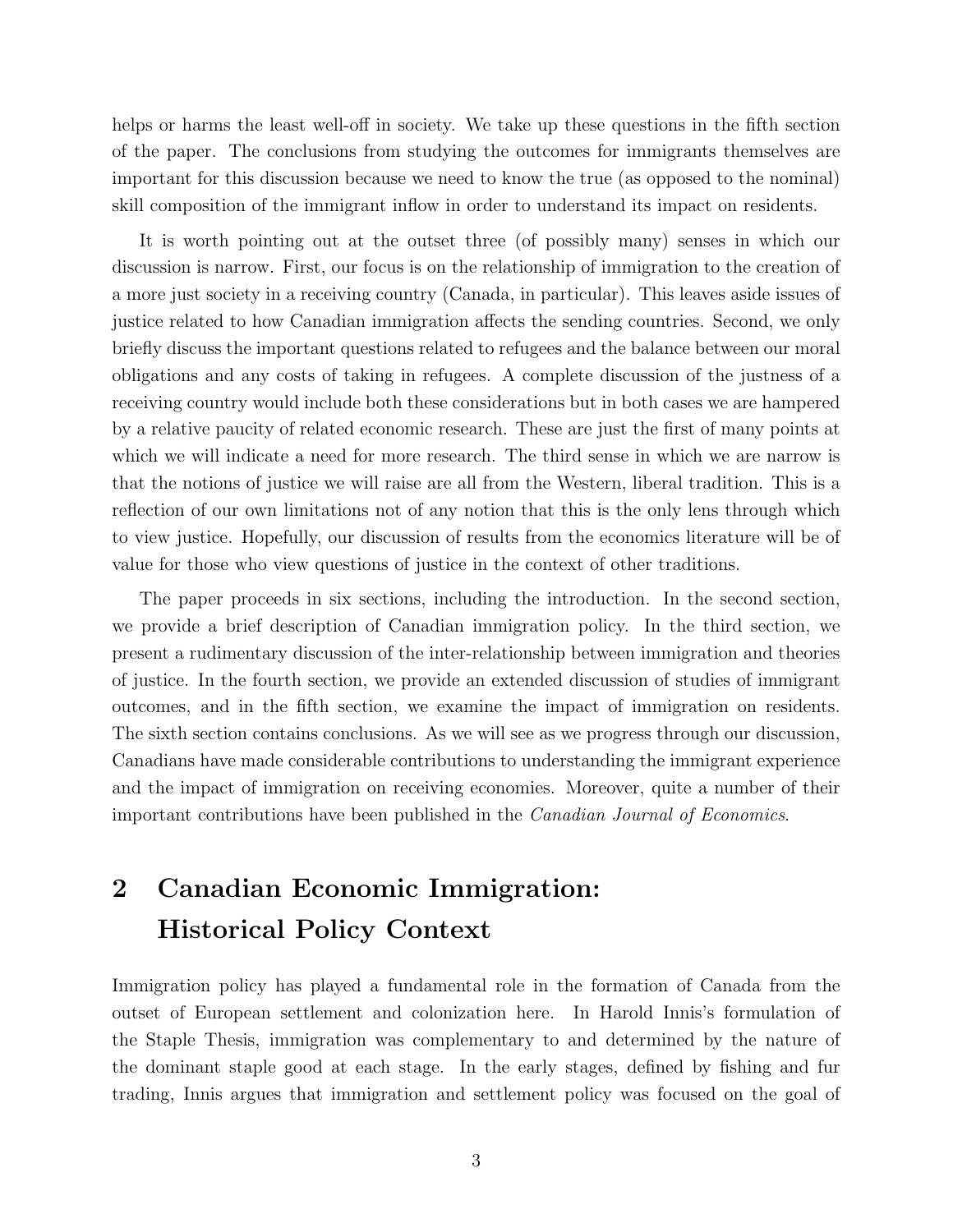establishing military outposts to guard the staples routes. The shifts toward timber followed by wheat and extractive resources, however, required much more complementary labour and, in consequence, an immigration policy to bring in that labour [\(Innis](#page-46-0) [\(1956\)](#page-46-0)). This is most evident in the National Policy of Sir John A. MacDonald but continued through the importation of labour for the Western economy in the 1920s and for manufacturing and extractive resources in the 1950s [\(Green](#page-44-0) [\(1976\)](#page-44-0)). The immigration policy that developed to control these flows had a set of defining characteristics. First, it took as its goal the development and growth of the Canadian economy, with humanitarian and other goals viewed largely as secondary. Second, it was overtly racist in nature, with a set of 'preferred' source countries from which immigration was relatively easy and a set of 'non-preferred' countries, from some of which migration to Canada was virtually impossible. Third, it embodied an inherent tension between longer term goals such as simply expanding the population of the country and shorter term goals of meeting specific occupational targets and adjusting to the 'absorptive capacity' of the economy during recessions and booms (see [Green and Green](#page-45-0) [\(1999\)](#page-45-0) and [Green and Worswick](#page-45-1) [\(2004\)](#page-45-1)). By the late 1950s, the short and long term goals were in conflict as substantial inflows of unskilled immigrants arrived at the same time as a recession and a growing desire to move toward a more skill based economy [\(Green](#page-44-0) [\(1976\)](#page-44-0)).

In the early 1960s, the Canadian government employed the powers to shape immigration that it had given itself over previous decades to undertake a fundamental shift toward selecting a more skilled inflow. However, the previously 'preferred' countries could not provide enough highly educated immigrants for Canada on their own and so the shift necessitated an official abandonment of the discriminatory element of Canadian immigration policy. This shift began with policy changes in 1962 and culminated with the introduction of the point system in 1967. From that point forward, immigrant selection was to be based on objective criteria related to skills, family reunification, or humanitarian concerns - not race [\(Green](#page-44-1) [\(1995\)](#page-44-1)). The system established in 1967 was based on defining three broad categories of immigrants: 1) the family class (immigrants sponsored by family already in Canada); 2) the economic class; and 3) humanitarian immigrants (refugees). While the method of choosing immigrants has varied considerably over the ensuing decades, this basic three group structure has persisted. A key innovation at that time was the introduction of the point system under which the applicant was assessed points based on his/her personal characteristics and was admitted if those characteristics garnered enough points to clear a pre-defined threshold. Characteristics such as age, education, intended occupation, official language fluency and having an approved job offer have all been factors which were associated with different numbers of points under the point system at times since 1967.<sup>[2](#page-5-0)</sup>

<span id="page-5-0"></span><sup>&</sup>lt;sup>2</sup>See [Green and Green](#page-44-2) [\(1995\)](#page-44-2) and [Beach et al.](#page-42-0) [\(2011\)](#page-42-0) for detailed descriptions of the history of the Canadian point system of immigration.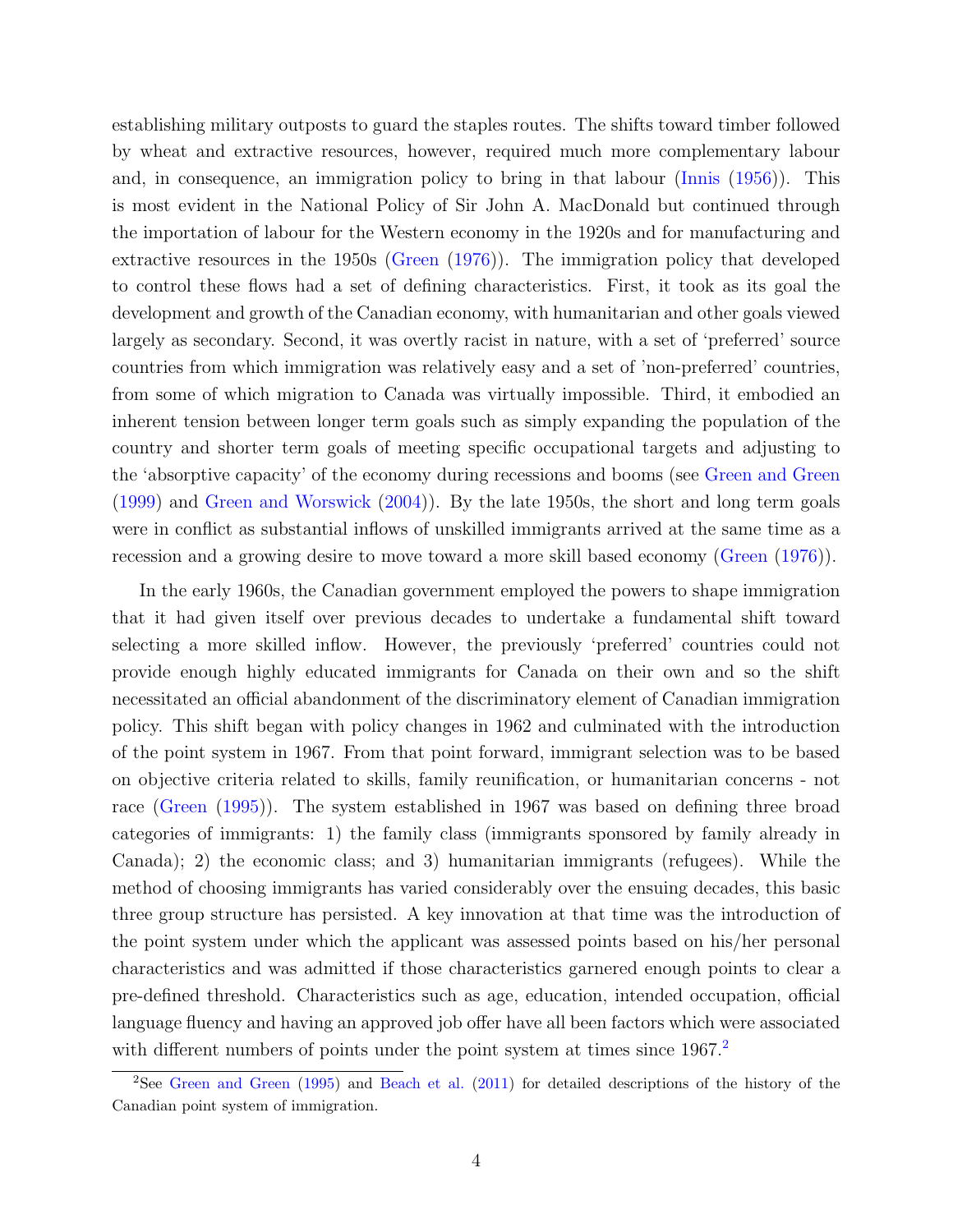The weight placed on different characteristics has varied substantially over time. Through the 1970s and 1980s, a great deal of weight was placed on intended occupation under the point system, meaning that the immigrants were seen as filling gaps in the supply of certain types of workers in Canada that were identified using an occupational projection system. This approach fell out of favour by the early 1990s in part because of the inaccuracy of occupational projections. In response, weight in the point system was shifted toward education and experience. This was a victory for the long term goal approach and coincided with a move to maintain immigration at relatively constant levels regardless of the state of the Canadian labour market. It also resulted a sharp increase in the number of principal applicants landing in the Skilled Worker category having university degrees.[3](#page-6-0) This change was complemented by the introduction of credential equivalency assessments (through the Foreign Credential Referral Office beginning in 2007) and formal language testing for Skilled Worker principal applicants (beginning in 2010). We have not seen evaluations for these changes to determine if they had an effect on immigrant earnings.

The increased emphasis on education which began in the early 1990s was further reinforced with the introduction of the Immigrant and Refugee Protection Act (IRPA) in 2002 which removed occupational restrictions. This allowed the intake of immigrants under the Skilled Worker category to be driven almost entirely by characteristics thought to be positively correlated with human capital, such as education, age and language fluency. However, this emphasis on long-term, human capital goals began to be reversed with the twin events of the onset of the resource boom and the election of the first Harper government in 2004. The combination of rising demand for labour in the West in particular and a government which placed greater emphasis on business goals led to a shift back toward an immigration policy focused on short term, 'gap filling' goals.<sup>[4](#page-6-1)</sup> The shift was profound and was embodied in three main components of the overall immigration system: changes in the federal immigrant selection system; the rise of provincial control over immigration policy; and the substantial expansion in the Temporary Foreign Worker (TFW) inflow.

The changes in the federal selection system were reflected, in part, in the introduction of BILL C-50 in April 2008 which allowed for the Minister to issue instructions limiting the admission of immigrants intending to work in certain occupations. This shifted the federal intake of economic immigrants away from the pure human capital motivation of IRPA and led to a series of small changes intended to target certain occupations defined as embodying skill gaps in the Canadian economy. Also introduced in 2008, was the Canadian Experience

<span id="page-6-0"></span><sup>&</sup>lt;sup>3</sup>The Skilled Worker category is a subset of the Economic class. The Principal Applicants (PA) under the Skilled Worker category are the group of immigrants assessed under the points system.

<span id="page-6-1"></span><sup>4</sup>Arguably this trend started with the introduction in 1998 of the Provincial Nominee Program, described in detail below.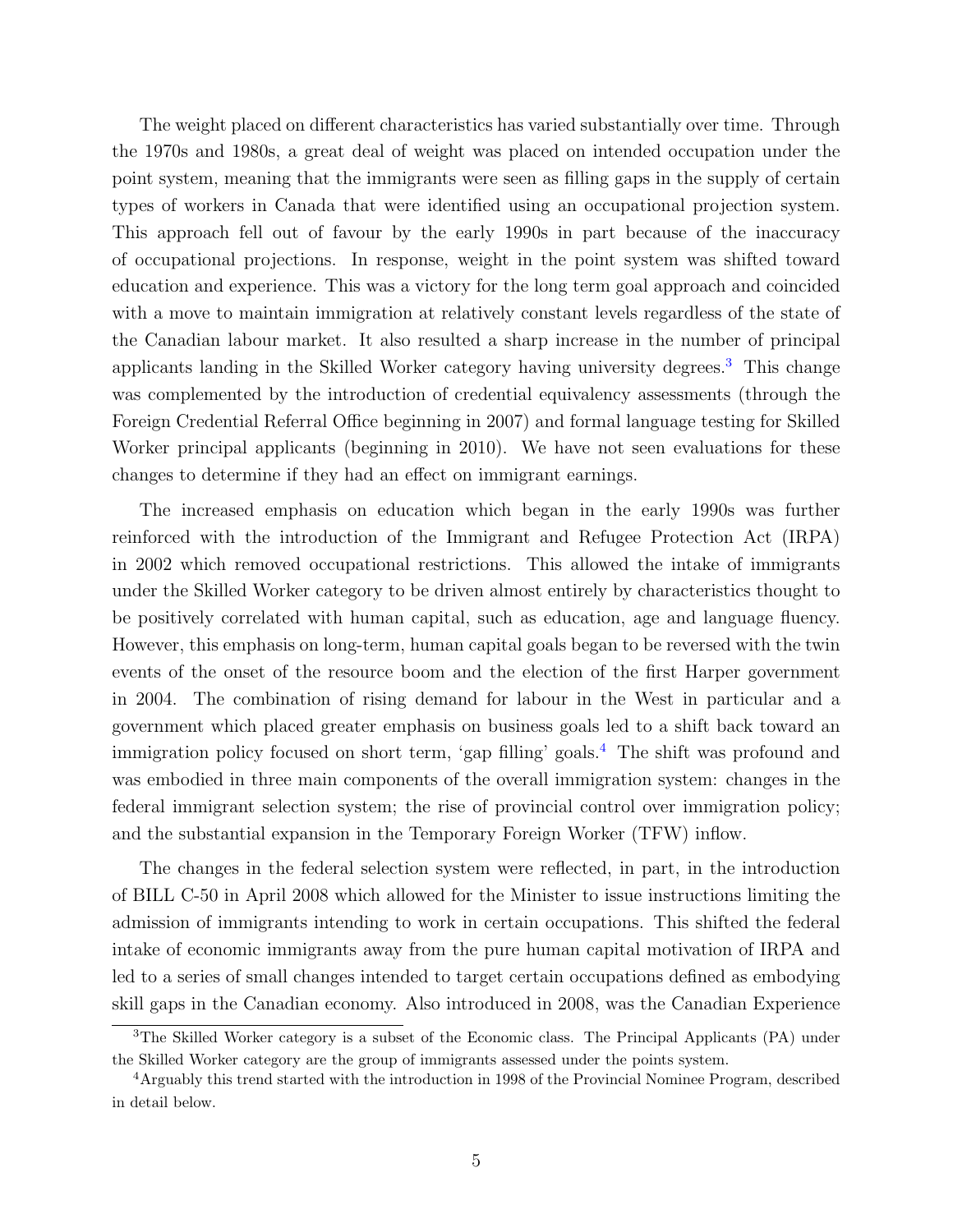Class (CEC) which allowed for a separate entry stream for applicants with proficiency in either English or French and either two or more years of work experience in Canada or two or more years of post-secondary education acquired in Canada. More recently, the structure of the selection system was fundamentally changed with the adoption of the Express Entry system for the economic class. This system is based on an Expression of Interest (EOI) approach previously implemented in New Zealand and Australia. Under this approach, an applicant first registers an EOI which is done easily on-line and involves an assessment of the applicant's stated characteristics. As in the original point system, the applicant is awarded points based on characteristics but in this case, having enough points to exceed a pre-defined threshold does not guarantee the applicant entry. Instead, it puts her or him in a pool for a year. Approximately every two weeks, the top people ranked by points are given entry. Importantly, the points for selection from that pool have included a substantial number of points for having arranged employment - so substantial, in fact, that having arranged employment alone was enough to obtain entry in the first versions of the system. This implied that skills screening may have suffered since it effectively shifted the distribution of entrants from a random set who exceeded the points threshold to one that could be dominated by firms seeking to hire from the low end of the distribution. Indeed, one of the examples cited by the government to justify reforms of the Express Entry system was that there were too many fast food cooks gaining entry because they had arranged jobs even though their skill level as it would be assessed under the points system was low. Nonetheless, the Express Entry system does have the advantage of eliminating backlogs and helping firms find workers.

Roughly coincident with these changes at the federal level has been a shift in the role of provinces in immigrant selection. Throughout most of Canada's history, immigration has been a federal policy domain (as one would expect given the right of immigrants to migrate freely within Canada). However, the 1978 Cullen-Couture agreement gave Quebec the capacity to influence the size and composition of economic immigrants landing within its borders [\(Parent and Worswick](#page-47-0) [\(2004\)](#page-47-0).) The 1991 Canada-Quebec agreement extended this role for Quebec and led to Quebec's parallel system for selecting economic immigrants. While the federal and Quebec systems have historically shared many features, a key difference is the large emphasis placed on French language fluency of new immigrants within the Quebec system.

Following Quebec's lead, the other provinces soon became interested in having their own influence on the selection of immigrants arriving within their borders. To faciliate this, the federal government and the provinces (and territories) have established Provincial Nominee (PN) programs beginning in 1998 [\(Baglay](#page-41-0) [\(2012\)](#page-41-0)). There currently are 11 Provincial Nominee (PN) programs supporting provinces and territories. In each PN programme,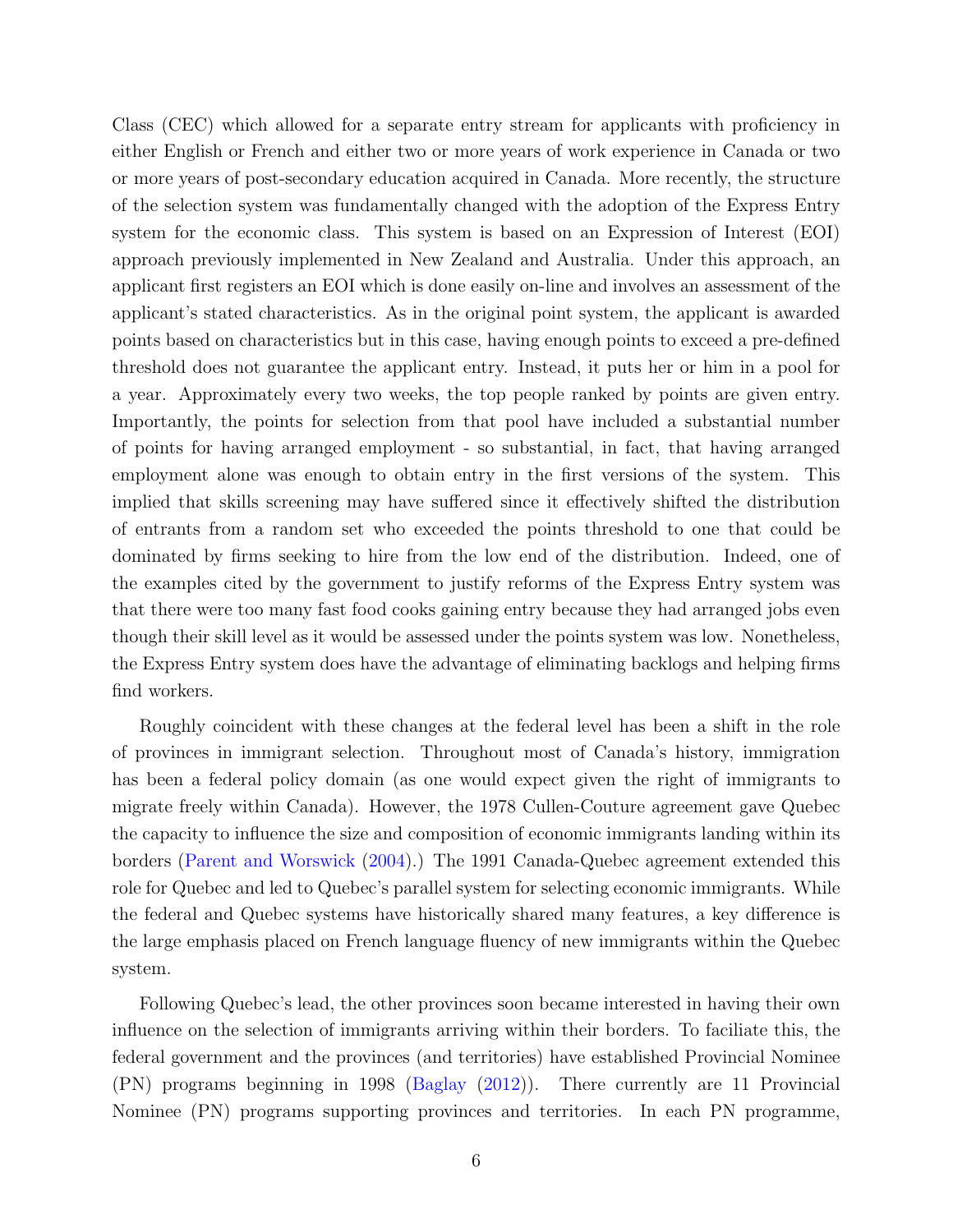applicants apply under streams set out by the province and are nominated by the province to take one of a set number of spots allocated to the PN programme for that province. Those streams tend to emphasize perceived shortages in local businesses and, for that reason, the PN programme as typically used is another element of the shift toward greater emphasis on shorter term job placement over longer term skills assessment.

The third major change in immigration policy has been the expansion of the TFW component. Canada has always had a TFW element to its immigration policy, covering everything from nannies to seasonal agriculture workers to entertainers and skilled technicians. But in the mid-2000's both the size and scope of the system changed. In fact, by 2011 the annual TFW inflow (190,000) was similar in size to the annual permanent inflow (249,000). Moreover, the expansion was targeted at filling perceived labour shortages of all types in the West in particular. By 2007, the TFW programme included a low skilled stream that even allowed fast tracking of fast food restaurant counter workers in what were claimed to be high labour demand areas. This part of the TFW inflow was scaled back at the end of the Conservative government but is seemingly being revived to some extent in recent policy.

In summary, Canada has a rich immigration history with a number of important policy developments that have kept Canada and its high quality micro data in the immigration research spotlight internationally. In the ensuing sections of the paper, we review many of the key studies by economists that attempt to understand the economic performance of immigrants in Canada and their impact on other workers, taking into account the dynamic policy context that has existed in Canada since the 1960s. But, first, we will try to place those discussions in a wider context.

### 3 Immigration and Theories of Justice

At the outset of this paper, we argued that the ultimate measure for any policy is its impact on improving the justice of the society.<sup>[5](#page-8-0)</sup> As we saw in the previous section, Canada has used immigration policy in very different forms over the course of its existence and it seems to us hard to avoid thinking about issues of distributive justice alongside considering the economic impacts of these policies. This is most evident in the explicitly racist approach to immigration prior to 1962. Most Canadians now see those policies as unjust - selecting immigrants on the basis of a characteristic to which we should, in justice, be blind. But that immediately raises questions about other restrictions we place on immigration. Do we have a

<span id="page-8-0"></span><sup>&</sup>lt;sup>5</sup>Recall that we take the admittedly narrow perspective of focusing on the justice of the receiving society rather than of the global community.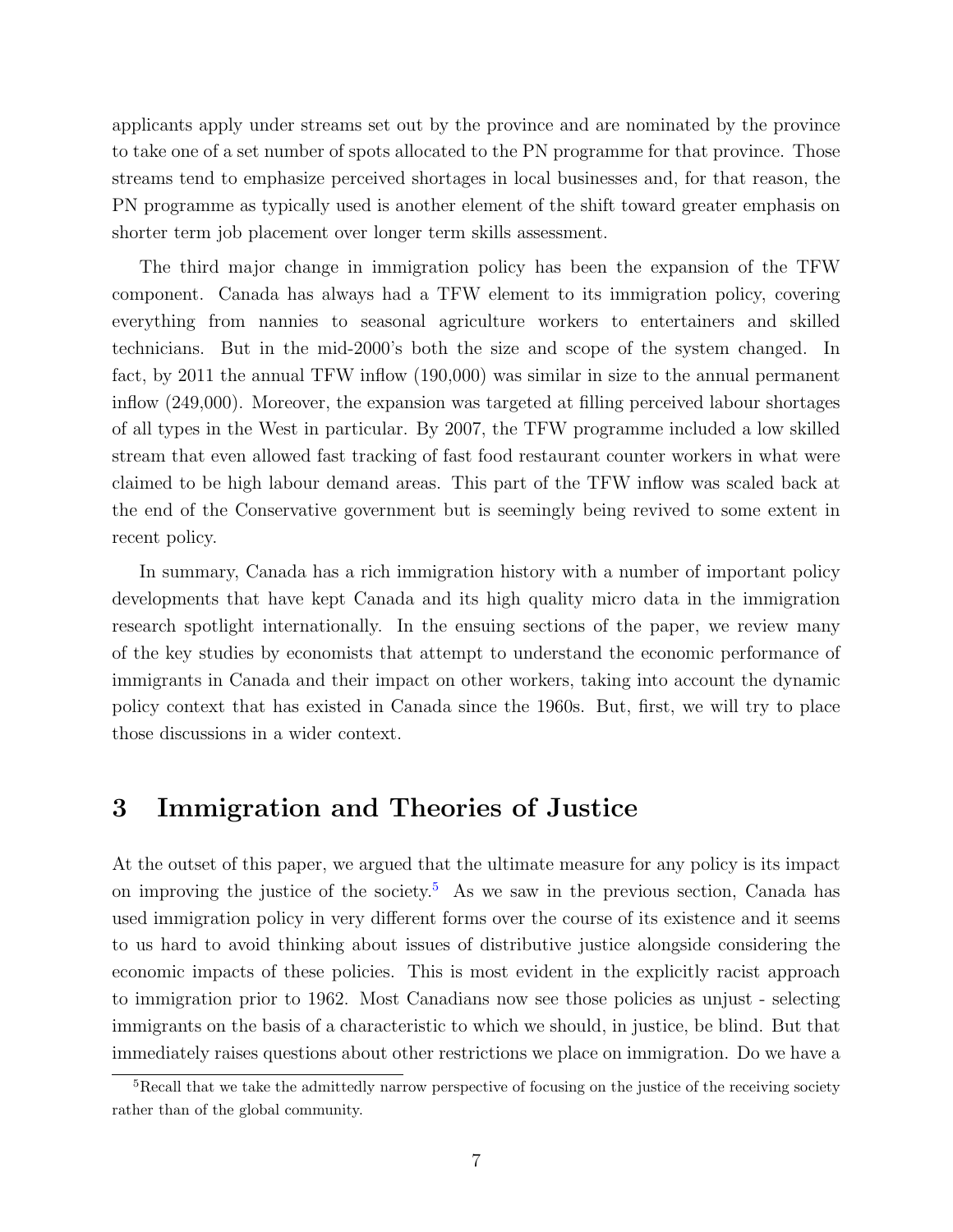case, in justice, for restricting inflows by skill level because it benefits residents even if that is the least beneficial approach for other people in the world? Is the recent policy shift toward greater emphasis on allowing migrants in only temporarily one that can be defended under theories of justice? These questions lead to the biggest question of all: do the residents of a prosperous country have a right under justice to restrict immigration?

We believe that many economists would read a list of questions such as these and see them as potentially interesting but outside of their purview as economists. This outlook is potentially rooted in an appeal to the First and Second Welfare Theorems. Under those theorems, society determines a distributive goal and it is our task as economists to determine the set of transfers and market-failure correcting taxes to get us to that goal. Charles Blackorby in his 1990 Innis Lecture described this outlook as economists seeing ourselves as the equivalent of bus mechanics with someone else determining how fast the bus will go, where it will go, and who will sit where on the bus. But he also pointed out that in a second best world - where the assumptions underlying the Welfare Theorems do not hold - the clean dichotomy between goals such as justice and policy effects on the functioning of the economy cannot be maintained [\(Blackorby](#page-42-1) [\(1990\)](#page-42-1)). Immigration policy is a prime case in point. Obviously, the underlying assumption of stable preferences cannot be maintained when the policy we are considering is one which adds extra people to the economy. Alternatively, if we bring in workers temporarily (so they are not added to the collection of preferences on which policy decisions are based), but do not provide them with protections from exploitation, then we will affect notions of mutual respect among those working in the economy that will reflect on the justice of the society in ways that cannot be separated from the economic impacts of those workers.

To us, the implication of the failure of the assumptions underlying the Welfare Theorems is not that all economists should become philosophers and certainly not that we should become post-modernists who treat all policy impacts as relative. Rather, we think that we should - at least from time to time - put our questions about the economy in the broader context of distributive justice and ask whether that changes the evidence we seek to gather in order to contribute to the overall debate on how to construct a more just society. Moreover, from our vantage point, economic arguments seem to hold a heavy weight in policy discussions, and economists have an effect on the debate if we do not mention issues of justice in our contributions. Of course, there is no single theory of justice to which we can all appeal, nor should there be. Because of this, the contribution of economists may involve setting out options rather than making single prescriptions. In terms of the bus analogy, it involves not just fixing how the bus runs but making clear that the way it runs will interact with broader goals about its destination and speed. In any case, as we will see, many economists often take this approach already (at least implicitly), and many of the questions raised by theories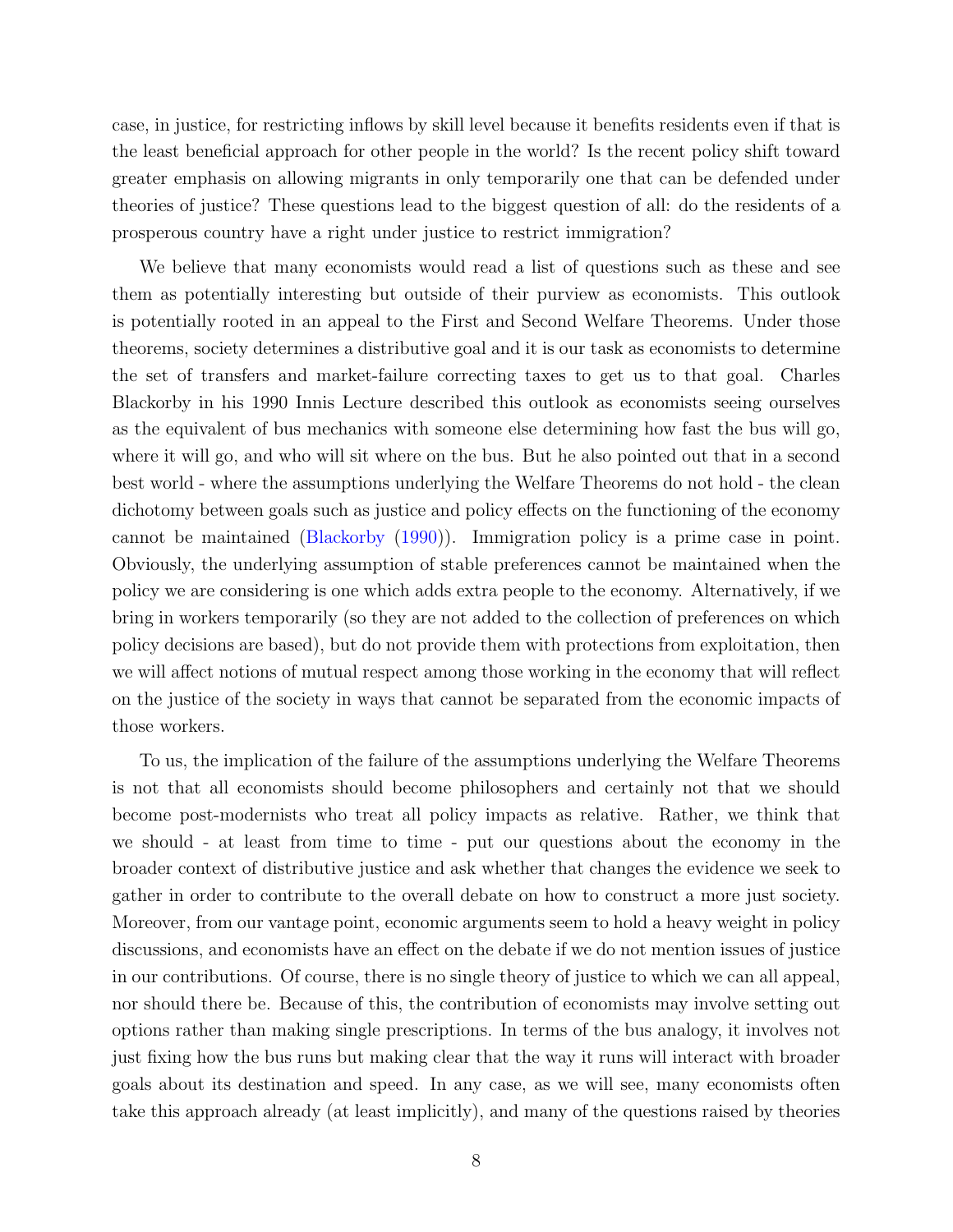of justice are ones that we are already studying.

What, then, can we learn from the study of immigration by economists (and particularly Canadian economists) about the role of immigration in constructing a more just society? In answering this, we first need to grapple with the question of whether it is inherently unjust for a prosperous country to restrict immigration. One can divide opinions on this question into two broad camps - the cosmopolitan camp that believes that the correct level of consideration is one that incorporates all the people in the world with equal weight, and a communitarian camp that puts greater weight on the people resident in a country (Canada, in our case). Theories of justice can provide guidance in considering these positions but are far from pointing to a definitive conclusion. Indeed, contrary positions are possible even within the same theory. People taking a libertarian perspective, for example, often argue for unrestricted immigration based on the notion that restrictions of freedom of movement are inherently unjust. However, a libertarian might equally argue the opposite position. For Robert Nozick, if a position is reached from a combination of just acquisitions and just transfers, there is no argument in justice for redistribution [\(Nozick](#page-47-1) [\(1974\)](#page-47-1)). For immigration, if a set of people constructed a prosperous society through just acquisitions and transfers, people from outside that society would not have a right to enter it. People from outside the society would always have the right to make offers that would involve citizenship in exchange for something but the residents of the prosperous society are under no obligation to accept those offers. In Canada's case, of course, this raises important questions about the interaction of indigenous rights and immigration that are beyond our purview in this paper (again, because we know of no related economic research).

The possibility of reaching contrary conclusions is particularly evident under the predominant theory of justice created in the 20th Century: John Rawls' theory of justice as fairness. Rawls, famously, develops a thought experiment which he sees as emphasizing the key characteristics of justice as fairness when considering the form of just institutions for a society. In the thought experiment, a set of rational citizens consider the form they want for the institutions for their society behind a veil of ignorance where none of them knows anything about the role they will occupy in the society governed by those institutions. Rawls argues that these citizens will choose institutions that are to the benefit of the least well-off person, allowing inequality only to the extent it generates incentives that yield actions that benefit that person. Putting deliberations behind the veil of ignorance emphasizes the fundamental equality of people, including the notion that true justice will ignore claims based on advantages and positions within society's constructs.

It seems intuitive that one part of the ignorance in the deliberations behind the veil would be about what country a person will live in, and several philosophers have adopted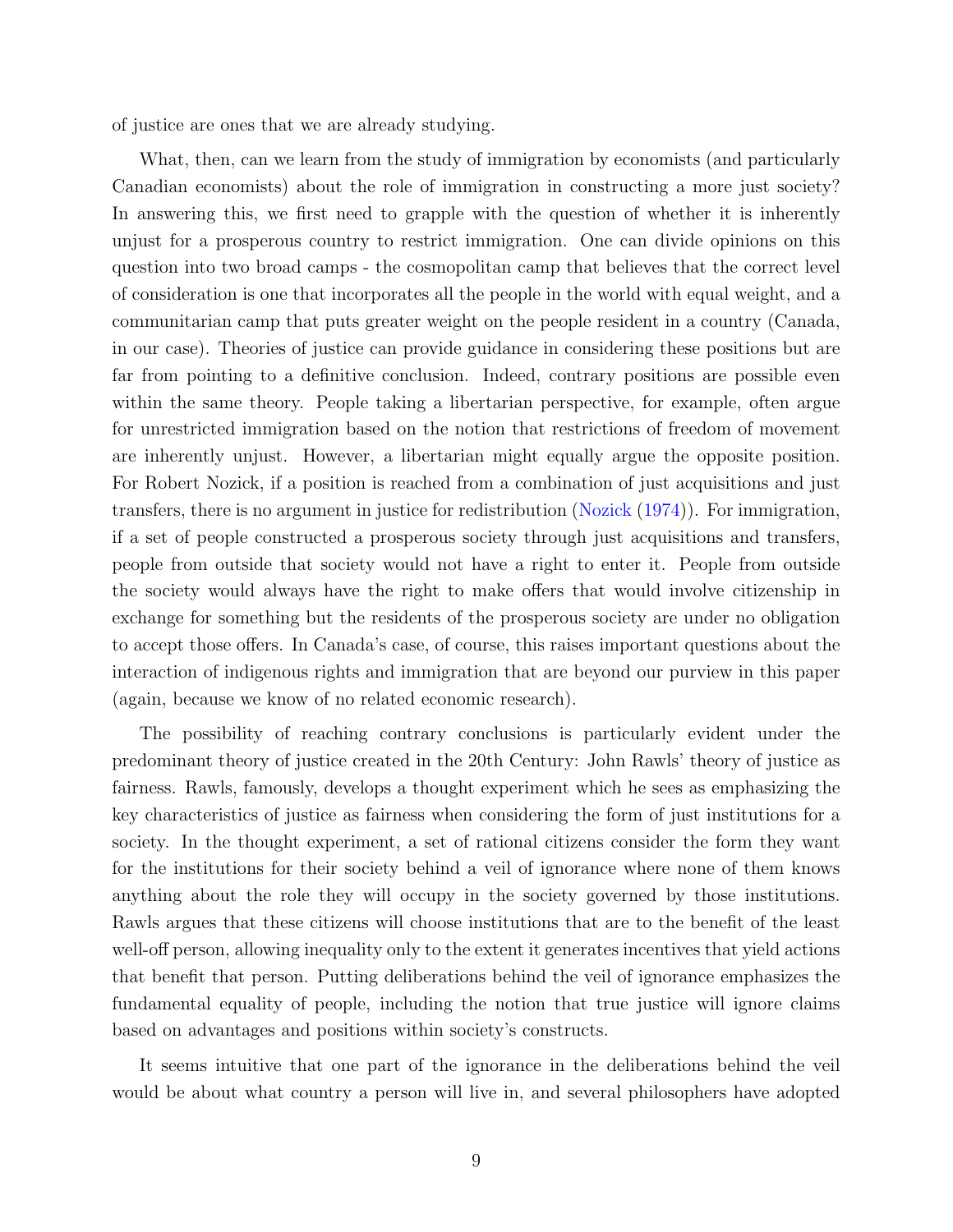that outlook. Entertaining the possibility that any one of us could have been born into a poor or a rich society emphasizes the fundamental equality of all people. This is very similar to the stance taken in the UN's recent New York Declaration for Refugees and Migrants, which is built on the declaration that "all human beings are born free and equal in dignity and rights" [\(United Nations General Assembly](#page-48-1) [\(2016\)](#page-48-1)). The commitments within the declaration are then targeted at all nations and people, striving to "reach the furthest behind first" - a very Rawlsian statement, even if not built explicitly within his framework.

Interestingly, though, [Rawls](#page-47-2) [\(1993\)](#page-47-2) himself in his The Law of Peoples, argues for a different conclusion. In particular, he argues that citizens of self-governing entities have strong moral obligations to one another - obligations of mutual concern, respect and justification of our actions. These form the basis of social justice and make possible the mutually supported institutions that are required for a just society. In this, communitarian, line of thought these mutual obligations cannot reasonably be expected to exist on a global level. Rawls, quoting Kant, argues that a world government is bound to descend into tyranny and into fractured fighting as different regions seek to promote their ends [\(Rawls](#page-47-2) [\(1993\)](#page-47-2)). That is, the world will break up into more natural agglomerations - perhaps ones at which common cultures that reinforce mutual obligations and respect arise. Thus, Rawls argument is a pragmatic one that fits with Hume's notion of justice as being naturally and ultimately useful. While it seems natural to think about having people from the whole world deliberating together behind the veil when determining just institutions and that the primary institution (the nation state) seems morally arbitrary from this vantage point, for Rawls it is simply not possible to construct and maintain the institutions needed for social justice on a global level.

In a situation where there are disputes even within theories, economic reasoning and empirical evidence may be useful in helping make effective policy. Within the Libertarian context, for example, deliberations about whether to allo immigration is difficult because of uncertainty about what is being offered, particularly in the presence of potential general equilibrium effects. It is one thing for individual residents to decide whether to make transactions with migrants (such as renting out an apartment) at existing prices but quite another to decide whether to welcome migrants if their arrival could change the prices in a detrimental fashion. Those general equilibrium considerations seem not to enter the discussions of libertarian philosophers but they should and, of course, it is one way in which economists are particularly suited to contribute to the debate. In a different context, Rawls' own position on migration is based on the argument that people have difficulty forming relationships that form the basis of just interactions with too broad a group. Canadian political scientists and philosophers have been at the forefront of studying the impact of ethnic diversity on support for social programmes in a society [\(Banting](#page-41-1) [\(2010\)](#page-41-1)). The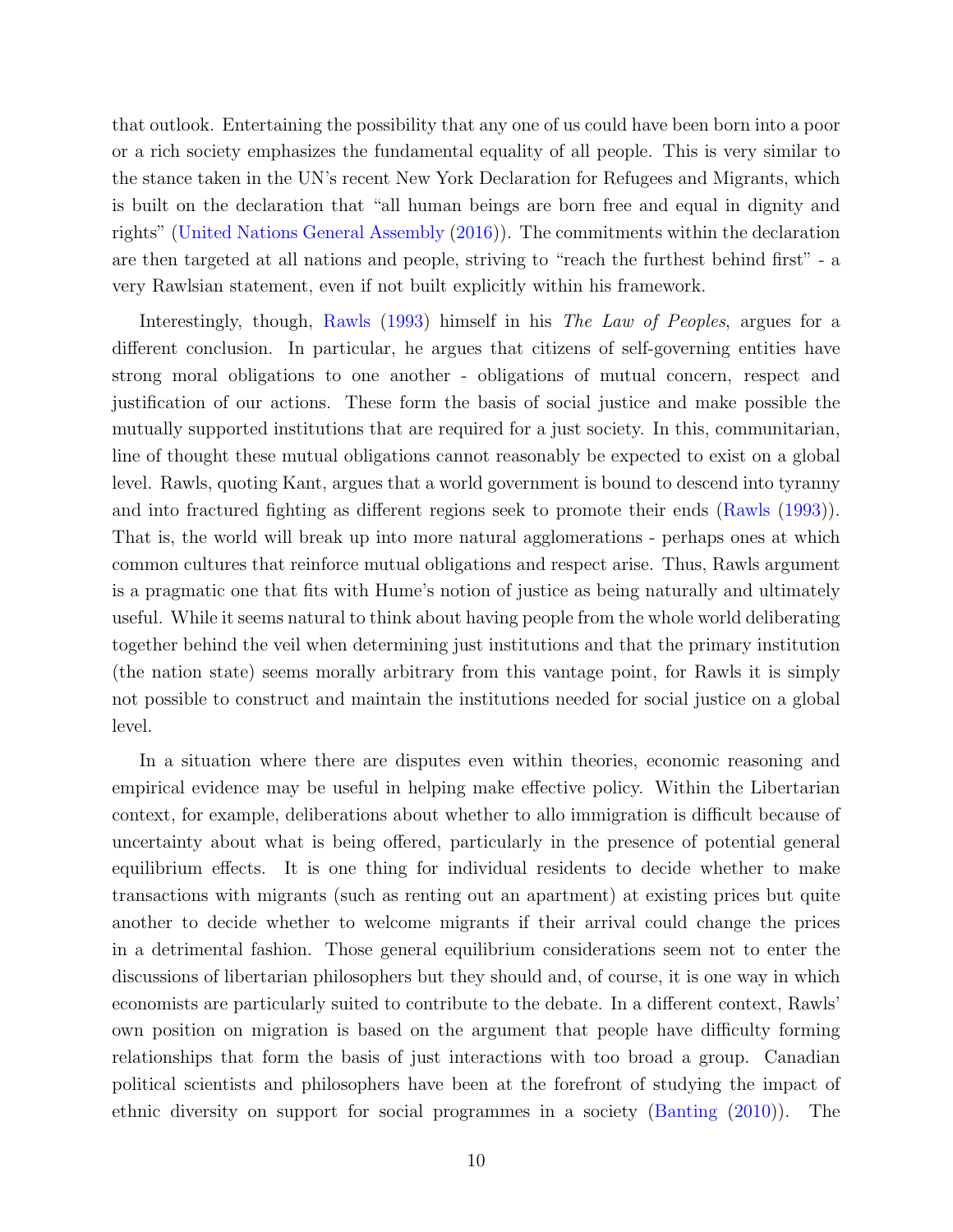evidence emerging from this literature is mixed. Several international studies find that voter support for social programmes aiding the poor is notably weaker in countries where immigration increases ethnic diversity. But, interestingly, the Canadian evidence is that increased diversity has had no effect on either poll responses about support for social transfers or on actual spending on transfers [\(Banting et al.](#page-41-2) [\(2006\)](#page-41-2), and [Green and Riddell](#page-45-2) [\(2017\)](#page-45-2)). This may suggest Rawls' concerns are not wholly warranted (at least in the Canadian case), opening the possibility of justification for more open borders. This is an area where there is potential for more contributions from economists. Canada is home to a set of very good political economists but very little work on political economy questions about Canada itself.

## 4 Research on Immigrant Labour Market Outcomes with a Focus on Canada

The two key considerations in thinking about immigration and justice are outcomes for immigrants themselves and their impacts on others. We will start with the immigrants themselves. We are interested in the immigrant experience both because how a society treats newcomers (especially, newcomers that make up a fifth of the population) is a key element in judgements on its justice and because we will want to know whether immigrants are able to translate their skills to the host economy when trying to evaluate their impacts on others.

#### 4.1 A Framework for Considering Immigrant Outcomes

In order to discuss immigrant outcomes in Canada, we will work with a version of the framework we set out in [Green and Worswick](#page-45-3) [\(2012\)](#page-45-3). In particular, we will consider a Mincer type human capital investment model with people indexed by: source country (k); year of arrival (c) - which we will discuss as indexing their cohort; age at arrival (a); and completed schooling level (s). We will represent the native born as being from source country,  $k = 0$ , with arrival age,  $a=0$ . We will return to the question of cohorts for the native born later but, for the moment, will act as if there is no such concept for them. Individuals start their working life in Canada with an amount of initial human capital,  $e^{H_{cka}^s}$ . The initial human capital is a combination of schooling, training, and work experience, and, importantly, we think of this as effective human capital rather than just observed human capital. So, a person with a PhD who is driving a taxi in Canada is not counted as having high effective human capital. The combination of indexes allows for the possibility that a given observed level of human capital translates into different effective levels depending on source country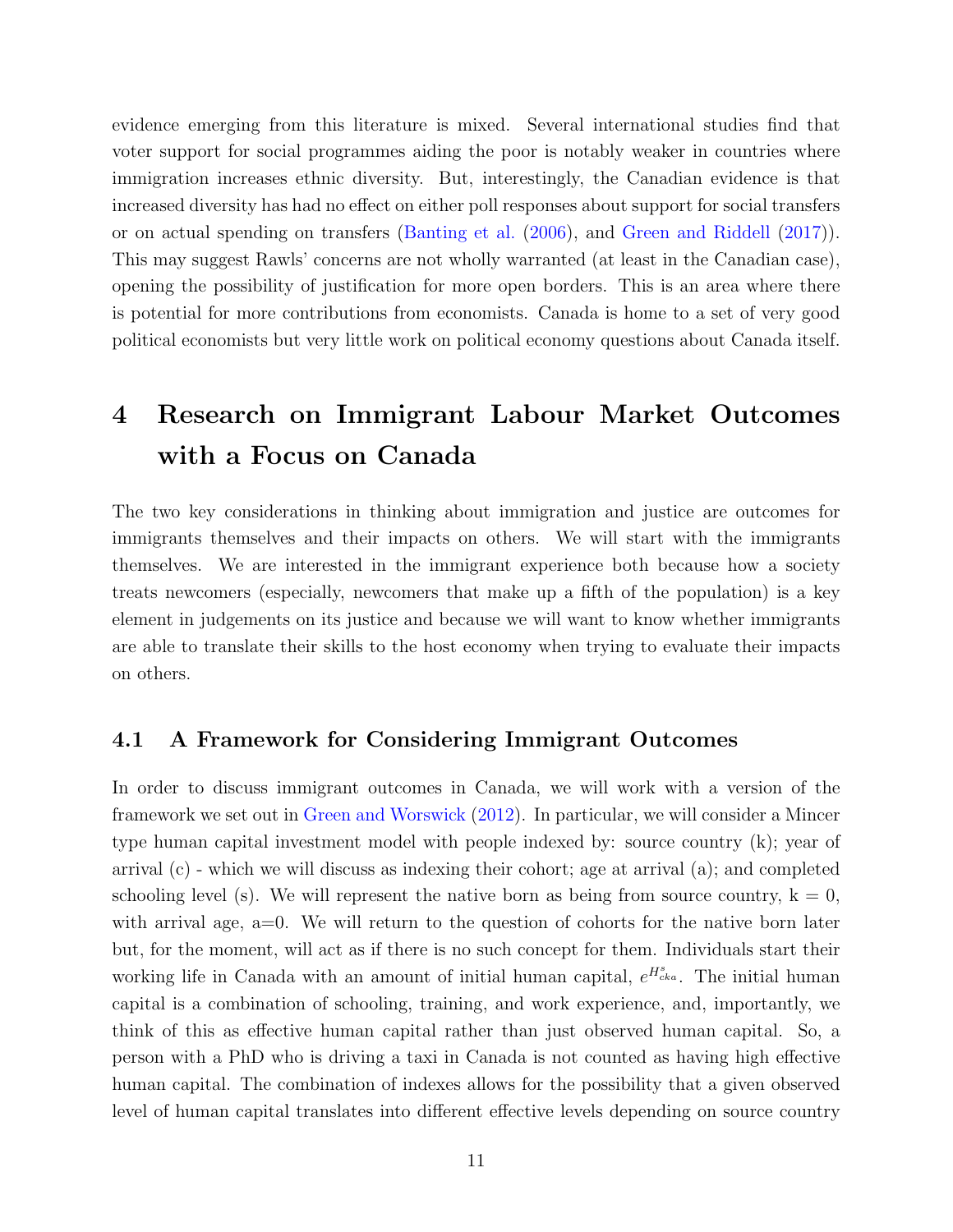and cohort of arrival. Also, whether age of arrival is before school completion, so that the person's highest degree is Canadian can also matter. Further, we define human capital very broadly to include the earnings capacity derived from all skills and abilities. Given that, we can write  $H_{cka}^{s} = H_{cka}^{s0} + \mu_{cka}^{s}$ , where  $H_{cka}^{s0}$  is human capital derived from investments and  $\mu_{cka}^{s}$  is average ability for people in the given entry cohort, school, age at arrival, and source country combination. The average ability reflects both selectivity into different schooling levels and selectivity associated with the choice to migrate.

Following [Mincer](#page-47-3) [\(1974\)](#page-47-3), we can adopt a reduced form version of more complete human capital investment models by representing human capital investment decisions in Canada as a declining linear function of time in the labour market:

$$
I(x_C) = \gamma_0 - \gamma_1 x_C \tag{1}
$$

where,  $I(x_C)$  is the proportion of time in a year that a person spends investing in Canada at  $x_C$  years in the Canadian labour market, and  $\gamma_0$  and  $\gamma_1$  are parameters chosen by the individual. For immigrants who completed their schooling abroad,  $x<sub>C</sub> = t - c$ , where t is the current year. For residents who completed their schooling in Canada,  $x_C$  equals current age minus s minus 5. We assume that human capital generated is proportional to time spent investing with a proportionality factor,  $\rho$ . Then, following [Mincer](#page-47-3) [\(1974\)](#page-47-3), we arrive at a log earnings expression given by:

<span id="page-13-0"></span>
$$
\ln y_{ckai}^{st} = H_{cka}^{s0} + \mu_{cka}^{s} - \gamma_0 + \ln R_{st} + (\rho \gamma_0 - \gamma_1)x - 0.5\rho \gamma_1 x^2 + \epsilon_i
$$
 (2)

where,  $R_{st}$  is the price of a unit of human capital in year t, and we have taken account of the fact that observed earnings depend on the proportion of time spent not investing. In general, we would expect that  $\gamma_0$  and  $\gamma_1$  should have subscripts corresponding to source country, age at arrival, and entry cohort since investment strategies will vary with these dimensions. For example, as [Duleep and Regets](#page-44-3) [\(2002\)](#page-44-3) point out, if human capital production is complementary in initial human capital and time investing then source country/entry cohort entry groups that have difficulty translating their initial human capital into the Canadian labour market but can use it in new human capital production will have high values of  $\gamma_0$ and, as a result, Canadian earnings profiles with low entry values and high slopes.

A key implication from this framework is that nominal skill levels at the time of arrival for immigrants are not the relevant concept when considering immigration and human capital. Instead, we will want to study earnings patterns because they capture the effective implementation of human capital. In addition, earnings just after arrival (a common point of focus) are not sufficient because low earnings at that point could reflect time spent investing, with subsequent pay-offs. Thus, we are ultimately interested in the whole earnings profile.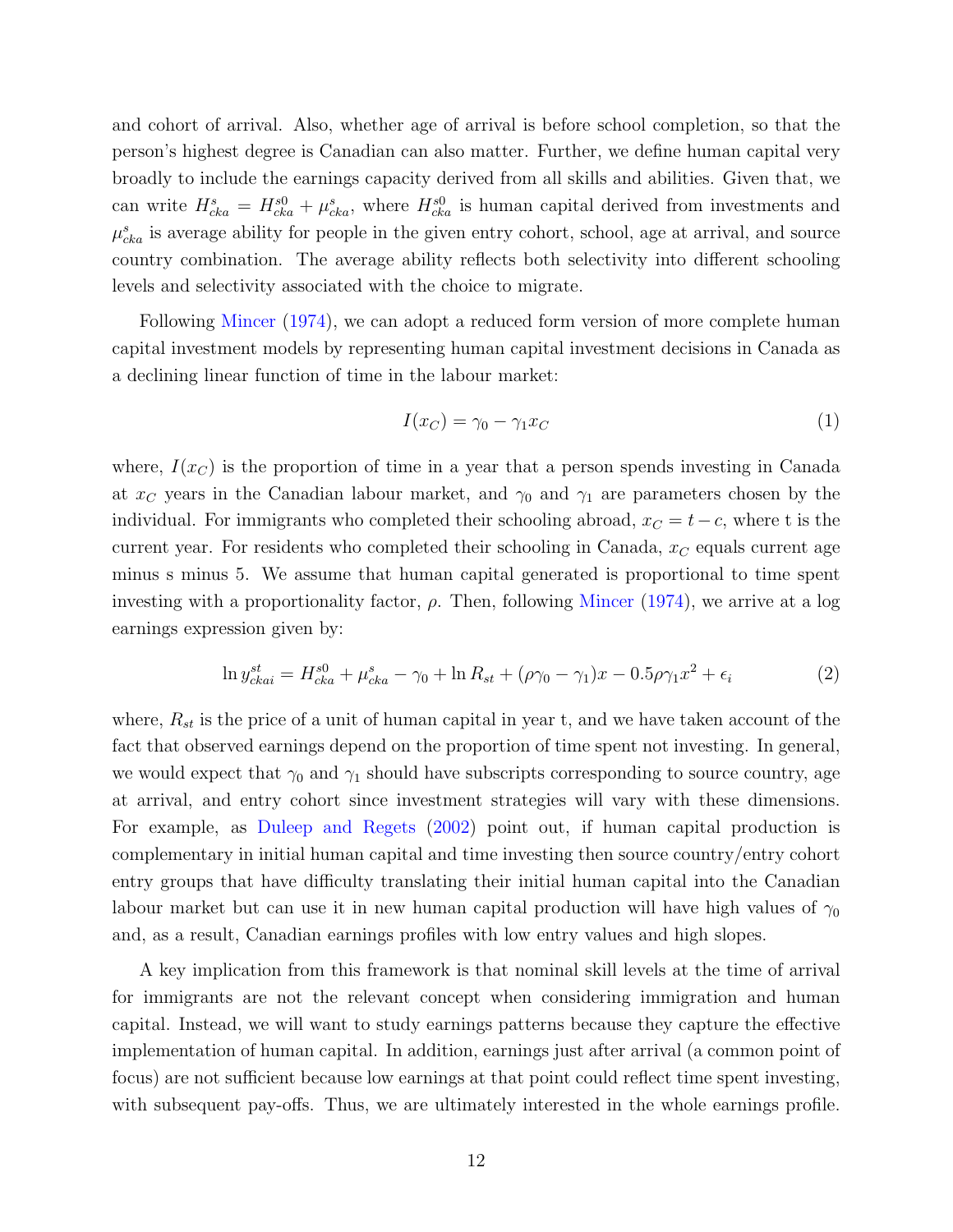This is true, in part, because realization of potential through investing in skills is, in itself, valuable, as emphasized in Sen's theory of capabilities and functionings. Thus, in considering the justice of immigration, we want to consider whether immigrants are able to translate their skills to the Canadian labour market both at time of arrival and through investments afterwards. A just immigration policy would provide a clear representation of difficulties in translating skills to prospective immigrants and help them in realizing their potential after arrival even (possibly) if it is not efficient to promote human capital investment for them. Formulating such a policy requires information on earnings profiles but also on post-arrival investment patterns. As we will see, we have good information on the former but much less on the latter.

We are also interested in immigrant earnings patterns because of their implications for impacts on residents. As the model demonstrates, those earnings patterns provide insight into the amount of effective human capital brought into the economy by immigrants rather than the nominal amount listed when they arrive. That is, Canada's immigrant selection system may look like it results in largely skilled inflows but the earnings evidence may be otherwise. We will return to the question of immigrant impacts on residents in section 5, but we need to know what effective skills immigrants are bringing into the economy as a key input to that discussion.

#### 4.2 Immigrant Earnings Assimilation

The first attempts to investigate immigrant earnings followed [Chiswick](#page-43-0) [\(1978\)](#page-43-0), working with cross-sectional data. The empirical specification was captured in a regression given by:

$$
\ln y_{ckai}^{st} = \beta_0 + \beta_1 s_i + \beta_2 x_{it} + \beta_3 x_{it}^2 + \beta_4 DIMIG_i + \beta_5 DIMIG_i \cdot x_{Cit}
$$
(3)

where,  $x_{it}$  is the total amount of experience that person i has in the sample year, t. For the native born this equals what we called  $x_{Cit}$  earlier while for immigrants it equals  $x_{Fic} + x_{Cit}$ , where  $x_{Fic}$  equals the amount of experience the immigrant had acquired in their source country by the time of their migration in year, c. In this specification, returns to schooling and experience in general are assumed to be equal for immigrants and the native born but immigrants are allowed to have a different return on experience after arrival in Canada, which would fit with them making investment decisions at that time. Both [Tandon](#page-48-2) [\(1978\)](#page-48-2) and [Meng](#page-47-4) [\(1987\)](#page-47-4) employ this approach, with the former using a sample of men in Toronto from the 1971 Canadian Census and the latter using the 1970 Canadian National Mobility Survey (CNMS). Both found that immigrants had lower earnings than native born workers with the same education and experience right after arrival but had higher earnings growth after arrival and surpassed native born earnings by about 14 years after arrival.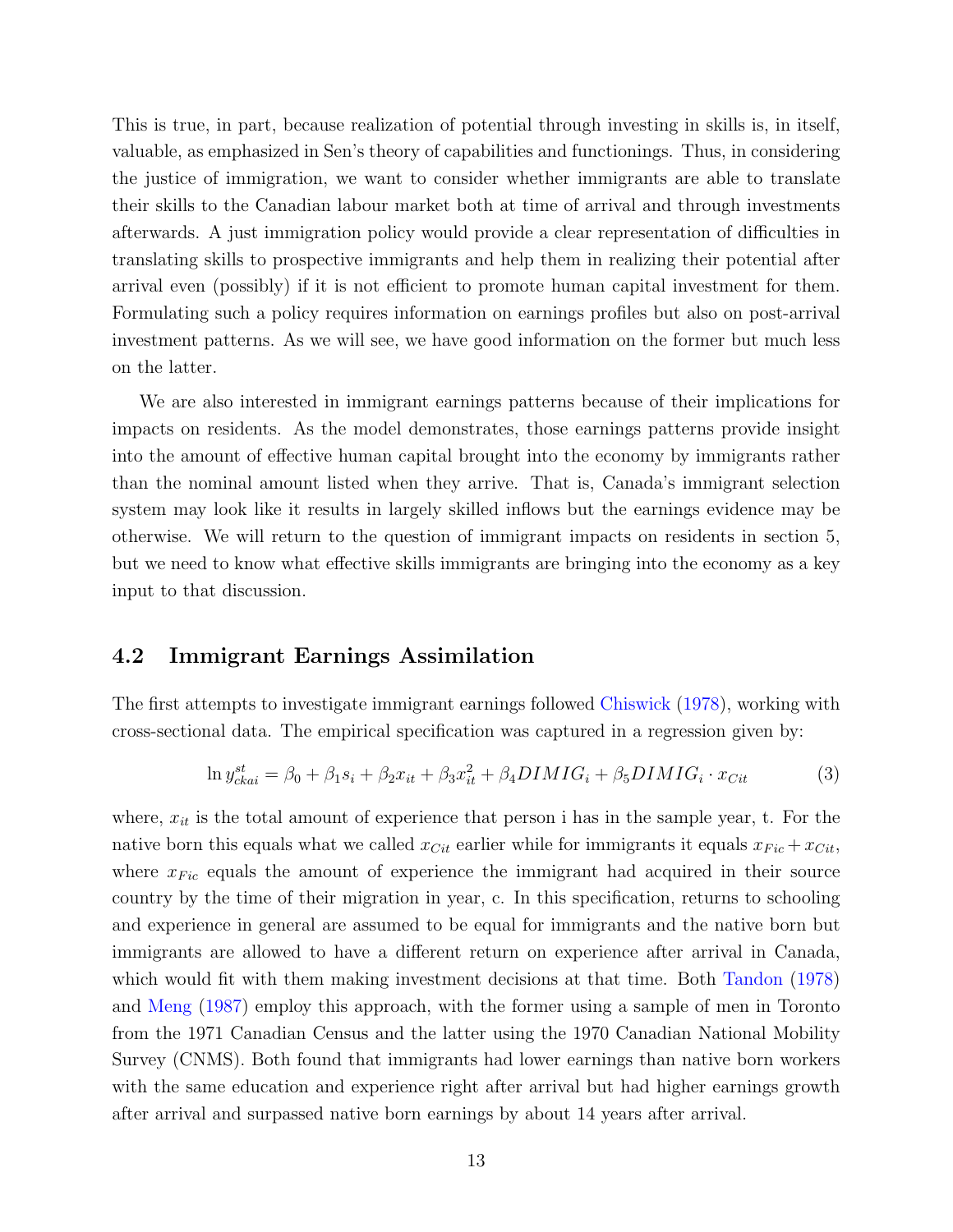The results of these first studies appeared to demonstrate that immigrants are ultimately successful in translating their skills to the host economy and are a greater source of effective human capital than the native born on average. [Borjas](#page-42-2) [\(1985\)](#page-42-2) contested this conclusion, pointing out that in a cross-section (i.e., holding t constant), different values of  $x_{C_t} = t - c$ correspond directly to both different amounts of time in the host economy and different entry cohorts. As a result, a positive coefficient on years since arrival in a cross-sectional dataset could reflect earnings growth for each cohort of immigrants or a decline in average earnings across successive entry cohorts. One can untangle these effects using repeated cross-sections of data, following the average earnings of what are called synthetic cohorts (e.g., immigrant men who arrived between 1980 and 1984) across the cross-sections. The growth in earnings for a given entry cohort between cross-sections identifies earnings growth within the host country while differences across cohorts at a given number of years since arrival identifies cohort specific effects. Implementing this in a flexible way involves pooled regressions including a complete set of dummy variables corresponding to each entry cohort (often defined by sets of immigrants entering in the same five year period) and interactions of those dummy variables with a years since arrival variable (or, alternatively, with more cross-sections, polynomials in years since arrival). In terms of our specification, [\(2\)](#page-13-0), one might be tempted to interpret the cohort dummy coefficients as reflecting cohort 'quality' at arrival  $(H_{cka}^{s0} + \mu_{cka}^{s})$  and the coefficients on the years since arrival variables as reflections of cohort-specific  $\gamma$  values. Doing so, however, would leave out ln  $R_{st}$ , i.e., movements in prices of different types of human capital over time. This relates to the fundamental identification issue that one cannot separately identify time, cohort, and years since arrival effects for a given population, which arises because knowing any two of time, cohort, and years since arrival automatically reveals the third. Thus, seeing different earnings for two cohorts at the same number of years since arrival could reflect differences in the cohorts or, because the cohorts will attain a given number of years in Canada in different years, different values for  $\ln R_{st}$ . The standard approach to this is to use native born workers to identify general time effects and differences in earnings for immigrant cohorts relative to the native born to identify immigrant cohort and years since arrival effect.

The first study to take account of these issues for Canada was [Bloom and Gunderson](#page-42-3) [\(1991\)](#page-42-3), which used the 1971 and 1981 Censuses, allowing for differences in average earnings by cohorts but imposing a common years-since-arrival earnings profile for all cohorts.<sup>[6](#page-15-0)</sup> [Baker](#page-41-3) [and Benjamin](#page-41-3) [\(1994\)](#page-41-3) used the 1971, 1981 and 1986 Canadian Censuses to estimate a more

<span id="page-15-0"></span><sup>&</sup>lt;sup>6</sup>[Abbott and Beach](#page-40-0) [\(1993\)](#page-40-0) who took advantage of the fact that the Canadian National Mobility Survey (CNMS), while cross-sectional, had separate measures for full-time work experience, which are not exactly the same as time in Canada and, so, allow for a breaking of the perfect relationship between cohorts and experience in the cross-section.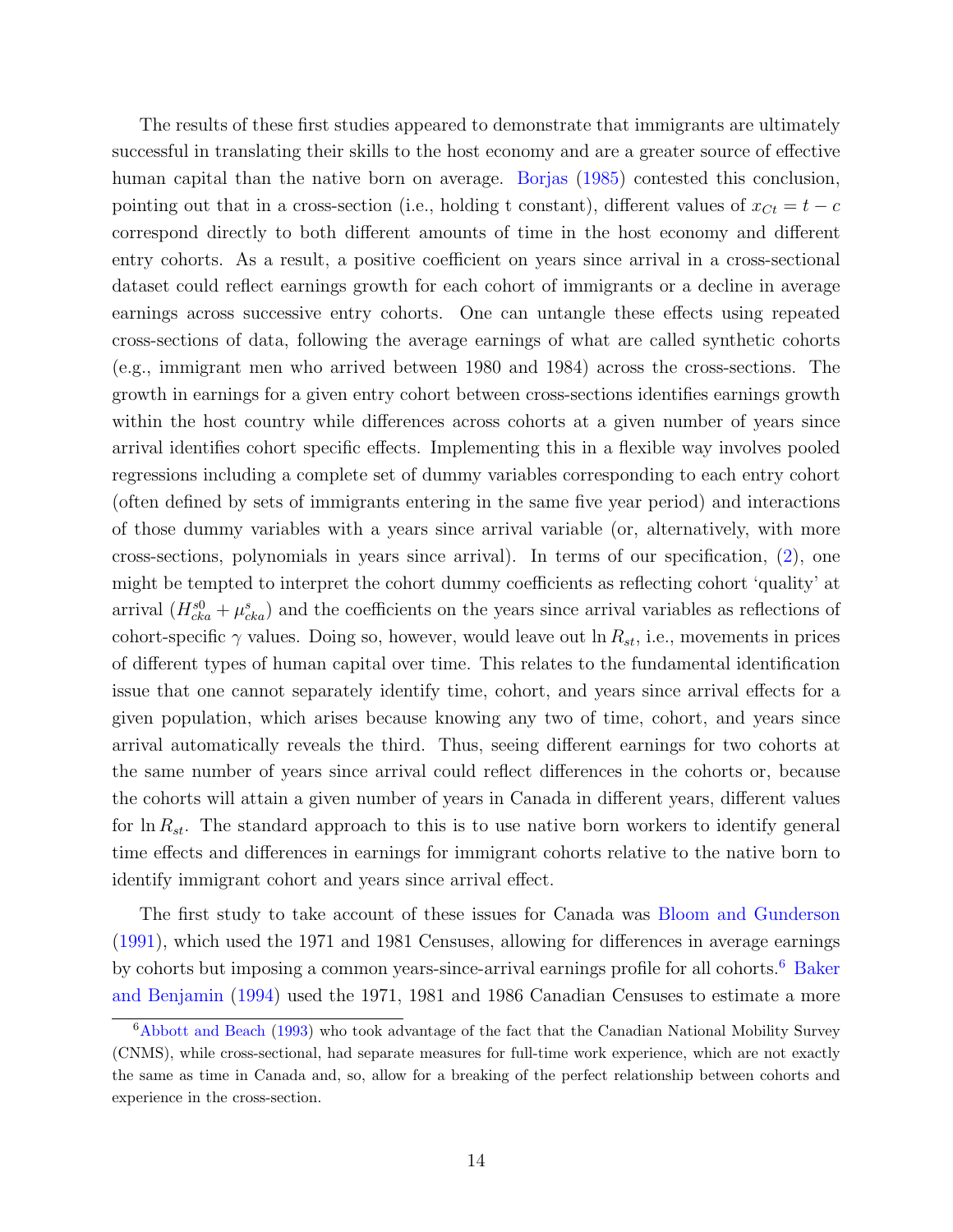flexible specification, in which they allow for different years since arrival profiles for different cohorts and also use either earlier arrivals or the native born to control for year effects. [Bloom et al.](#page-42-4) [\(1995\)](#page-42-4) provide estimates using the same data and the same, more restrictive specification used in [Bloom and Gunderson](#page-42-3) [\(1991\)](#page-42-3). Both [Baker and Benjamin](#page-41-3) [\(1994\)](#page-41-3) and [Bloom et al.](#page-42-4) [\(1995\)](#page-42-4) document substantial declines in immigrant earnings at time of arrival relative to native born earnings across successive cohorts, with the downward trend beginning with cohorts entering Canada in the late 1960s. The declines are substantial, with the 1981-86 entry cohort earning over 30% less than the late 1960s cohort at time of arrival. In addition, [Baker and Benjamin](#page-41-3) [\(1994\)](#page-41-3) show that these successive cohorts have years-since-arrival earnings profiles that are quite flat and get flatter across cohorts.

Subsequent studies have confirmed the results from these first cohort studies and found that the downward trend has continued [\(Grant](#page-44-4) [\(1999\)](#page-44-4), [Hum and Simpson](#page-46-1) [\(2004\)](#page-46-1), [Green and](#page-45-1) [Worswick](#page-45-1) [\(2004\)](#page-45-1), [Frenette and Morissette](#page-44-5) [\(2005\)](#page-44-5), [Aydemir and Skuterud](#page-41-4) [\(2005\)](#page-41-4)). The move towards a more educated inflow of economic immigrants in the 1990s did lead to a pause in the cross cohort decline of entry earnings of immigrants (see [Warman and Worswick](#page-48-3) [\(2015\)](#page-48-3)). However, once education is controlled for in a regression framework, a cross cohort decline in entry earnings of immigrants is apparent through the 2006 Canadian Census. Recent work by [Hou and Picot](#page-45-4) [\(2016\)](#page-45-4) indicates that there continue to be problems. They show that immigrant average earnings for the 1981 entry cohort was 74% of the (mainly native born) comparison group. The same number for the 2006 cohort was 55%, with the number for the 2010 cohort being 57%.

#### 4.3 Explanations for the Downturn in Immigrant Earnings

The obvious question is why earnings have been trending down across entry cohorts. Different answers to that question have different implications for our assessments about justice and for our preferred policy responses. The first possible answer is that the trend is not real that it reflects measurement issues. [Aydemir and Robinson](#page-41-5) [\(2008\)](#page-41-5) use administrative data to show that nearly a third of male immigrants to Canada later emigrate. The fact that emigration rates are higher for immigrants entering in the skilled worker and entrepreneur classes raises the possibility of bias in earnings growth obtained from the synthetic cohort estimation approach. In particular, if higher earnings members of a given immigrant cohort are more likely to emigrate then tracing mean earnings over time for the cohort will show lower earnings growth than what is actually experienced by those who stay. [Picot and](#page-47-5) [Piraino](#page-47-5) [\(2013\)](#page-47-5) investigate this point, again using the Immigrant Database (IMDB) - an excellent data source in which immigrant landing records are linked to subsequent tax data. Lower earning immigrants are more likely to exit the earnings data but the same is true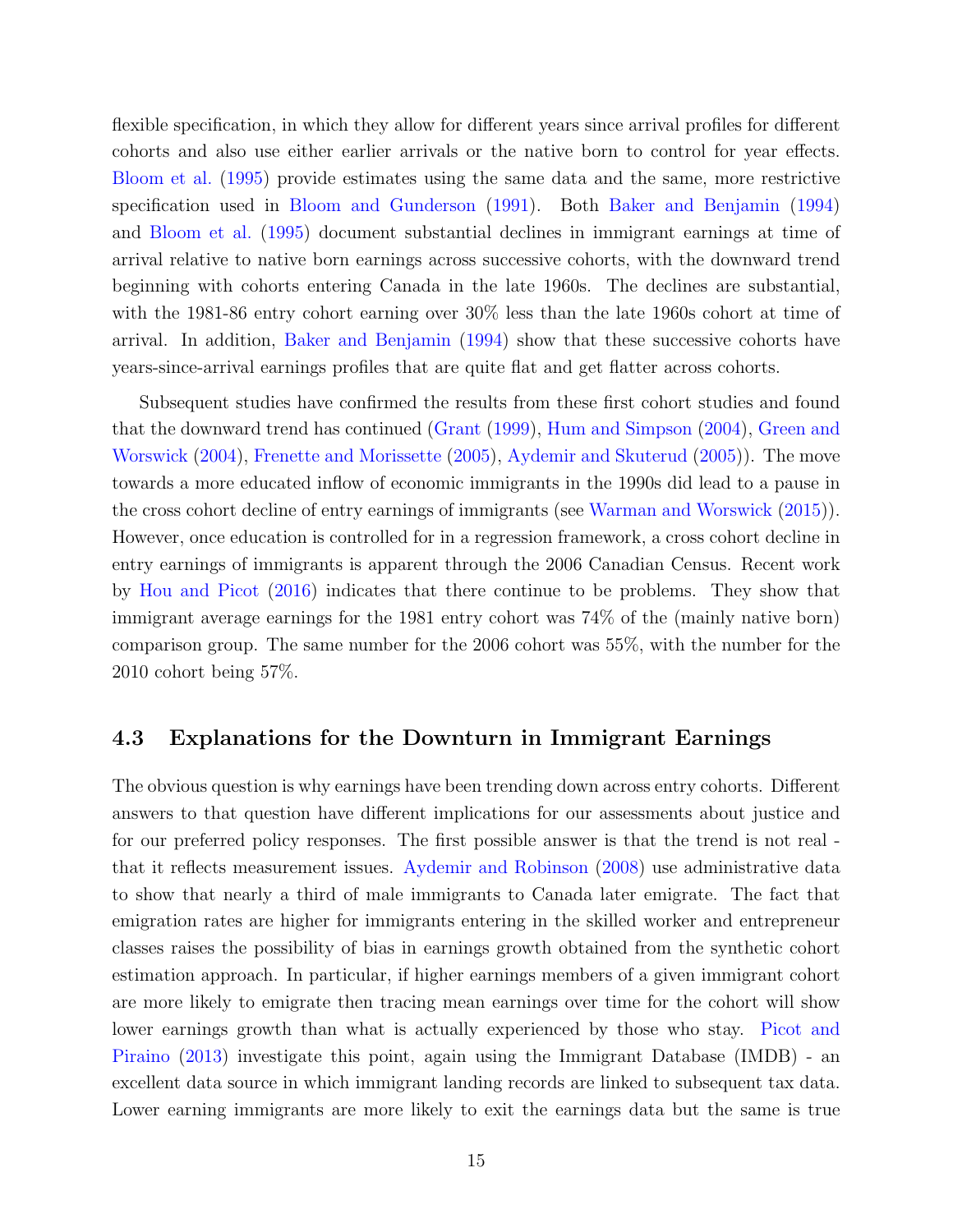for the native born. Consequently, earnings growth rates obtained from synthetic cohorts working with repeated cross-sections are reliable.

Another possible concern is that much of the early work used Census data, and if Census years do not happen to fall at cyclically similar points, then we could be constructing claims about trends that really reflect cyclical differences. [McDonald and Worswick](#page-46-2) [\(1998\)](#page-46-2) used 11 cross sections from the Survey of Consumer Finances (SCF) spanning the period from 1981 to 1992 and showied that the negative trend stands up to focusing on cyclically similar points. Immigrants are more sensitive to cyclical downturns and some of the declining cohort effects (measured relative to the native born) are due to the weak labour market conditions in this period. Similarly, [Hou and Picot](#page-45-5) [\(2009\)](#page-45-5) find that a substantial drop in immigrant outcomes for the cohort arriving in the early 2000s is related to the IT bust. They argue that a large part of the poor performance of immigrants who arrived in Canada in the 2000s can be explained by the fact that many immigrants who came to Canada just before this period had intended to work in either IT or engineering occupations. Together, this evidence indicates that the downward trend is not just a measurement issue but also that serious consideration should be given to returning to an approach that involves scaling back immigration at the bottom of recessions.

The timing of the turn in immigrant outcomes across cohorts has raised a clear candidate for a cause of the downturn: the shift in source country composition. As we explained in the previous section, Canada abandoned its preferred country policy beginning in the early 1960s and the result was a shift toward more immigrants from non-European countries. The fact that the downturn in outcomes starts with the cohorts entering in the late 1960s seems like more than coincidence. In fact, [Baker and Benjamin](#page-41-3) [\(1994\)](#page-41-3) find that up to a half of the cross-cohort decline they document is associated with shifts in the source country composition of the inflow. The arguments for why this could be true relate to the skills transfer issues captured in the  $H_{cka}^{s0}$  term in our framework and fall into three broad groups: 1) skills acquired in economies that are institutionally dissimilar to Canada are less productive in Canada than nominally equivalent skills acquired in Canada or more similar economies; 2) foreign obtained skills are equally productive to Canadian skills but potential employers lack information about the places where the skills were acquired and, so, discount them; and 3) discrimination, i.e., foreign acquired skills are equally productive and employers know they are but, because of racist 'tastes', treat them as inferior.

There is a considerable body of Canadian evidence showing that foreign acquired education receives a lower return than Canadian education in the Canadian labour market. [Schaafsma and Sweetman](#page-48-4) [\(2001\)](#page-48-4) find that returns to education for immigrants who arrive at young ages are the same as those for the native born but that the returns decline strongly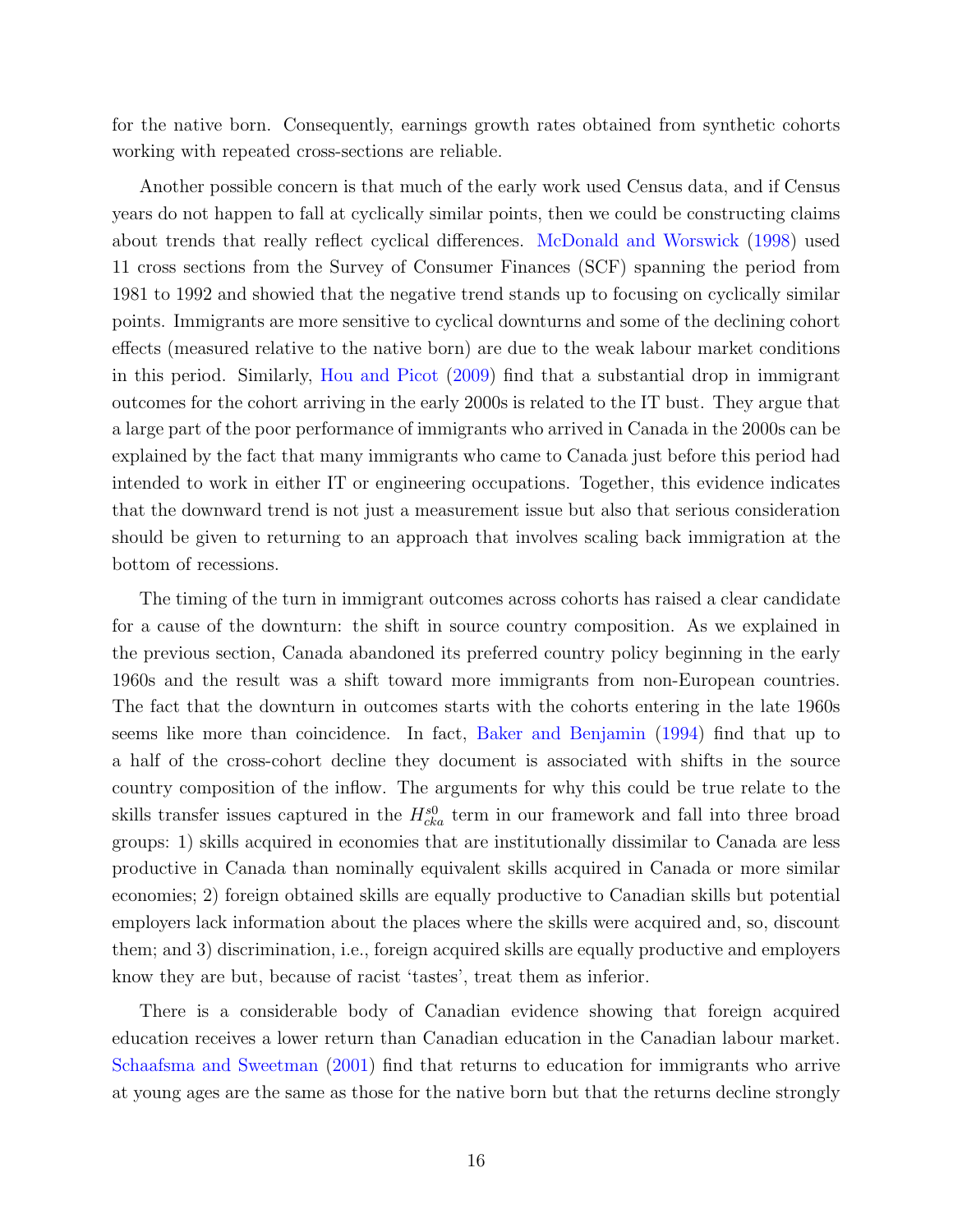with age of arrival. [Ferrer and Riddell](#page-44-6) [\(2008\)](#page-44-6) also find lower returns to education for immigrants but also that sheepskin effects - jumps in returns with completion of degrees - are larger for immigrants. Importantly for our discussion, the sheepskin effects are particularly important for non-European source country immigrants. This raises the possibility that there are information problems in relaying the value of education from these countries and so signals become even more important. Using Canadian data from the International Adult Literacy Survey (IALS) (which contains a direct measure of where schooling levels were completed) [Ferrer et al.](#page-44-7) [\(2006\)](#page-44-7) investigate the source of lower returns to foreign degrees. In particular, they find that once a literacy test score is introduced as a control in the earnings regression model, the lower return to a foreign degree relative to a Canadian one is almost eliminated. There are two possible interpretations of this result: that foreign degrees are of lower quality than a typical Canadian degree, or that because the literacy tests are given in English or French in Canada, what is being captured is really a language effect. However, [Li and Sweetman](#page-46-3) [\(2014\)](#page-46-3) show that returns to education for immigrants with education acquired outside of Canada are higher if the scores on international literacy tests for that source country are also higher. In countries were education is of lower quality, children residing there perform worse on international tests and these test scores proxy this lower quality of education when introduced into an immigrant earnings model. Once this control for education quality is introduced, the lower return to foreign education is eliminated. Since the test taking in the source country is in that country's main language, this eliminates the language difficulty explanation and points strongly to the conclusion that foreign acquired education is simply less productive in the Canadian context. That is, it points away from explanations based on a simple lack of information about foreign degrees the Canadian labour market is valuing the degrees correctly. Moreover, since the [Ferrer et al.](#page-44-7) [\(2006\)](#page-44-7) includes controls for cognitive ability, the results also do not fit with a discrimination interpretation since the definition of economic discrimination is that there are differences in earnings between identically productive individuals just because of membership in groups defined on productively irrelevant characteristics. Here, there is no difference once we control for productivity. Their finding that the return to cognitive ability is the same for immigrants and the native born points to the same conclusion.

The other major finding in this part of the literature is that there is a zero return to foreign acquired experience in the Canadian labour market. First presented in the Canadian context by [Schaafsma and Sweetman](#page-48-4) [\(2001\)](#page-48-4), this result has been found in many papers since. [Green and Worswick](#page-45-3) [\(2012\)](#page-45-3) show that this is strongly related to source country composition - that foreign experience was valued similarly to Canadian experience in earlier entry cohorts.<sup>[7](#page-18-0)</sup> The lack of return to foreign experience has gradually affected policy setting,

<span id="page-18-0"></span><sup>7</sup>See also, [Aydemir and Skuterud](#page-41-4) [\(2005\)](#page-41-4).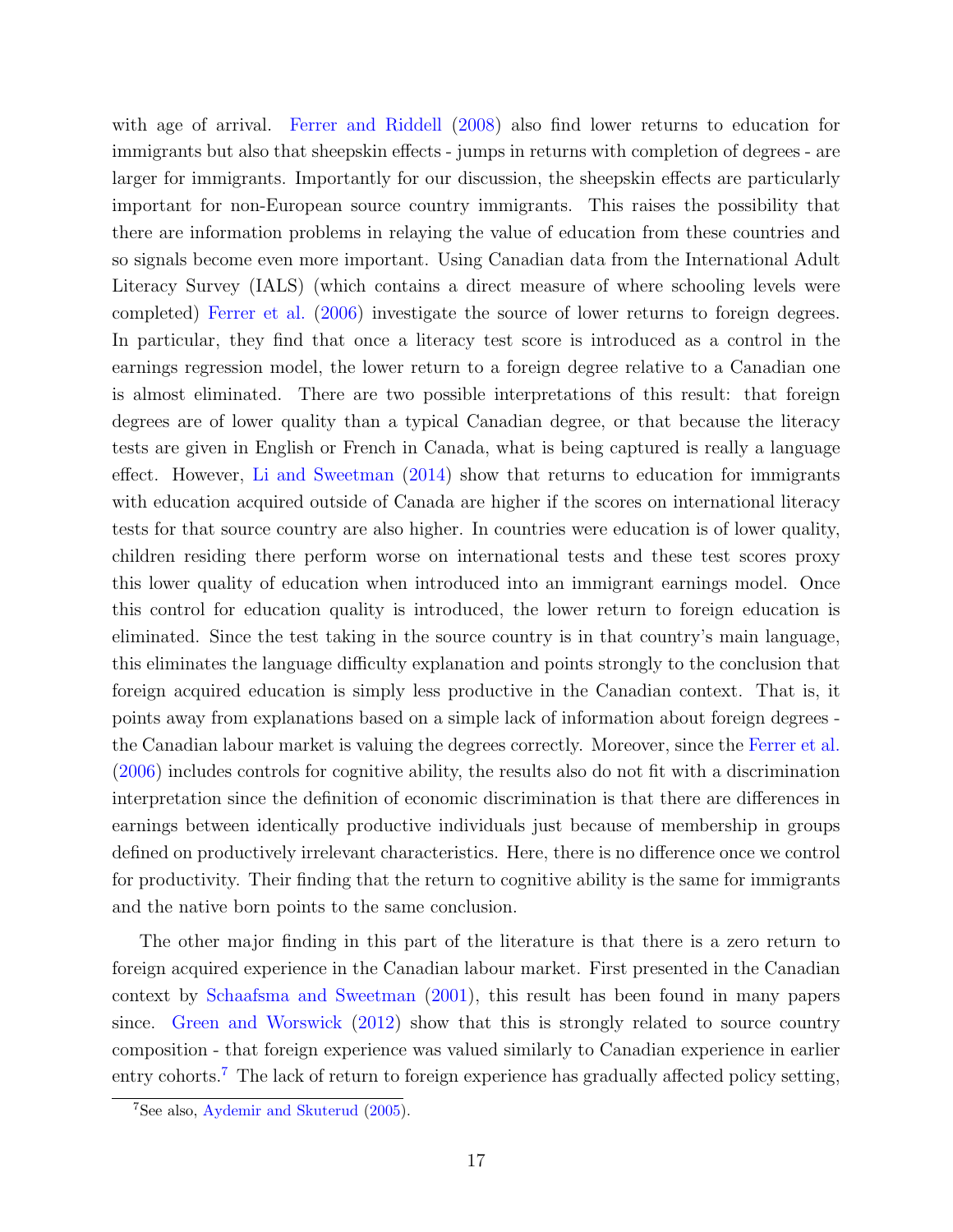with fewer points given for foreign experience across successive versions of the point system. In contrast to foreign acquired education, there are no results of which we are aware that establish why foreign experience is given no value in the Canadian labour market.

While the findings on returns to education seem to point away from discrimination as a rationale for lower valuation of foreign acquired education, discrimination may still be an issue more generally. With the dramatic change in the distribution of source countries of immigrants following the end of the preferred country period in 1962, the proportion of immigrants to Canada at risk of facing discrimination due to their race, ethnicity or religious affiliation has risen dramatically. [Pendakur and Pendakur](#page-47-6) [\(1998\)](#page-47-6), working with data from the 1991 Canadian Census, find that visible minority immigrant men earn 16% less than native born white men with the same education and experience, and visible minority immigrant women earned 9% less than comparable native born white women. Of course, it is not clear we want to interpret these differentials as reflecting discrimination since there may be differences in productive characteristics other than education and experience between visible minority immigrants and native born white workers. Indeed, [Skuterud](#page-48-5) [\(2010\)](#page-48-5) finds that these earnings differentials decline across generations of immigrants, which does not fit with simple taste based discrimination (apart, perhaps, based on something like accent or culture related activity). On the other hand, [Oreopoulos](#page-47-7) [\(2011\)](#page-47-7) conducted an audit study in which he responded to job ads in Toronto with CVs with the same credentials but names randomized to sound English or French versus names sounding like they were from China, India, Pakistan, or Greece. He found that CV's with non-English sounding names had a 39% lower call-back rate, fitting with discrimination by employers. Interestingly, he also randomized whether immigrants with non-English sounding names had Canadian or foreign experience and confirmed the finding that employers do not value foreign experience in this setting. Overall, our conclusion is that lower earnings for non-European source country immigrants likely reflect a combination of less productive skills and discrimination. There is little evidence that their lower earnings just reflects lack of credential recognition - a conclusion supported by the results in [Oreopoulos](#page-47-7) [\(2011\)](#page-47-7).

Intertwined with both discrimination and immigrant productivity are issues of language skills and accents in English and French. Estimates from Census data indicate that low self-reported language skills are associated with lower earnings  $8$  but it is not clear whether this reflects causation or just correlation. Low host country language skills may simply be signals of other issues, such as starting out in low-skilled jobs where there are no returns to such skills. There is no work of which we are aware that addresses this endogeneity problem

<span id="page-19-0"></span><sup>8</sup>For example, [Boudarbat and Lemieux](#page-43-1) [\(2014\)](#page-43-1) find speaking neither French nor English is associated with 7% lower earnings for females and 10% lower earnings for males in 2000, and that these penalties were larger than in 1980.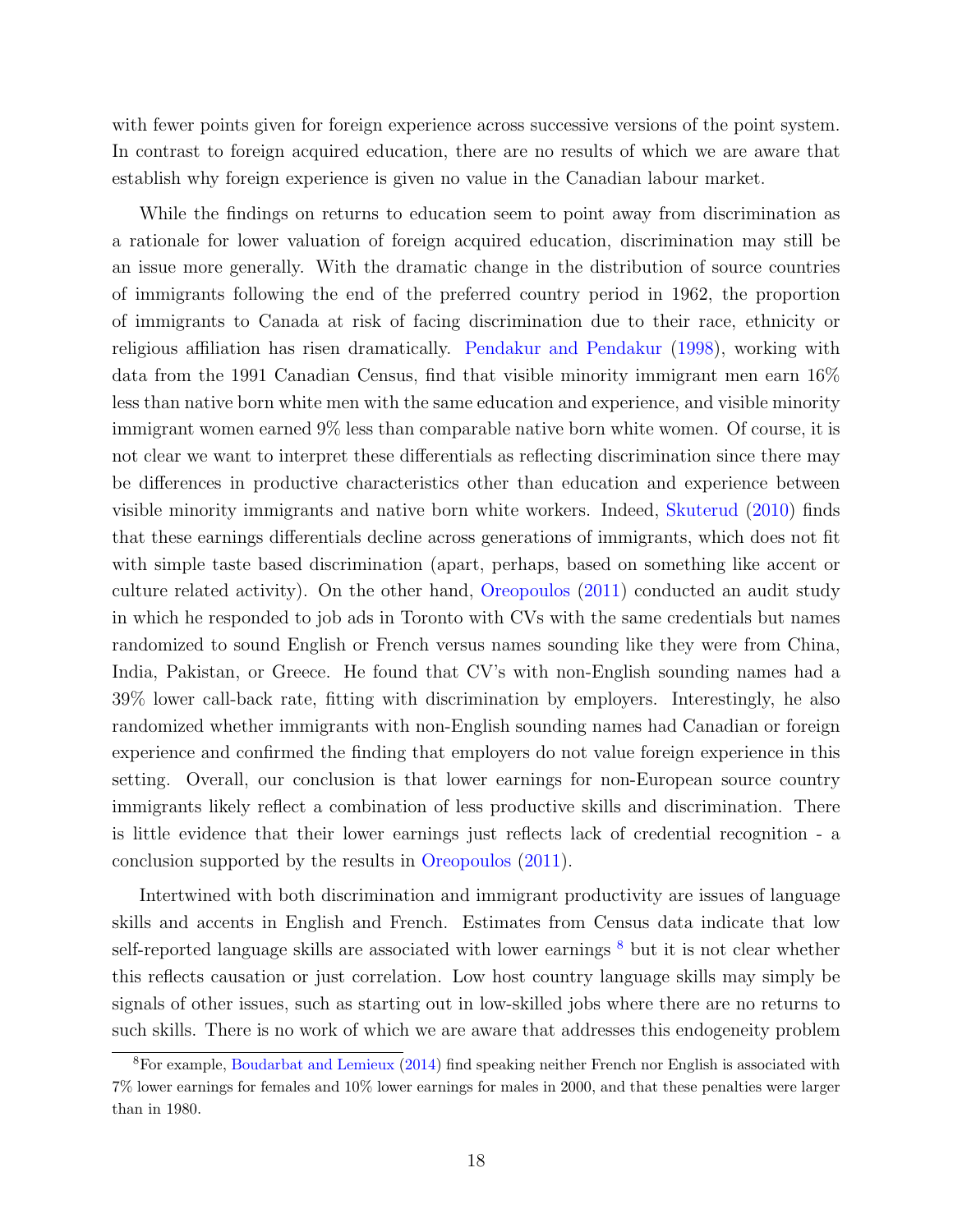in the Canadian context. However, [Clarke and Skuterud](#page-43-2) [\(2013\)](#page-43-2) find that the introduction of formal language testing in the Australian selection system did not improve the outcomes of immigrants from a given source country relative to immigrants to Canada from the same source country. What the policy did to was shift the source country composition of the Australian inflow toward English speaking countries. This can explain much of the improved outcomes for immigrants to Australia relative to those entering Canada in recent years. This raises difficult issues of balancing the desire to select immigrants with characteristics that are associated with success in the host country with a desire to have a non-racist policy. We need more research on the causal effects of having English or French language skills in Canada to help in making decisions on such a policy.

While the shift in source country composition is important for understanding immigrant earnings patterns in Canada, most studies find that those shifts account for at most a half of the change in the relative earnings of immigrants across cohorts, leaving half to be explained by other factors. The sharp decline in entry earnings, in particular, raises the possibility that part of the explanation could be investment behaviour of the type emphasized in our human capital model. The problem with that explanation is that it should imply that earnings growth after arrival should be faster for the recent cohorts that have had successively lower entry earnings, but the opposite pattern is observed in recent decades. However, taking account of investment could still hold part of the key to understanding the earnings patterns. In discussing equation [\(2\)](#page-13-0), we have described the comparator groups (generally, native born with the same education level) as capturing  $\ln R_{st}$  - movements in the efficiency unit prices of human capital. But the native born, themselves, also respond to movements in these prices by making investment decisions. In [Green and Worswick](#page-45-1) [\(2004\)](#page-45-1) we argue that the best measure of general macro effects should include these investment responses. That is, the benchmark against which we should be judging immigrant success is one that takes account of typical behavioural responses to price changes. If other workers respond to price changes with increasing investment and, hence, lower earnings then it seems inappropriate to judge immigrants negatively for having lower earnings at the same time. Strong evidence in favour of paying attention to these issues is found in [Boudarbat and Lemieux](#page-43-1) [\(2014\)](#page-43-1), who examine differences between immigrants and the native born across the earnings distribution in 1980 and 2000. They show that the decline in relative immigrant earnings in this period is dominated by a relative decline in immigrant relative to native born earnings at the bottom of the distribution. However, their decompositions show that the extra decline at the bottom arises mainly because of changes among the native born: their earnings were relatively low in 1980 because of the high proportion of inexperienced workers - members of the baby boom generation. By 2000, the baby boom had moved to older ages and the lower tail of the native born distribution rose relative to that for immigrants. Interestingly, source country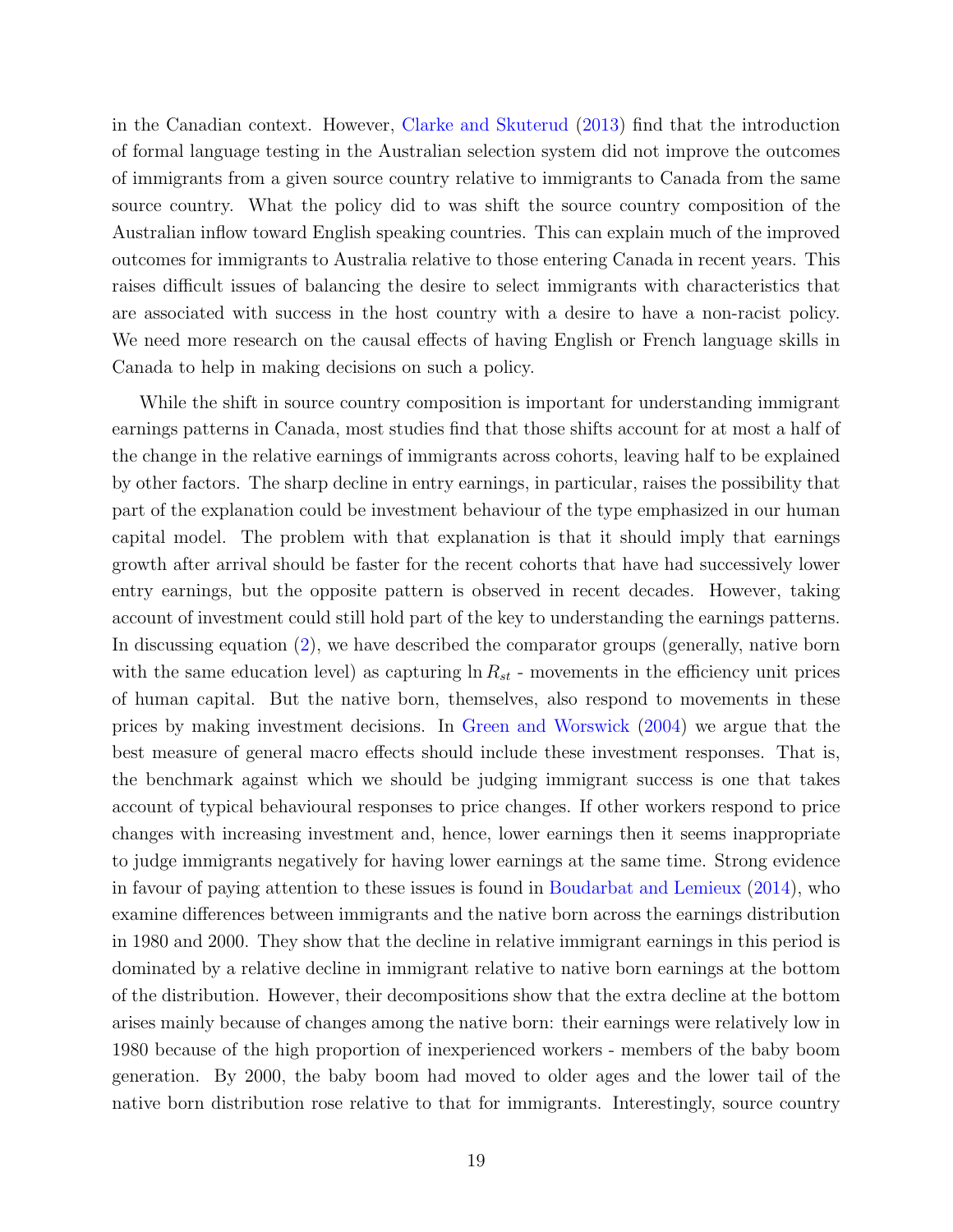and language ability shifts explain little of the change in the relative shapes of the earnings distributions but, as in earlier studies, do account for important shares of the relative shift in the location of the distribution as a whole.

Taking account of these movements for the native born focuses attention on the need to find a comparison group whose investment choices are likely similar to those faced by immigrants. Using tax data linked to immigrant landing records, [Green and Worswick](#page-45-1) [\(2004\)](#page-45-1) find that the strong negative cohort effects in entry earnings of immigrants to Canada since the early 1980s coincided with a similar (but smaller in magnitude) decline in the earnings of successive labour market entry cohorts of the native born. A novel feature of this study is the use of labour market entry cohort controls defined off of the year of entry into the mature labour market in Canada (assumed to be year the person turned 25 for the native born and the year that an adult arrival immigrant entered Canada for immigrants). They find that native born labour market entry cohort effects can explain around 40% of the immigrant arrival cohort entry earnings effects of immigrant arriving in Canada at the same time. In a widely cited paper published in the CJE, [Aydemir and Skuterud](#page-41-4) [\(2005\)](#page-41-4) find similar patterns using the Canadian Census data. These studies suggest that focusing on immigrant cohort differences and ignoring broader differences across labour market entry cohorts for all labour market participants could lead to the wrong policy conclusions. The Canadian labour market through the 1980s, 1990s and early 2000s may have become less welcoming to all new entrants, both recent graduates from Canadian educational institutions and new immigrants arriving in the Canadian labour market. In a follow up study, [Green and Worswick](#page-45-3) [\(2012\)](#page-45-3) develop a methodology for comparing immigrant and native born cohort effects based on present values of earnings in the receiving country. Using this longer run measure of labour market performance, they find that native born cohort effects can explain virtually all of the immigrant entry cohort differences experienced over the 1981 through 2003 period in Canada.

## 4.4 Earnings Outcomes of Immigrant Women and Family Investment Strategies

Many of the articles cited to this point focussed on men. However, a parallel literature has developed that focuses on women and that, at least in the early studies, suggests some very different behaviour relative to what was seen for immigrant men.

A key point of interest in examining earnings for immigrant women is whether they reflect a pattern in which immigrant women take jobs with no human capital investment, foregoing their own skills development in order to maintain family income while their husbands invest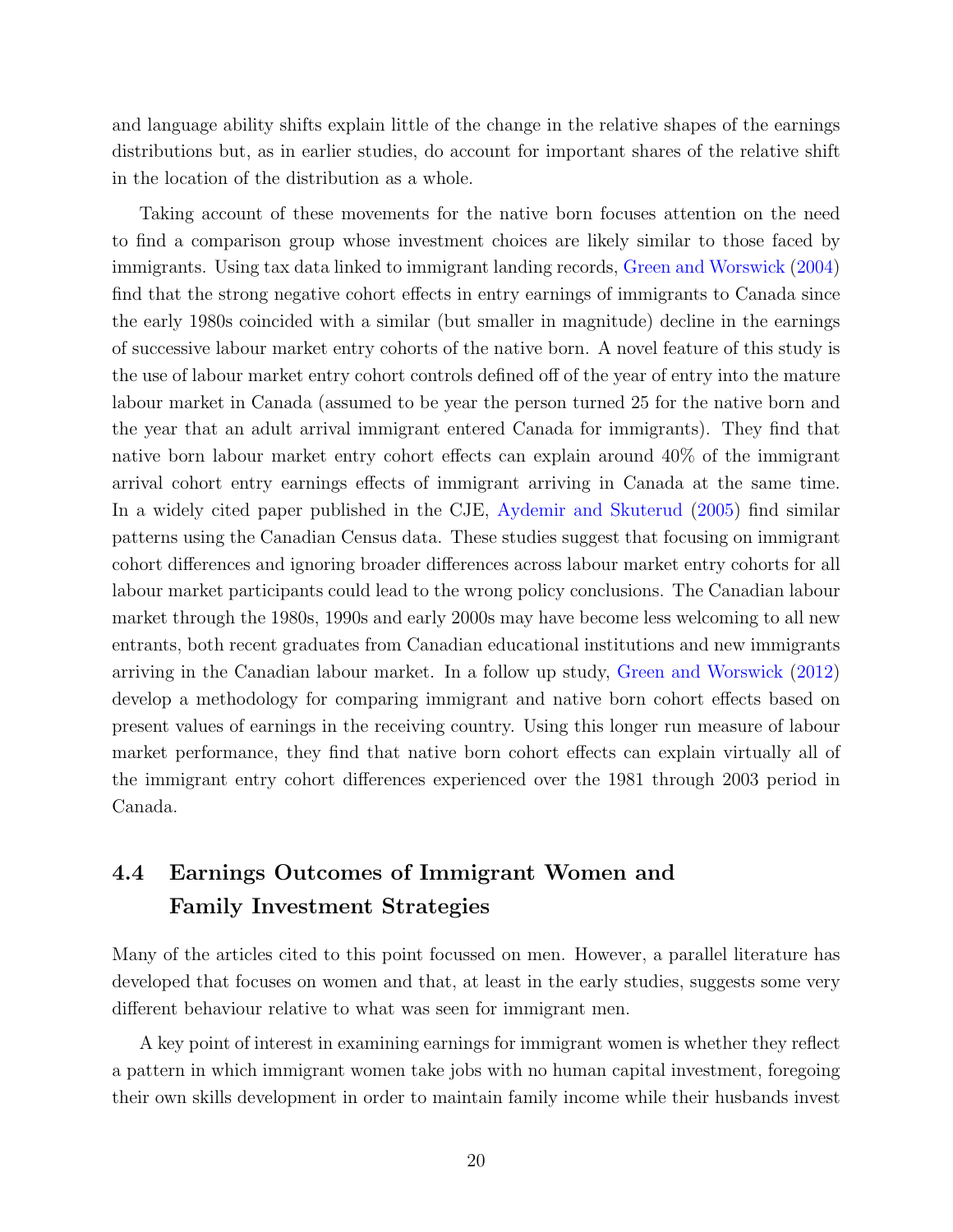in their own skills. This is often termed the Family Investment Hypothesis (FIH). Early support for the hypothesis came from [Long](#page-46-4) [\(1980\)](#page-46-4)'s finding in US cross-sectional data that immigrant women had earnings profiles that were higher than those of comparable native born workers just after arrival but were also flatter, while the male patterns were the opposite. Using the Canadian 1[9](#page-22-0)70 CNMS<sup>9</sup> [Beach and Worswick](#page-42-5) [\(1993\)](#page-42-5) find that earnings growth with years since migration was lower for immigrant women than for immigrant men, consistent with the FIH. In an influential paper using Canadian data, [Baker and Benjamin](#page-41-6) [\(1997\)](#page-41-6) find support for the FIH since that the human capital investment patterns of immigrant wives married to immigrant husbands are consistent with them playing a secondary role in the family so as to support their husbands' earnings growth. [Worswick](#page-49-0) [\(1999\)](#page-49-0) also finds Canadian evidence consistent with the FIH - immigrant-native born differences in household hours of work patterns are consistent with credit constraints forcing immigrant wives to work longer hours in the early years after migration than they would if the household were able to borrow money to support consumption and their husbands' career development.<sup>[10](#page-22-1)</sup>

More recent research has generally been less supportive of the FIH. Work for the US (?) and Australia [\(Cobb-Clark and Crossley](#page-43-3) [\(2004\)](#page-43-3)) find at most limited evidence in favour of the hypothesis.  $^{11}$  $^{11}$  $^{11}$  For Canada, Adserà and Ferrer [\(2014\)](#page-40-1) use confidential Canadian census data and link the detailed occuaptional information to the O\*NET occupational dictionary to generate a measure of skill requirements for jobs.<sup>[12](#page-22-3)</sup> They find that earnings growth and skill accumulation patterns are very similar for immigrant and native born women and conclude that married immigrant women are no more likely to be secondary earners within their households than are married native born women. In a more recent paper, Adserà and Ferrer [\(2016\)](#page-40-2) come to a similar conclusion but suggest there is some evidence that relatively less educated married immigrant women working in relatively low skill occupations may behave as secondary earners, possibly to support the skill acquisition of their immigrant husbands.

#### 4.5 Implications for the Effectiveness of the Selection System

At this point, we have a picture of earnings for both immigrant men and women that consists of relatively low earnings at time of arrival combined with disappointing growth rates thereafter. It is natural to ask whether this implies that Canada's much vaunted skills based immigrant selection system is failing. Whether what seems, on paper at time of entry, to be a highly skilled addition to the workforce is, effectively, - whether because

<span id="page-22-0"></span><sup>&</sup>lt;sup>9</sup>Also known to as the Job Mobility Survey.

<span id="page-22-2"></span><span id="page-22-1"></span><sup>10</sup>See also [Worswick](#page-48-6) [\(1996\)](#page-48-6).

 $11$ See also [Cobb-Clark et al.](#page-43-4) [\(2005\)](#page-43-4) who use the LSIA data to study the educational investment behaviour of immigrant couples.

<span id="page-22-3"></span><sup>&</sup>lt;sup>12</sup>See [Imai et al.](#page-46-5)  $(2011)$  for a discussion of the methodology employed.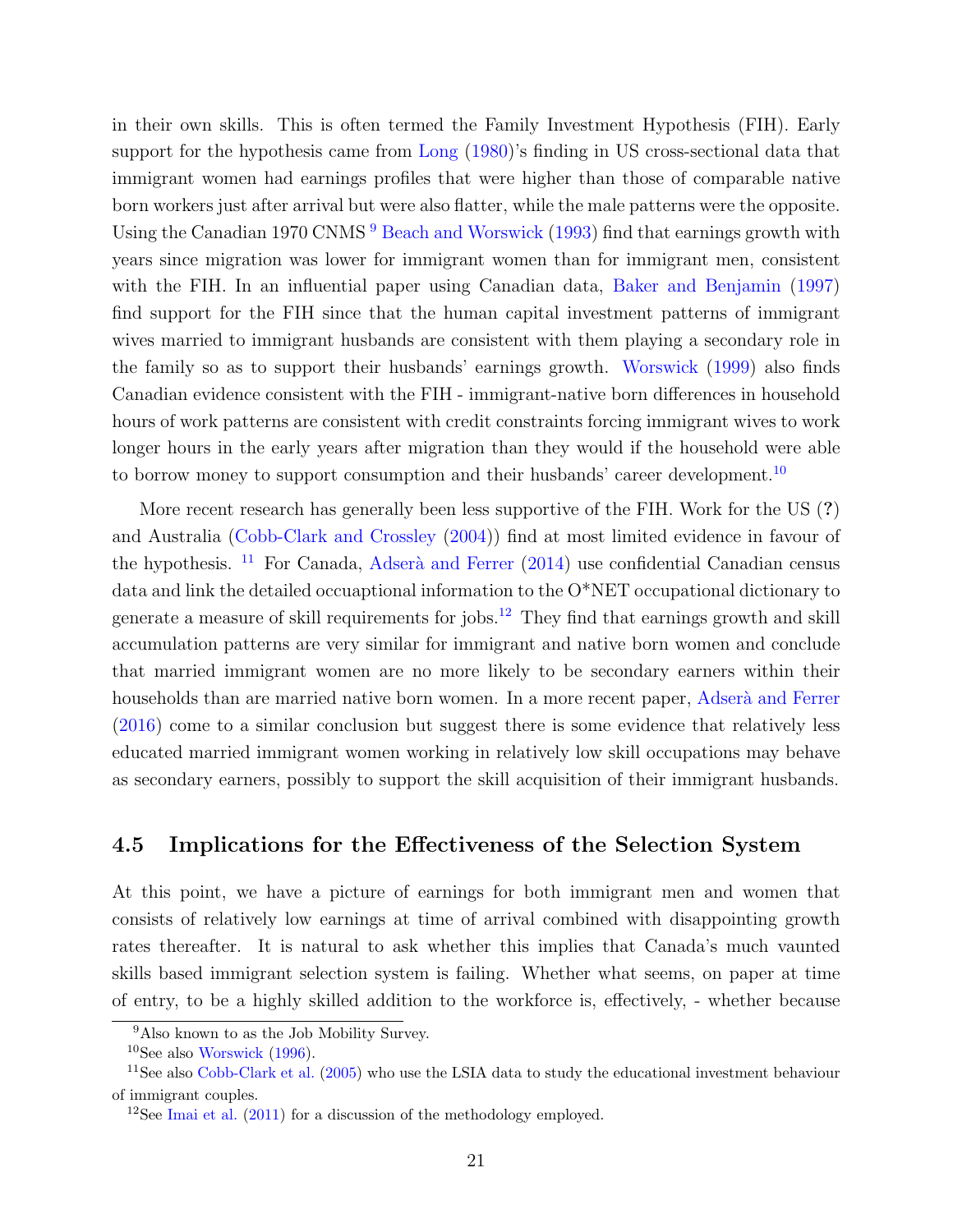of non-transferable skills or discrimination - not skilled. Several papers have addressed the question of the efficacy of the point system by comparing characteristics and outcomes of Canadian immigrants with those for other countries. [Antecol et al.](#page-40-3) [\(2003\)](#page-40-3) examine immigrant outcomes in Canada, Australia, and the US using the 1980/81 and 1990/91 Censuses for each country. They find that once one takes out immigrants to the US from Latin America, both the education levels and relative incomes of immigrants in the three countries are similar, with immigrants to Canada and the US being particularly alike. This fits with earlier findings in [Duleep and Regets](#page-43-5) [\(1992\)](#page-43-5) and [Borjas](#page-42-6) [\(1993\)](#page-42-6) showing that outcomes for immigrants from the same source country are very similar between Canada and the US. Further, [Clarke](#page-43-6) [and Skuterud](#page-43-6) [\(2016\)](#page-43-6) show that literacy scores in the International Adult Literacy Survey are very similar for Canada and the US, again after taking Spanish speakers out of the US sample. Australian immigrant literacy is somewhat better than for the other two countries in the period after Australia implemented its language test but mostly because of an induced change in the source country composition of the Australian inflow. On the other hand, both [Kaushal and Lu](#page-46-6) [\(2014\)](#page-46-6) and [Hou and Picot](#page-45-4) [\(2016\)](#page-45-4) find that changes in the Canadian selection system in terms of more emphasis on skills (in the 1990s) and more emphasis on pre-landing Canadian experience (in the 2000s) improved Canadian immigrant productive characteristics. The proportion of new immigrants with university degrees rose from 17% in 1992 to 45% in 2004 [\(Hou et al.](#page-45-6) [\(2008\)](#page-45-6)). Thus, selection systems can have direct effects but much of their impact seems to come from induced shifts in source country composition. The US, in particular, has a substantial lower skilled component coming from Latin America. Some of this difference might stem from the US not having a points system but [Antecol et al.](#page-40-3) [\(2003\)](#page-40-3) argue that much of it is likely due to the ongoing inflows of undocumented immigrants to the US, which is not something determined by selection mechanisms in the documented part of the inflow. On net, though, whatever the selection system has accomplished in terms of observed skills, it seems to have done little in terms of immigrant earnings. Thus, the improvements in skills seem to be more nominal than real.

Our conclusion from the empirical literature is that immigrant human capital implementation, as reflected in earnings, has declined over successive cohorts of immigrants in spite of the point system.<sup>[13](#page-23-0)</sup> Given this, the overall decline in earnings reflects, in equal parts, a trend affecting all new entrants to the Canadian labour market and the shifting source country composition of the inflow. The reduced earnings associated with the latter are due to a combination of foreign acquired human capital that is not as productive in the Canadian economy and discrimination. Our reading of the literature is that the hopeful

<span id="page-23-0"></span><sup>&</sup>lt;sup>13</sup>While the dramatic expansion of post-secondary education levels in the 1990s caused a pause and partial temporary rebound, the improvement was not as large as one would have expected had the new higher levels of education reflected a large increases in skills relevant to the Canadian labour market.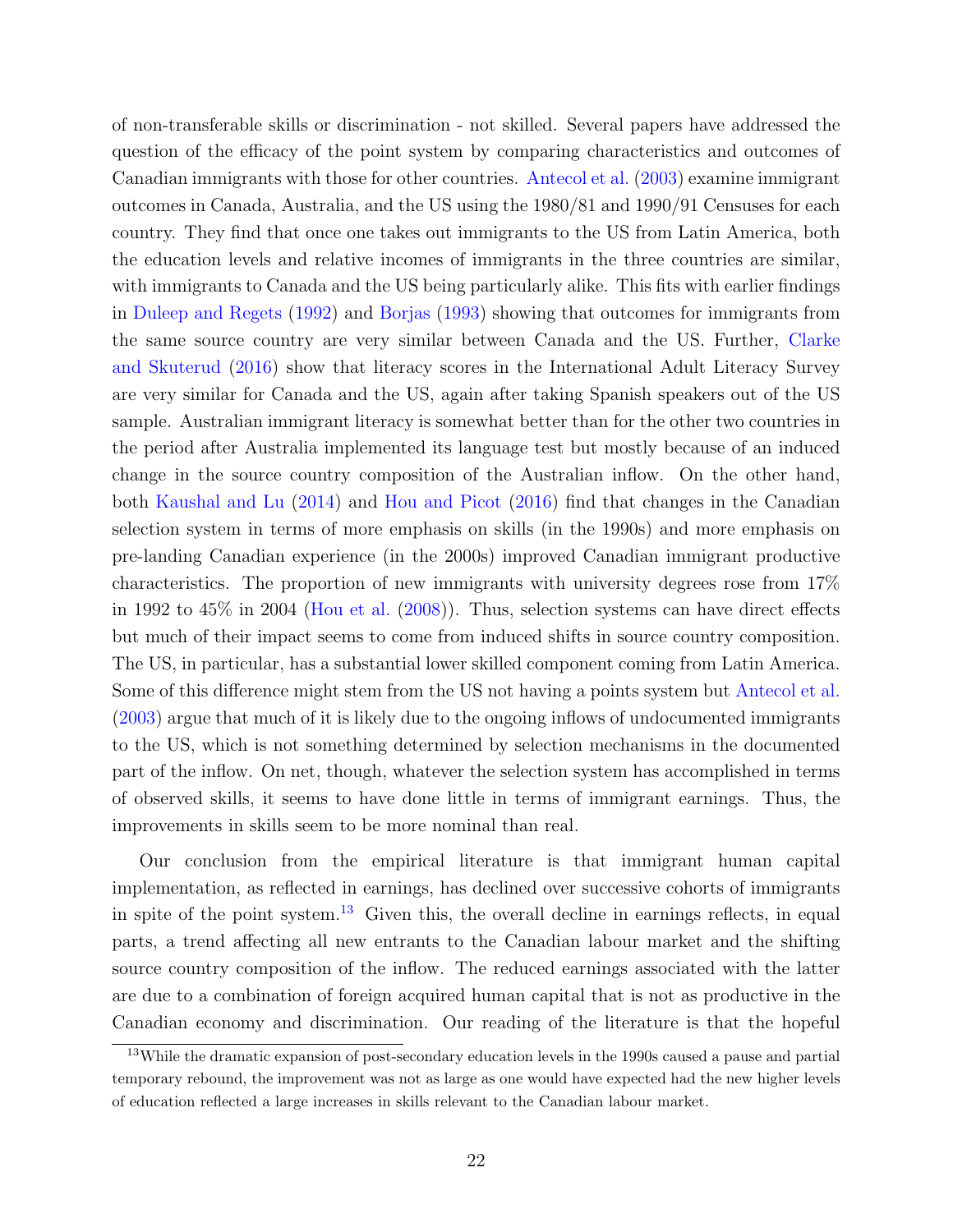bromide that we simply need to do a better job of recognizing immigrant credentials is not true. There is no simple fix of this type.

#### 4.6 Responses to Problems with Immigrant Earnings

In deciding how best to proceed in the face of these conclusions, it is useful to return to theories of justice for guidance. Consider, in particular, Sen's theory based on the ideas of capabilities and functionings. Sen defines functionings as 'the various things a person may value doing or being' [\(Sen](#page-48-7) [\(1999,](#page-48-7) p. 75)). This is a vague definition - purposefully so in order to allow for a variety of possibilities in terms of how people live. But the key is to think of functionings as different states a person could experience. For example, the state of being poor, in bad health, but with a good education, no feeling of personal danger, and having some opportunities to change your status. He then defines a person's capability as the set of functionings that are available to her. Sen defines this as "the substantive freedom to achieve alternative functioning combinations". So, substantive freedom corresponds to having a larger set of feasible functionings. This is a definition of freedom that includes primary resources of the kind that Rawls emphasizes (income, opportunities, and rights) but goes beyond just thinking about them as inputs to well-being to include concern for how they affect what a person can achieve and experience in life.

Thinking of immigrant experiences through this lens raises a few points. First, discrimination alters the set of functionings that are available to otherwise identically productive people and is, not surprisingly, a source of injustice. We need more research like that in [Oreopoulos](#page-47-7) [\(2011\)](#page-47-7) to help uncover potential fruitful routes to respond to the problem of discrimination rather than using point systems based selection to reduce the number of immigrants who would face discrimination here. Second, an inability to implement human capital acquired elsewhere after arrival in Canada is a reduction in substantial freedom that immigrants must keenly feel and that is, again, a source of injustice.<sup>[14](#page-24-0)</sup> These problems show up most directly in immigrant poverty rates. [Hou et al.](#page-45-6) [\(2008\)](#page-45-6) show that while native born poverty rates have been declining since about 1997, the rates for immigrants have been increasing. Many of the numbers they present are striking: over a third of immigrants live

<span id="page-24-0"></span><sup>&</sup>lt;sup>14</sup>Though, it is possible that immigrants arrive knowing they will have difficulties but making the move in the interests of the subsequent generations. Canadian researchers have been at the forefront of the literature on the economic outcomes of the children of immigrants (see, for examples, [Finnie and Mueller](#page-44-8) [\(2008\)](#page-44-8), [Aydemir et al.](#page-41-7) [\(2013\)](#page-41-7), [Aydemir and Sweetman](#page-41-8) [\(2008\)](#page-41-8), [Hum and Simpson](#page-46-7) [\(2007\)](#page-46-7), [Worswick](#page-49-1) [\(2004\)](#page-49-1) and [Warman and Worswick](#page-48-8) [\(2016\)](#page-48-8)). These studies find that immigrant children and immigrants who arrive as children do relatively well in terms of educational attainment but since parental income plays some role in educational outcomes, they could do even better if the problem of poor immigrant earnings could be addressed [\(Bonikowska and Hou](#page-42-7) [\(2010\)](#page-42-7)).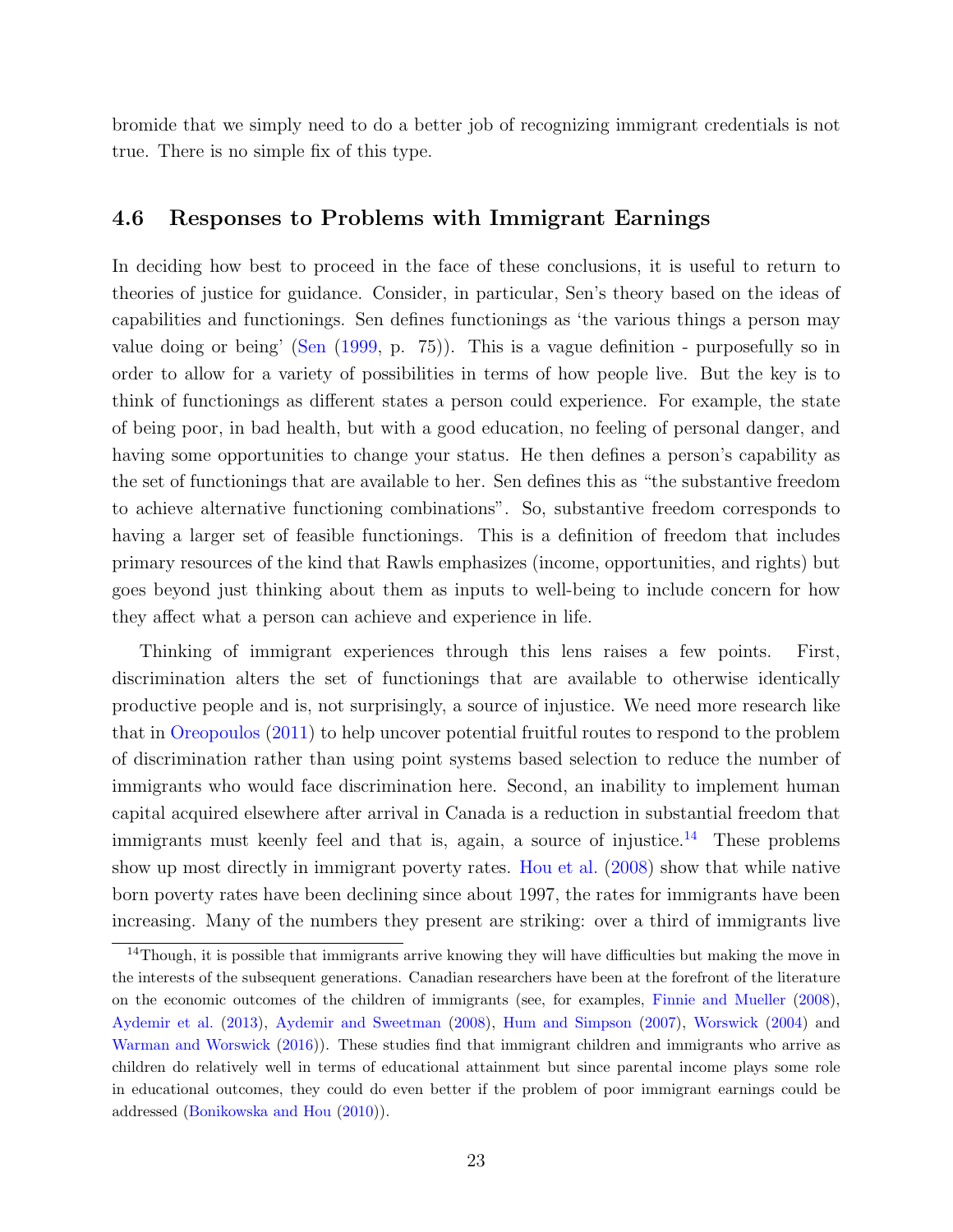below the poverty line in their first year in Canada; two-thirds of immigrants will experience a spell of poverty in their first 10 years in Canada; and immigrant poverty rates are 2 to 3 times those of the (mostly native born) comparison group. Perhaps most troubling is that having a higher education has little impact on these poverty outcomes for immigrants, even though it has a substantial impact for the native born. Given these patterns, figuring out how to help immigrants implement their human capital in Canada is of first order importance for considerations of building a more just society.

The answer to improving immigrant outcomes does not appear to be simply credential recognition. Instead, part of the solution could lie in the investment that we have emphasized as key to the immigrant experience. While foreign acquired human capital may have limited direct productivity in the Canadian economy, it could well be productive in producing new human capital that has. One could imagine a scheme in which immigrants are given subsidized seats in universities and allowed to test out of classes in order to move quickly to the level at which they need to alter their human capital. This would not be a cheap investment but it might yield positive returns. Moreover, it would fit with Sen's notion of expanding the capabilities of immigrants. It would be useful to know more about immigrant human capital acquisition after arrival - how it is done, how much it would cost to be effective, and what is its real rate of return. If, alternatively, we are not willing to help fund this investment or such an investment turns out to have a low return then it would seem that justice requires transparency in our dealings with prospective immigrants. We should tell them about the results of research showing that if they come from certain countries, they will have difficulty transferring their human capital, and that the fact that they pass through a point system does not imply that the Canadian government has given them a stamp of likely success. In that case, we need to assess what such transparency would do to the composition of the inflow.

## 4.7 Future Directions of Immigrant Labour Market Outcomes Literature for Canada

It is impossible in this relatively short piece to describe all of the important papers written by Canadians on the labour market outcomes of immigrants. The studies described above are representative of that literature but students and new researchers should dig more deeply into the literature especially considering the new studies that seem to emerge each week.

Future research is needed on the underlying causes of the relatively low earnings of adult arrival immigrants especially those with work experience prior to coming to Canada. In addition, we need to learn more about the importance of employer discrimination for the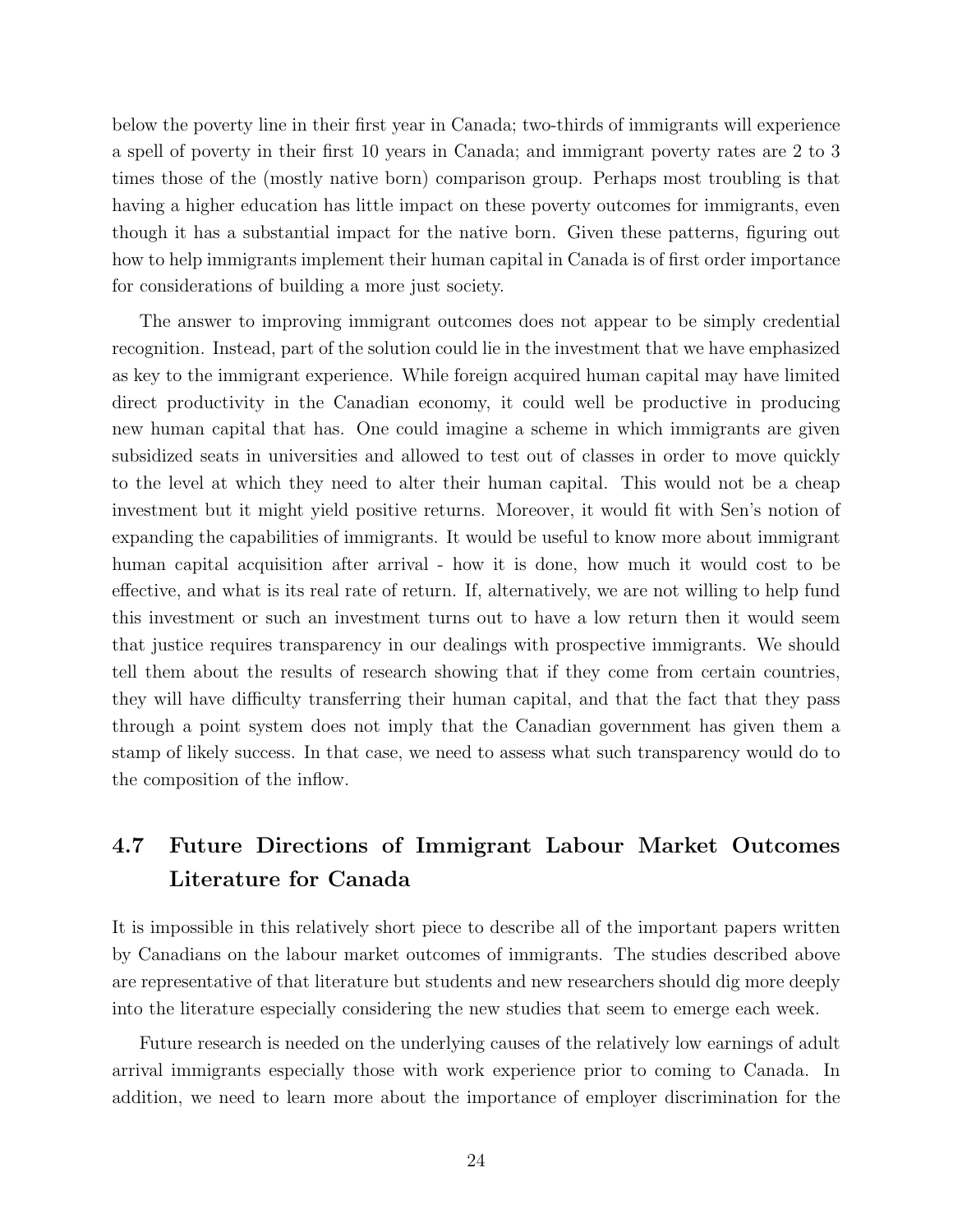earnings of visible minority adult arrival immigrants. A gap in the literature relates to formal evaluations of the effectiveness of post-migration training programs such as language training. Convincing governments to support a high quality evaluation (ideally with an experimental design) should be top of the list of priorities for economists interested in this area.

The success of the next generation of research studies by economists on the labour market outcomes of immigrants will depend in large part on data developments. We are hopeful that new sources of data such as the synthetic CV approach of [Oreopoulos](#page-47-7) [\(2011\)](#page-47-7) will emerge to allow for analyses that shed light on open questions. In addition, the encouraging trend toward the linking of different sources of administrative data through Statistics Canada and other federal government departments suggests that new analyses may be possible on the rich data sets being created. As in the past, the extent to which cutting edge researchers can generate insights from these new administrative data sources will depend entirely on timely access to the data.

## 5 Immigration Impacts and Economic Justice

Next, we move beyond considering the factors that affect the economic outcomes of the immigrants and consider the broader question of the economic implications of the new immigrants for the receiving economy. It is worth keeping in mind our conclusion that the actual amounts of skill being imported to the Canadian labour market through immigration is much lower than the nominal amount based on the skills that immigrants list at arrival. At the same time, because of the large undocumented inflows to the US and its success in attracting skilled immigrants, the skill distribution of our overall flow is different from theirs. This is important to keep in mind since, as we will see, much of the existing literature in this area is American.

Perhaps the most directly useful evidence economists could contribute to the debate over immigration and justice is on the impact of immigration on residents in general and its distributional effects in particular. Even if there is a case on a theoretical level for the justice of open borders, such a policy may involve supererogatory acts on the part of residents: acts for which there is a moral argument but which require sacrifices that could be deemed beyond the call of duty. Alternatively, if we accept Rawls' argument that the nation state is the right unit for considering justice, we would want to know whether immigration raises or lowers the well-being of the least well-off person type among residents. In recent years, questions about the impact of immigrants on residents - and, in particular, on their wages and employment - have been a main focus of the economics literature on immigration.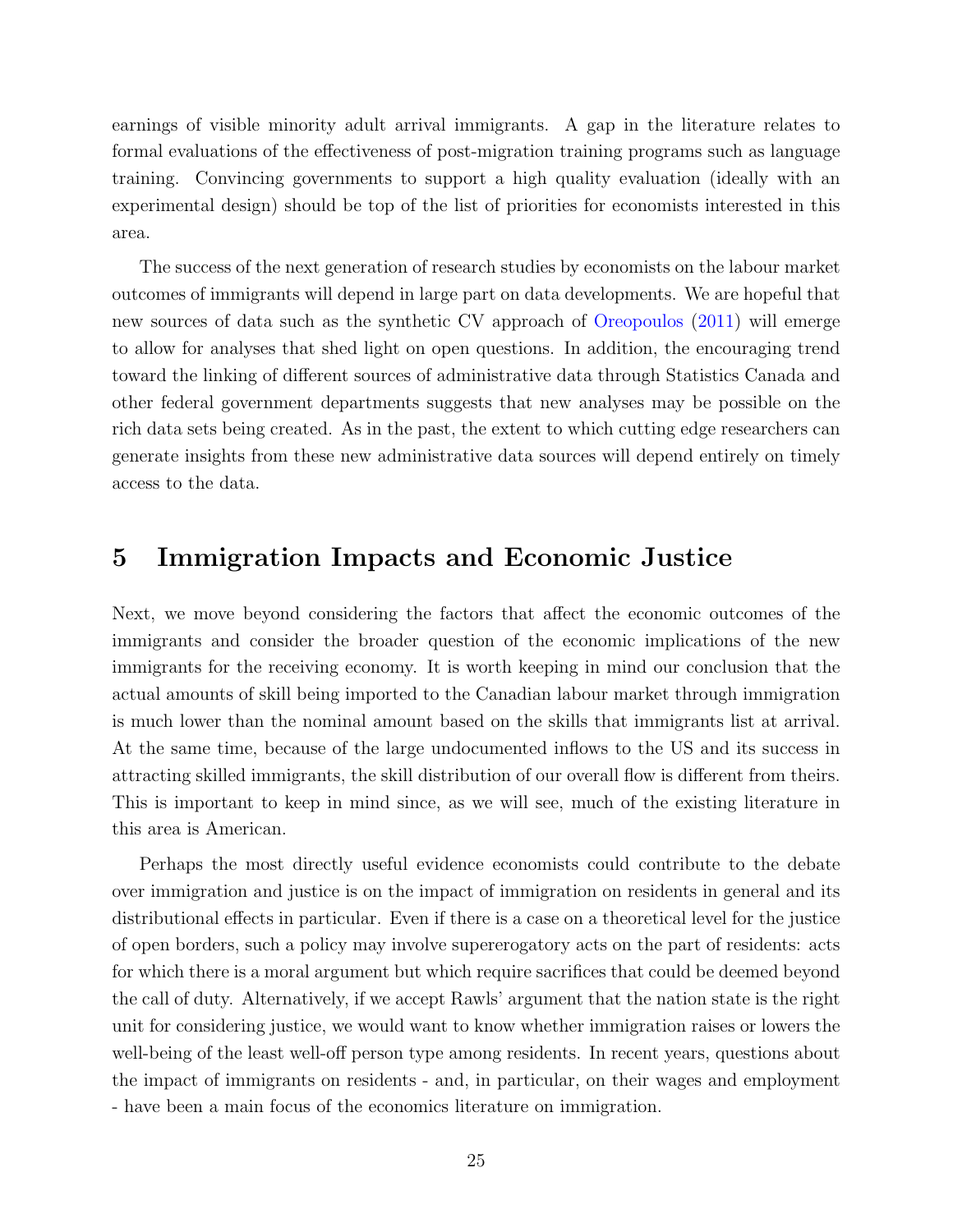Studies of the impact of immigration on residents are, ultimately, about general equilibrium effects and, as such, the appropriate unit of attention is an economy. That is, we would like to ask how do wages and employment of residents differ between economies with more and less immigration. It is worth noting in passing that existing papers have tended to phrase the relevant immigration change in almost catastrophic terms: what would be the effect of some versus no immigration; what is the effect of a large one time shock (of the size of the Mariel Boatlift shock in Miami); what would be the effect of having open borders? The more relevant question for Canadian policy is more like, what is the effect of increasing immigration from 0.8% to 1% of the existing population every year? We do not know of any papers that have expressed the problem in these terms.

Two main methodologies have been employed to study impacts of immigration at an economy level. The first is calibration - establishing a model of the whole economy, calibrating the defining parameters, and then simulating outcomes with different levels of immigration. This is the approach taken in [Hamilton and Whalley](#page-45-7) [\(1984\)](#page-45-7). Crucially, they use a model with a single aggregate output produced using a decreasing returns to scale production function. In this context, an increase in labour supply through immigration will necessarily lead to a decline in wages as more labour is now spread across the scarce factor. In fact, they find that that removing legal barriers to global migration would lead to a decrease in wages in rich, receiving countries but generates an increase for citizens of poor countries that is far larger. In the end, they calculate that liberalizing global migration could generate an approximate doubling of world GDP.

John Kennan (whose Canadian connection is that he started his career at McMaster) uses the calibration methodology but incorporates insights from trade theory [\(Kennan](#page-46-8) [\(2013\)](#page-46-8)). In particular, he works with a model with 2 goods, 2 factors of production (capital and labour), J countries, and a CES production function. Labour is specified in efficiency units and, following [Trefler](#page-48-9) [\(1993\)](#page-48-9), it is the wage per efficiency unit that is the key price. In this context, increased immigration from developing (low efficiency per worker) economies to developed (high efficiency per worker) economies implies an increase in the effective world supply of labour. The factor price equalization theorem implies that migration does not change the relative wages across countries (those are determined by relative labour efficiency) but, in the short run with fixed capital in the world, the increase in effective labour supply implies a world drop in the average wage. However, in the long run, capital is perfectly elastically supplied and investment will occur to the point where the prior average wage is re-established. Thus, in the long run there is no effect on wages at all and even in the short run, Kennan's calibrations imply that opening borders completely yield what he characterizes as modest effects on real wages while creating large increases in world output.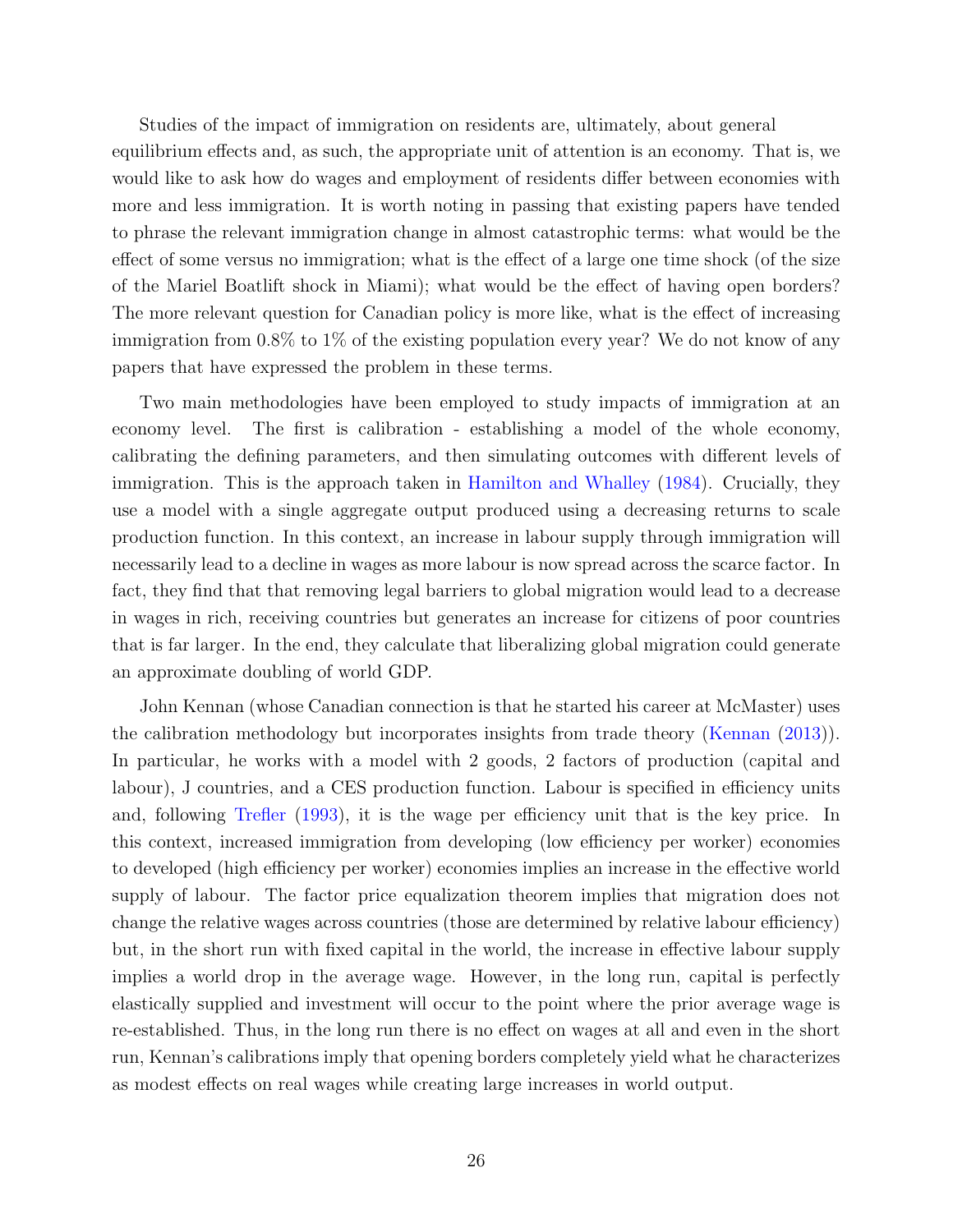The other substantial approach to studying general equilibrium effects of immigration is to estimate those effects. This involves specifying economies or markets on a scale that allows for identification by examining differences in outcomes across those economies. Thus, this approach lends itself to examining impacts on individual economies. An examination of opening borders for the world economy, as [Kennan](#page-46-8) [\(2013\)](#page-46-8) does, requires the use of the calibration approach.

There is considerable debate in the empirical literature on the appropriate types of markets to use in the empirical analysis. The seminal paper in this area is [Card'](#page-43-7)s [\(1990\)](#page-43-7) examination of the Mariel Boatlift. In 1980, Fidel Castro allowed Cubans to leave the country by boat if they wished to for a brief window of time. The majority of the Cuban emigres went to Miami and in a space of 5 months, they increased the size of the Miami labour force by 7%. To put this in perspective, this is the effective equivalent of a decade of Canadian immigration entering in a 5 month period. Card compared wage and employment outcomes for Miami residents to those in a set of comparator cities in a difference in difference analysis and shows, somewhat surprisingly, that the impact on wages and the employment rate after approximately 3 to 5 years was essentially zero.<sup>[15](#page-28-0)</sup> This finding spawned a large and growing international literature. By and large, this literature examines multiple local labour markets in a country and attempts to obtain exogenous variation in local immigrant supply shocks using instruments such as the ethnic enclave instrument that is based on the idea that immigrants move, for social reasons, to locations where there is a concentration of earlier arrivals from their same source country. These studies almost universally find a small impact of immigration on wages. $16$ 

As we saw in the discussion of [Kennan](#page-46-8) [\(2013\)](#page-46-8), a long run zero impact of immigration on wages is theoretically consistent in models with constant returns to scale production and perfectly elastic supply of capital. We might just be surprised that the long run seemed to arrive in 3 years in the case of the response to the very large Mariel Boatlift shock. Of course, a zero impact on the average wage might not just reflect a capital response. Inflows of immigrants might induce offsetting outflows of residents that result in much smaller net supply changes than the immigrant inflows on their own appear to imply. [Green and Green](#page-45-8) [\(2016\)](#page-45-8) estimate that the very large inflows of immigrants into Canada in the 1920s had small impacts on average wages here and that part of the reason for that was because the

<span id="page-28-0"></span><sup>15</sup>[Borjas](#page-43-8) [\(2015\)](#page-43-8) argues that using more modern difference-in-difference techniques, one finds that the Mariel Boatlift actually had negative effects on wages. However [Peri and Yasenov](#page-47-8) [\(2015\)](#page-47-8) show that Borjas's results suffer from small sample problems and that once these are addressed Card's original results stand up to the use of more modern techniques.

<span id="page-28-1"></span><sup>&</sup>lt;sup>16</sup>See [The National Academies of Sciences, Engineering, and Medicine](#page-48-10) [\(2016\)](#page-48-10) for a comprehensive review of US and other international evidence.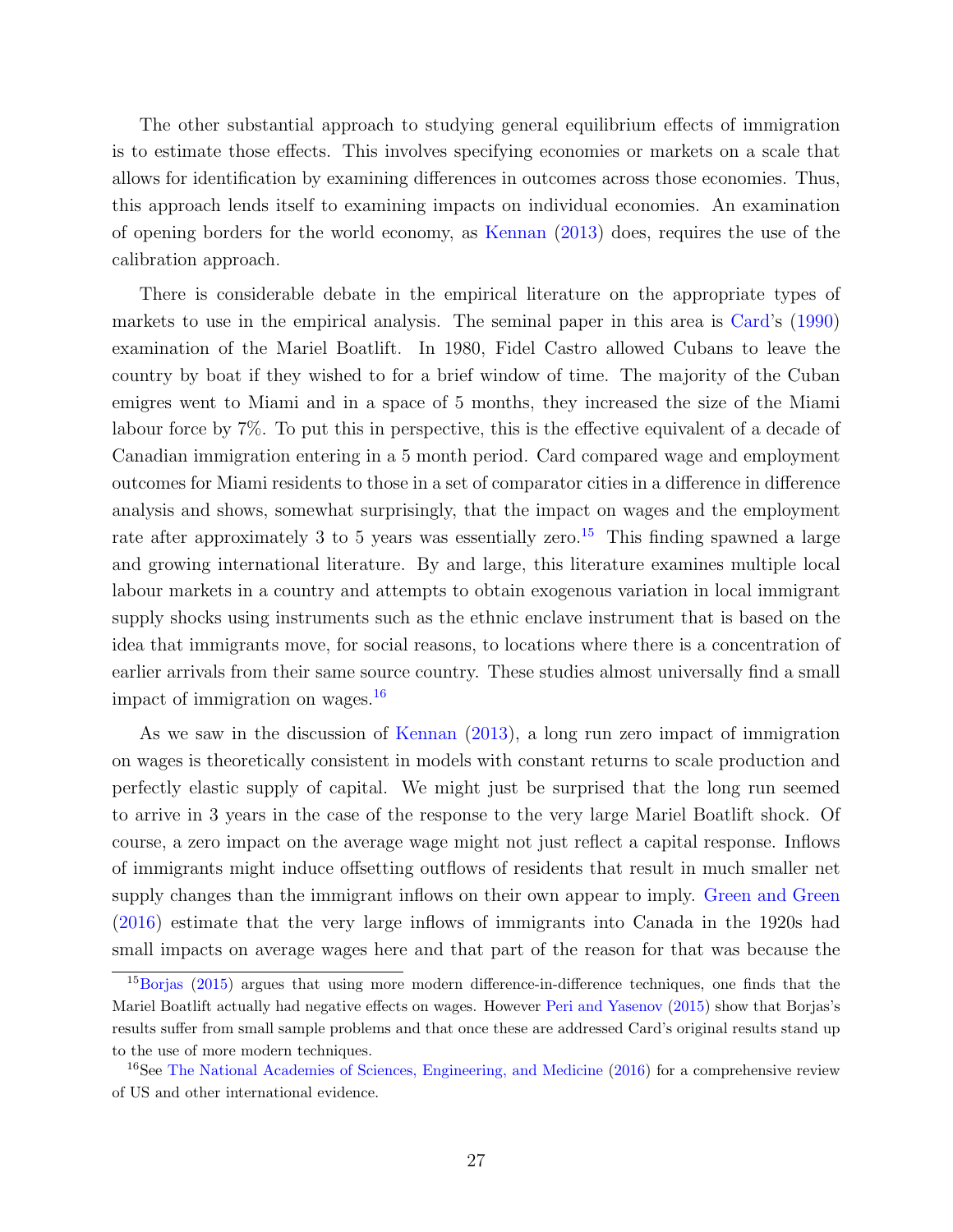immigrants themselves re-migrated to the US and redistributed themselves across regions and sectors in Canada. But [Card and Peri](#page-43-9) [\(2016\)](#page-43-9) present evidence that displacement effects are small in recent US data. Unfortunately, we are aware of no evidence on this point for Canada in recent years.

[Borjas](#page-42-8) [\(2003\)](#page-42-8) argues that labour supply and capital reactions to immigrant supply shocks render the use of local labour market variation to identify immigration effects problematic. In particular, what look like zero effects when comparing across local labour markets may amount to large effects at the national level - its just that supply reactions smooth differences across markets within the country. In response, he implements an approach in which markets are defined at the national level with separate markets for different skill groups delineated by education and experience. [Aydemir and Borjas](#page-41-9) [\(2007\)](#page-41-9) implement this approach using Canadian (as well as American and Mexican) data and find more substantial negative impacts of immigration on wages than those from the local labour market literature. However, [Card](#page-43-9) [and Peri](#page-43-9) [\(2016\)](#page-43-9) show for the US that these larger results have less to do with the level of the market being used than with the fact that [Borjas](#page-42-8) [\(2003\)](#page-42-8) and [Aydemir and Borjas](#page-41-9) [\(2007\)](#page-41-9) use the fraction of workers who are immigrants as the relevant immigrant shock variable rather than the ratio of numbers of new immigrants to the initial stock of workers in a market even though the latter is what is relevant from theory. To this point, there has been no similar analysis of whether the Borjas approach yields smaller effects in Canada when using the theoretically implied immigration measure. However, there is no reason from our perspective to believe that [Card and Peri'](#page-43-9)s [\(2016\)](#page-43-9) analysis would not apply to Canada and, as a result, we believe that a reasonable interpretation of the existing literature is that immigration has a negligible impact on average wages in the medium to long term, where the medium term could be as short as  $3 \text{ to } 5 \text{ years.}^{17}$  $3 \text{ to } 5 \text{ years.}^{17}$  $3 \text{ to } 5 \text{ years.}^{17}$ 

A zero average effect on wages would seem to remove the supererogation argument against opening borders (that the receiving country must take on undue harm in order to do the right thing), at least to the extent of increasing inflows by amounts that fit with the data variation on which current estimates are built. But a zero effect on average could mask substantial variation across sub-groups in the economy and there could still be an argument against immigration if it resulted in large negative impacts on the least well-off balanced by gains for those at the top. In the US local labour market literature, there is some evidence of this pattern of effects but [Card](#page-43-10) [\(2001\)](#page-43-10) argues that it is appropriate to aggregate high school drop-outs and high school graduates into one labour market and that when one does so, the

<span id="page-29-0"></span><sup>&</sup>lt;sup>17</sup>[Akbari and Devoretz](#page-40-4) [\(1992\)](#page-40-4) using cross-industry variation in a single year (1980) to estimate elasticities of substitution among immigrant labour, resident labour, and capital. They conclude there is no evidence of immigrant labour 'displacing' resident labour. Their study is one of the first of its kind for Canada and well done within the context of its literature but the approach does not meet modern identification standards.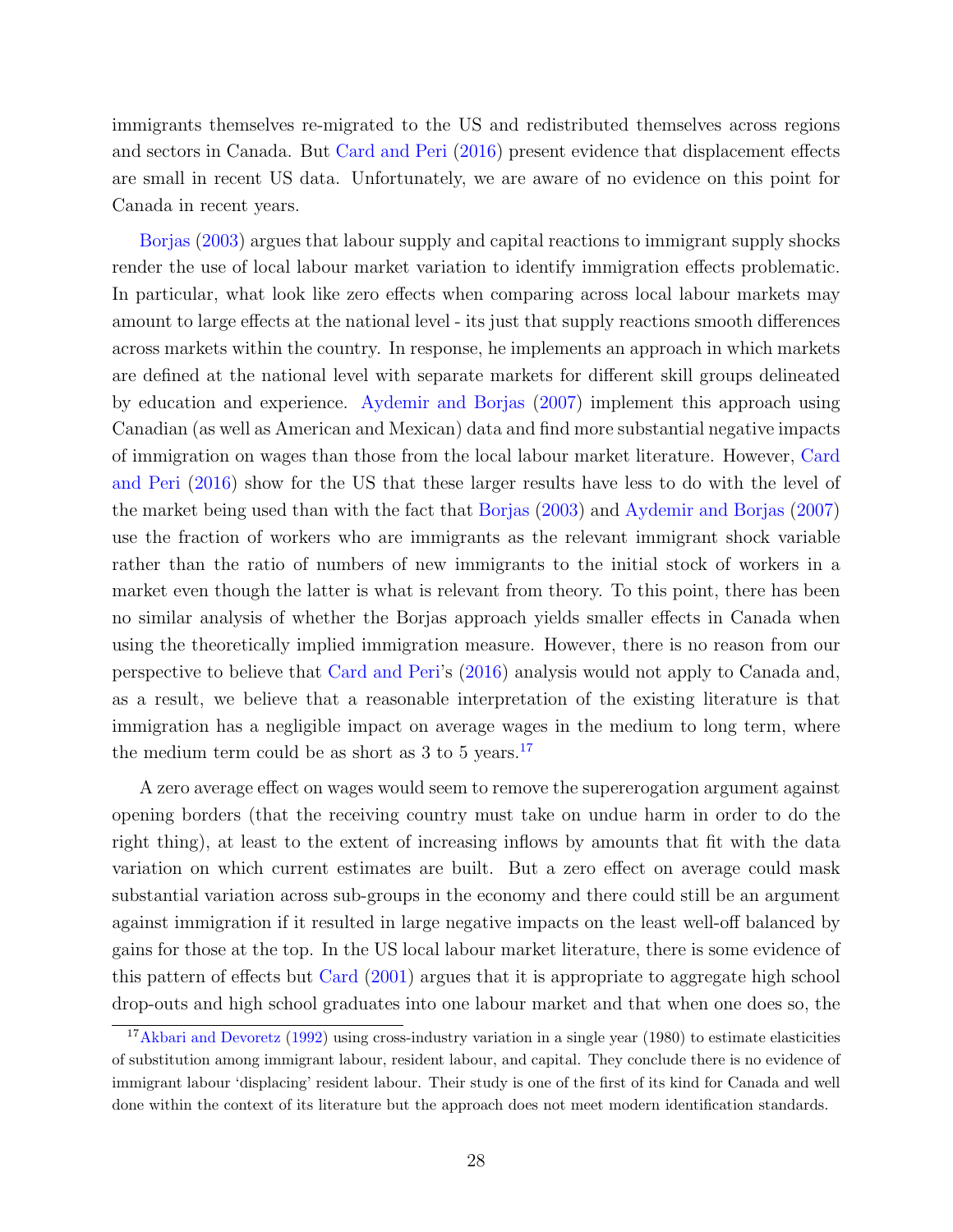size of the effects is small. [Peri and Sparber](#page-47-9) [\(2009\)](#page-47-9) find that the most negative effects are on previously arrived immigrants, with low skilled native born workers able to shift away from the effects of immigration shocks by moving into jobs with greater English requirements. However, [Aydemir and Borjas](#page-41-9) [\(2007\)](#page-41-9) show US immigration reduces low skilled native born wages while Canadian immigration tends to reduce the wages for university educated workers at the national level, arguing this fits with a more skill selective Canadian system. We are not entirely sure about this result, in part because of the arguments earlier about the size of the estimated effects in [Aydemir and Borjas'](#page-41-9)s [\(2007\)](#page-41-9) but also because of our conclusion that the Canadian point system has not been overwhelmingly successful in bringing effective skills into Canada. This is an area where there is room for more work for Canada.

## 5.1 Impacts from Recent Policy Shifts: Temporary Foreign Workers and Provincial Nominees

The conclusion that immigration may have limited impacts on Canadian wages is built from studies that have focused on permanent immigration in the context of the pre-2004 immigration system. As described in section 2, in more recent years, Canadian policy has shifted strongly toward emphasizing job connections for immigrants and this shift could imply a different set of effects from those estimated based on earlier permanent immigration inflows. In particular, part of the TFW programme in the late 2000's was targeted directly at lower skilled labour markets. This would make this part of Canada's immigration stream more like what has been seen in the US. In addition, parts of the Provincial Nominee (PN) programmes and the first versions of the Express Entry system put much more weight on having a job lined up than in the past.

The empirical evidence on these changes to the immigrant selection system is slim. For Provincial Nominees, [Pandey and Townsend](#page-47-10) [\(2013\)](#page-47-10) use administrative data to show that PN's have higher initial earnings but lower earnings growth compared to economic class permanent immigrants, with the lower education and language levels of the PN's accounting for most of their slower growth rate. There is room for more analysis on PN's - analysis that would also be helpful in understanding the shift toward a more 'jobs first' approach in the Federal selection system.

There has also been some work done on the TFW impacts. [Gross and Schmitt](#page-45-9) [\(2012\)](#page-45-9) use cross-provincial variation and estimate that TFWs increased unemployment rates in TFW receiving provinces relative to others. [Brochu et al.](#page-43-11) [\(2016\)](#page-43-11) show negative impacts of TFWs on wages, arguing that data on hours of work, absenteeism and quit rates fit with an efficiency wage model. However, there is some reason for concern about identification in the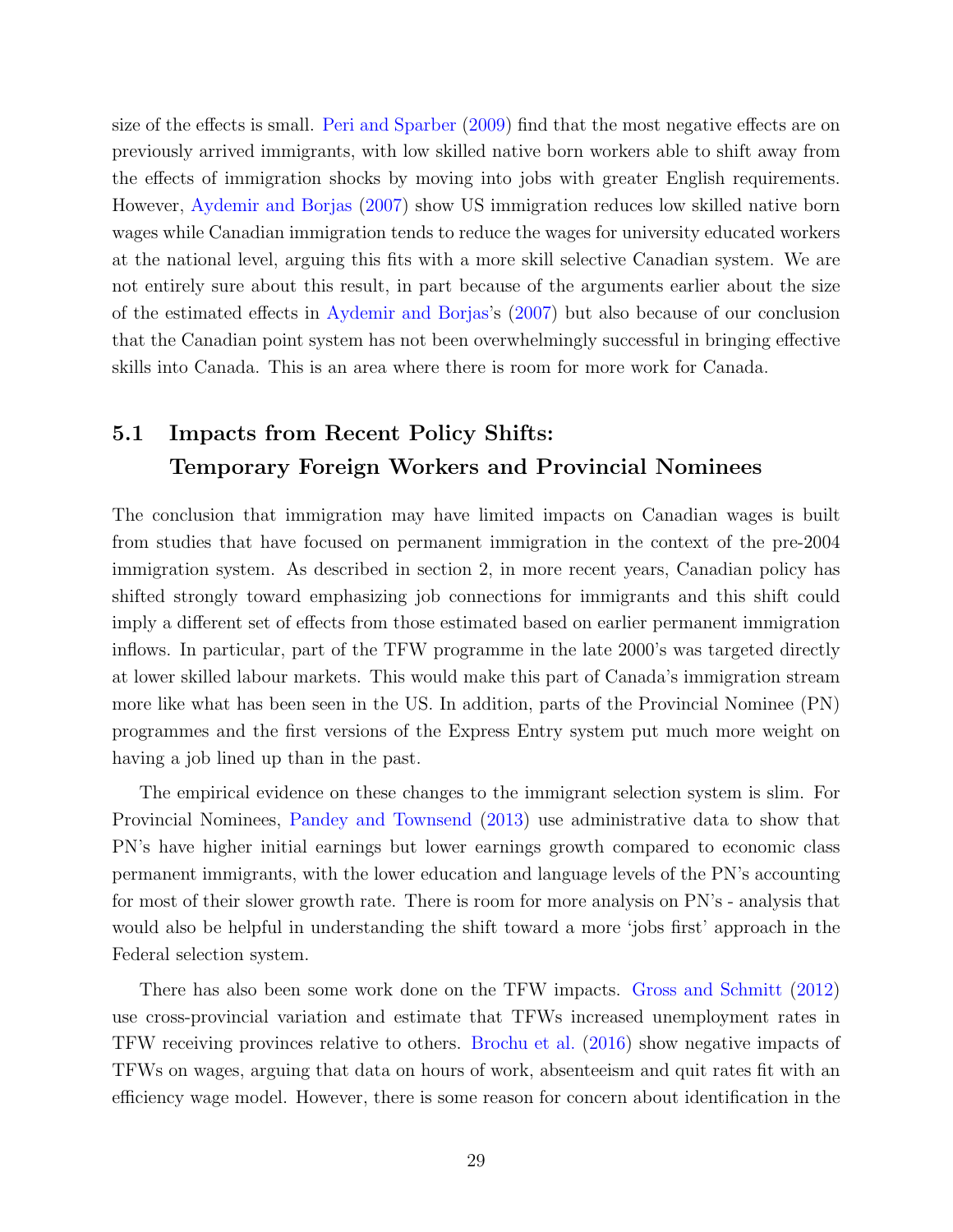[Gross and Schmitt](#page-45-9) [\(2012\)](#page-45-9) paper, and there is room for further investigations of the impacts of TFWs.[18](#page-31-0)

The role of TFWs is a prime example of how it can be useful to think about policy questions in the context of justice. The government's own rationale for the programme is stated as follows: 'The Temporary Foreign Worker Program (TFWP) allows Canadian employers to hire foreign nationals to fill temporary labour and skill shortages when qualified Canadian citizens or permanent residents are not available' [\(Immigration, Refugees and](#page-46-9) [Citizenship Canada](#page-46-9) [\(2017\)](#page-46-9)). Behind this statement is an argument that filling skill gaps benefits other workers because it allows firms to operate that would shut down if the gaps were not filled. Thus, the case being made for the programme is about efficiency: certain complementary factors can greatly improve the output of the economy, at least in the short run. Economists tend to discount these arguments since there is no clear notion of what a shortage or gap means without referring to the wage. If there is excess demand, we expect the price system to provide a response. Attempts to fill 'gaps' will only interfere with price signals and slow or misdirect adjustments in the labour market. However, whether the production function could essentially take a Leontief form in the very short run is an empirical question and, as we said, one on which more information is needed.

But, of course, solving any efficiency problems is not enough to establish whether a policy is just. We need to consider how the policy affects the distribution of society's output and, more broadly, how it affects elements of a just society such as the ability of its members to pursue their notion of what is good, and mutual respect among members. While much of this seems to be the purview of philosophers, a debate over policy impacts requires information on who is affected and how. Most importantly, it is clear that a policy that is purported to have effects through 'filling gaps' is one in which general equilibrium considerations are particularly salient. General equilibrium effects are notoriously difficult to think through and our experience with studying them is what we can bring to the debate.

General equilibrium considerations have entered philosophical discussions of justice in ways that would seem familiar to economists. Most notably, Ronald Dworkin's account of justice is built around these considerations [\(Dworkin](#page-44-9) [\(1981\)](#page-44-9)). As with Rawls, Dworkin

<span id="page-31-0"></span><sup>&</sup>lt;sup>18</sup>In particular, the main variable that [Gross and Schmitt](#page-45-9) [\(2012\)](#page-45-9) use to identify TFW effects is the cost of international airline travel. Since the specification employs differences in provincial unemployment rates from the national average a variable such as this, which does not have provincial variation, should not be identified. The fact that there is an estimated coefficient for this variable may be because the differencing involves subtracting the national level unemployment rate from provincial unemployment rates unweighted by population, resulting in provincial deviations that do not actually sum to zero in a given year. As a result, the identifying variation is related to differences in movements of the simple average of provincial unemployment rates from the population weighted average. It is not clear how to relate this variation to the policy question at hand.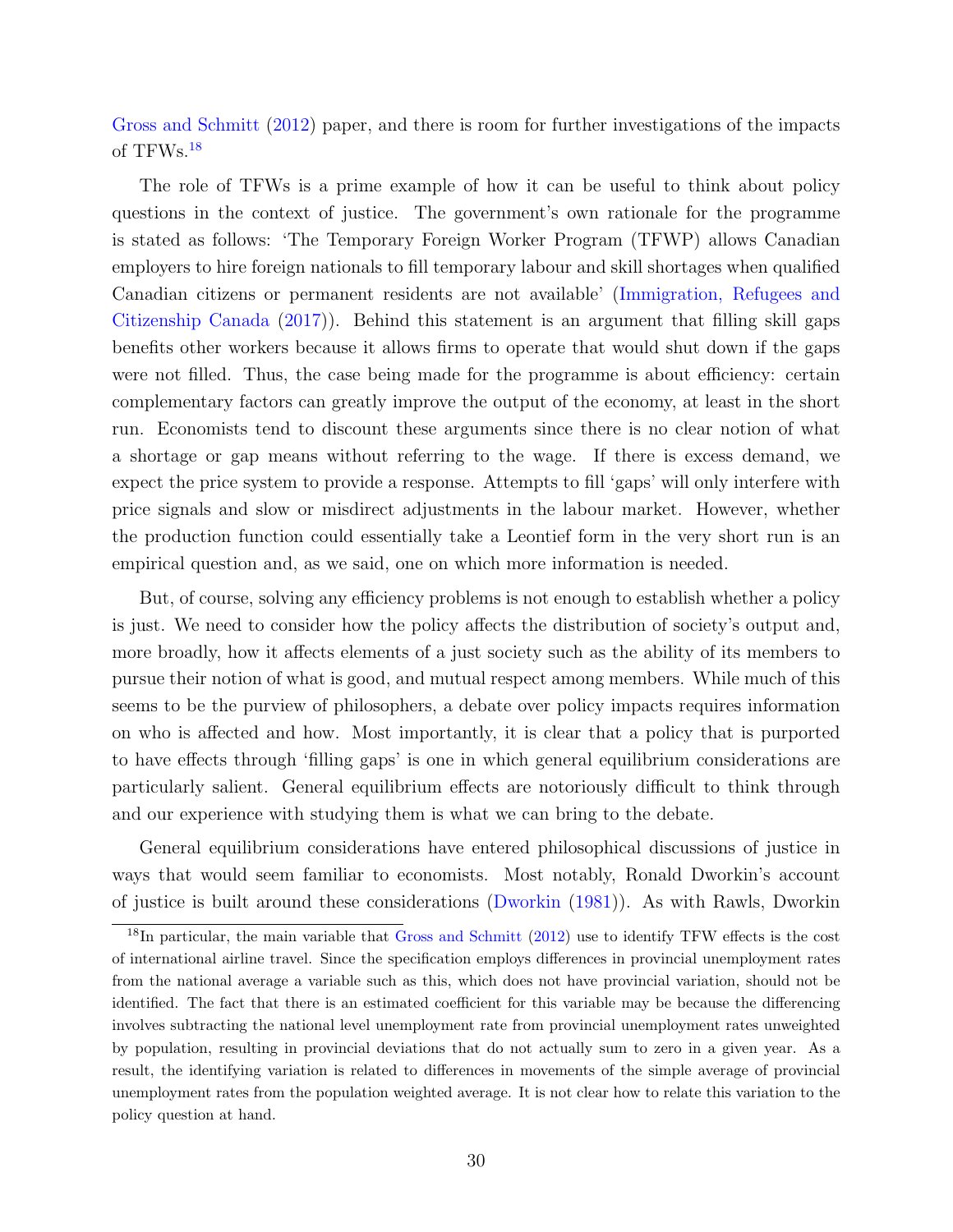constructs a thought experiment which embodies the key assumptions he makes about the bases of justice. In his thought experiment, a set of people are on an island with resources that can be used for production and consumption. Each person is to get equal consideration in the use of those resources but is also responsible for her or his preferences. To reflect this, the society starts with an auction in which the citizens of the island bid on its resources using sea shells, with each person endowed with the same number of shells. People know their preferences and their talents but, importantly, do not know the set of prices that will emerge once the resources are divided up and markets are allowed to run. People are responsible for their own preferences in that they have no claim on transfers from others if their preferences turn out to be expensive, i.e., if they have strong preferences for a good that turns out to have large demand relative to the resources available to produce it. The result of the auction is a distribution of goods that satisfies Dworkin's notion of true equality: that no one envies anyone else's bundle. However, people will also face what he calls brute luck events that can alter their outcomes. Most importantly, their set of talents and the incomes that will follow from them are matters of brute luck. Dworkin's response to this problem is also a market one: people will want to buy insurance against bad brute luck outcomes and are responsible for any outcome for which they could have bought insurance. He sees the tax and transfer system as the real world embodiment of the insurance system people would have bought into before knowing things like who their parents are, what their abilities will be, and how those abilities will be remunerated in the market.

How would we think of TFW policy in this context? We could put it in Dworkin's framework by adjusting the resources on the island in the thought experiment to include a set of indentured servants. These servants are not part of the justice considerations, i.e., their consumption, etc. is not considered when searching for a just distribution. If they were simply part of the island environment then their presence doesn't change any of the considerations any more than the presence of, say, horses. The citizens of the island would be responsible for their own choices in the context of an environment that included these servants. In particular, if the citizens knew that the servants were relatively low skilled then they would also know that the final set of prices would include lower unskilled wages than if there were no such servants. The citizens could adjust to any difficulties related to these prices by getting training or education. Thus, education would play the role of insurance and there would be no claim in justice for bad outcomes for people who chose not to invest in education.

But, what if the indentured servants were brought to the island as a policy choice? Those in the working generation who had not invested in education and who suffered from the introduction of the servants would presumably not be held responsible for their education choice. There would be a case for a redistribution in their favour, though it is questionable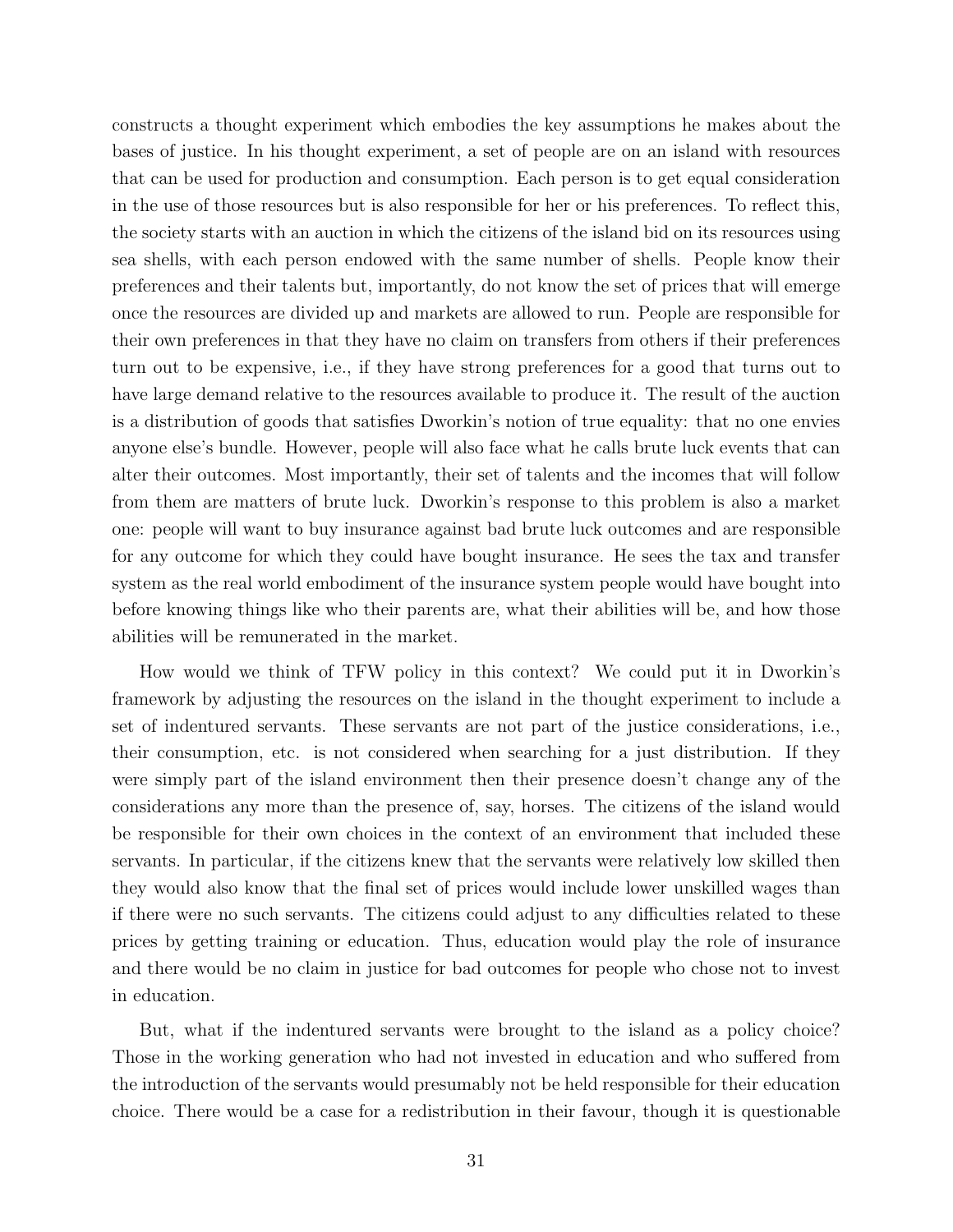whether a simple transfer could really compensate them for their loss of standing as a worker in society. Moreover, there is also a question for future generations. Some people will have abilities that imply a low return to education but may have worked well in the tasks that now pay less because of the servants (think of the set of people who, in prior generations, would have worked in greenhouses in Western Ontario - jobs now mostly done by TFWs). As before, the tax and transfer system would need to make up for the bad luck of their ability draw but there would seem to be an added case for support since a policy choice made the price vector worse for them. Put a different way, when the equilibrium price vector is not just a balancing of preferences but a reflection of active policy choices then the set of just policy choices changes. Understanding how the price vector changes is central for deciding on just policies and that is where economists come in.

There are a set of empirical results that are needed to inform just policy making in this context. First, we need to know about the price and quantity responses to introducing TFWs. Part of this is impacts on wages and employment in the jobs in which TFWs directly compete but a larger part is impacts on other prices through general equilibrium channels. For example, bringing in more skilled TFWs will reduce returns to training that affect the life prospects of others. On the other side, bringing in nannies as TFWs could reduce the costs of work for resident women and encourage them to invest more in human capital in consequence. Second, we need to know the distributional effects of those price changes. In particular, under many theories of justice, we would be particularly concerned with whether there is a group who have limited ability to move to other parts of the labour market (perhaps because they have low aptitude for school) and what happens to them not only in terms of income but also in terms of self-esteem and respect from others. Third, we would particularly want to know about the extent of the impact and the possibilities for adjustment for generations who are in the labour market and past the usual ages for education when TFW levels are increased. Even with this information, the policy decision will be complex. It is not at all clear how one adjudicates the various claims when policy changes price vectors under Dworkin's theory. [Blackorby et al.](#page-42-9) [\(2005\)](#page-42-9) argue for a critical value version of utilitarianism that tends to preference greater quality of life over more people and this could be a useful tool for thinking about issues here.

But there are also wider questions about whether a just society can be built on the work of individuals who are given limited rights in the society. In many liberal theories of justice, a just society includes giving its members either the opportunity or the means to live what they consider to be a good and meaningful life. Central to most definitions of a good life is respect - both self-respect and respect from others. We would argue that a key source of such respect is a person's job - their role in the productive process - and it is not possible to untie TFWs' economic impacts from their effects on distribution of respect in this sense.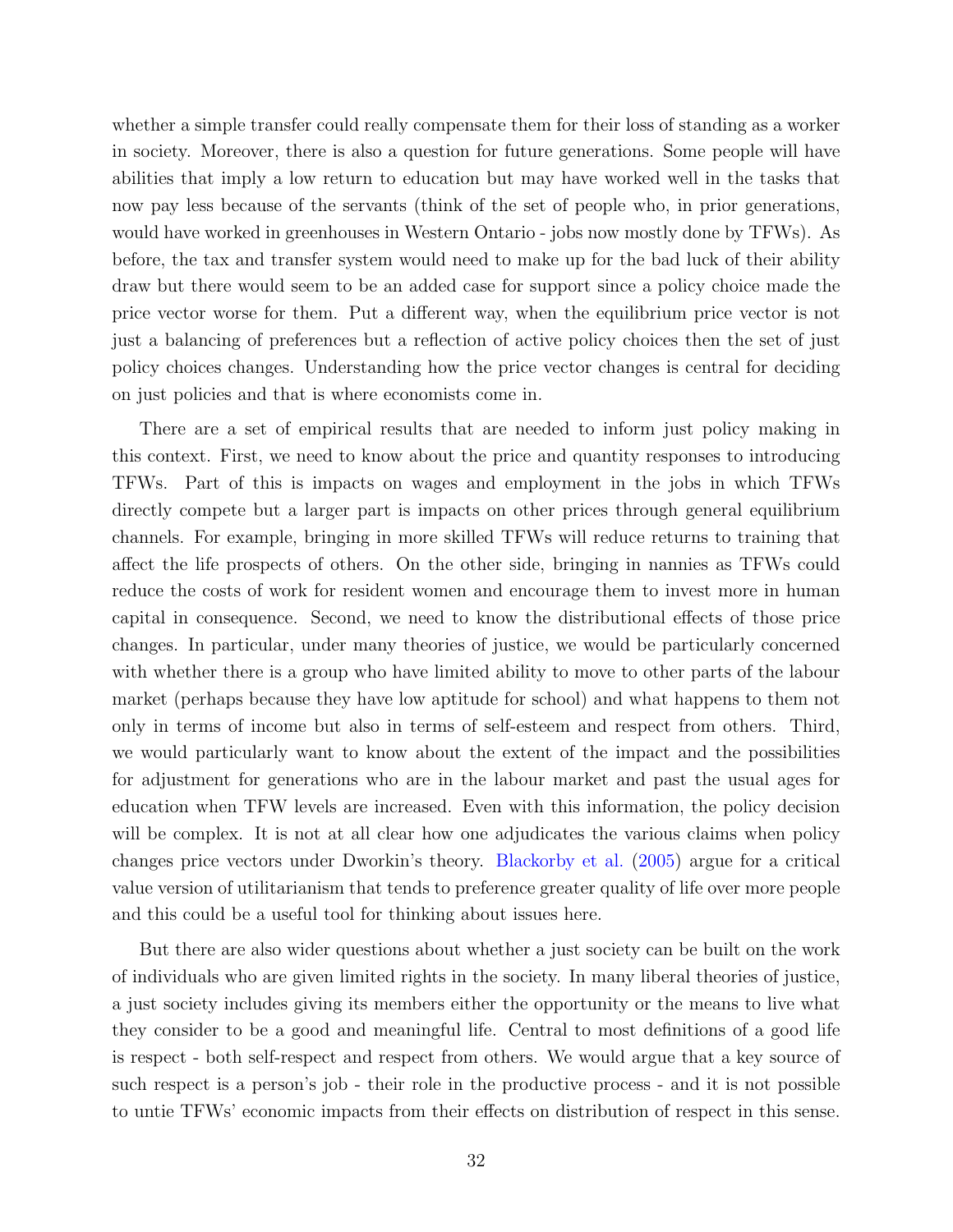The TFWs have no political voice for altering the conditions they face and limited ability to make effective use of labour regulations. As with our discussion of wages, there are potential general equilibrium elements to TFW impacts on respect - especially whether having part of the labour force employed in a way that does not engender respect affects the level of mutual respect for and among all workers in the economy. Here, the empirical questions relate to how to get measures of impacts on respect. Simply asking workers about whether they feel respected is one route but not one toward which economists, with our preference for revealed preferences, tend to gravitate. An alternative is through measures of segregation in where individuals live and work. It is hard to see how people form bonds of mutual respect if they are strongly segregated in where they live. Thus, we could ask whether areas with more TFWs have greater segregation by income class, for example. While there has been some work on the impacts of segregation into ethnic enclaves on outcomes for permanent immigrants [\(Warman](#page-48-11) [\(2007\)](#page-48-11)), we are not aware of any work in Canada on the extent of segregation among both temporary and permanent immigrants and its impact on residents.

The other main change in Canada's immigration policy - one that is somewhat related to the TFW expansion - is a shift toward greater emphasis on a jobs first selection approach. This is reflected both in changes in the Federal selection system, For Provincial Nominees, [Pandey and Townsend](#page-47-10) [\(2013\)](#page-47-10) use administrative data to show that PN's have higher initial earnings but lower earnings growth compared to economic class permanent immigrants, with the lower education and language levels of the PN's accounting for most of their slower growth rate. Here, too, there is room for more analysis.

Our main conclusion is that there is much work to be done in both the areas of TFWs and the shift in the system toward employer based selection. The policy changes in these areas represent fundamental shifts in Canadian immigration policy which have potentially important implications for the justice of our society. Economists can play a role in evaluating those implications. As concrete examples, we do not know of comprehensive investigations of the substantial live-in-caregiver and seasonal agricultural labour components of the TFW inflows. These are often justified as 'jobs that Canadians won't do' but, of course, that statement has little meaning without specifying the wage paid on those jobs. Is there an efficiency case for these programmes? More importantly, is there a case in justice for their existence?

#### 5.2 Immigration Impacts on Innovation

To this point, we have focused on the potential negative labour market effects of immigration. Considering immigration within the context of an invariant production function that is, at best, constant returns to scale implies that immigration effects will tend to be either negative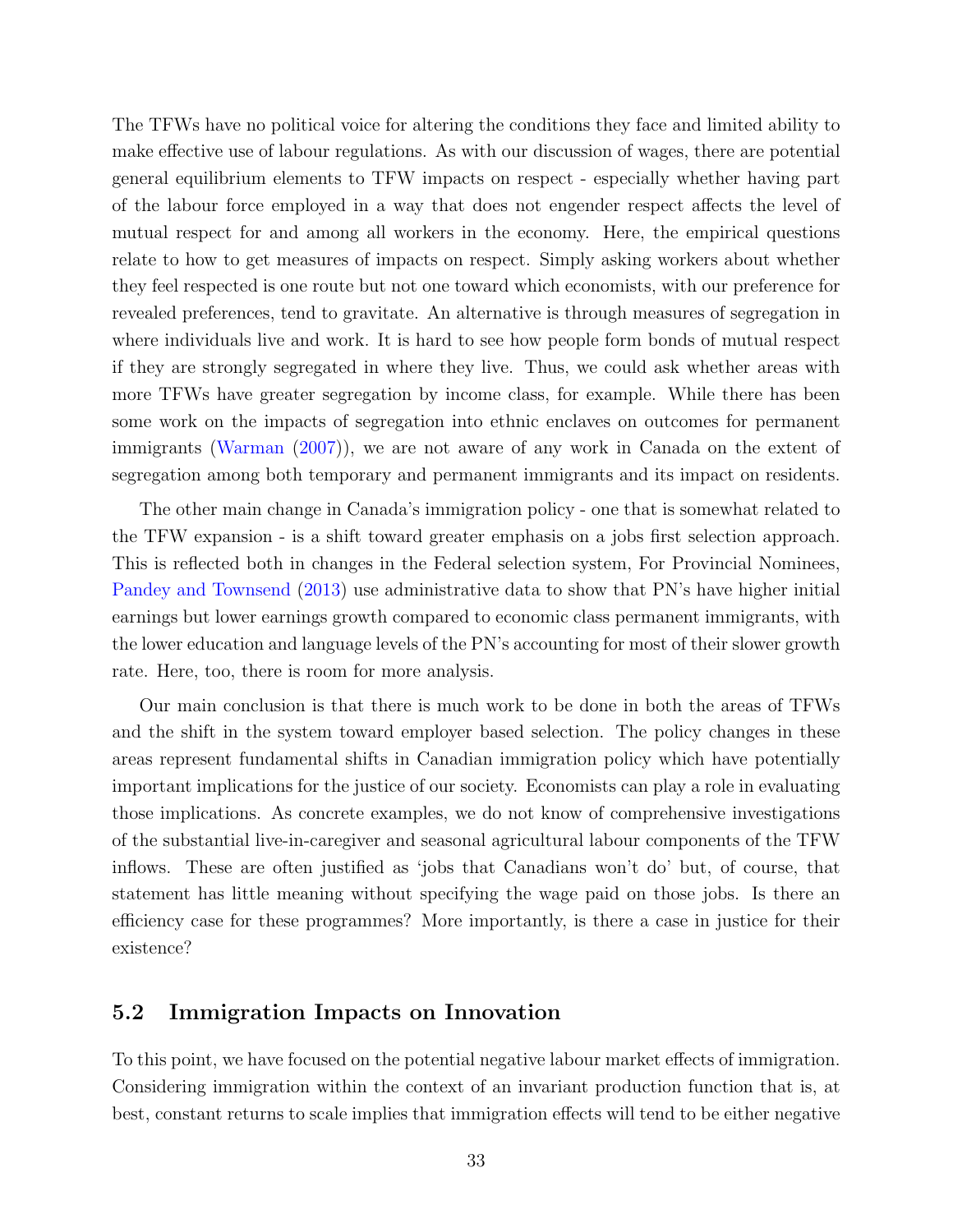or neutral. But many authors have advanced the possibility that immigration could have long term growth effects through a variety of channels. Key among these is the possibility that immigrants are particularly innovative, creating new inventions and firms that spur economic growth. For Canada, research on these questions has tended to focus on the question of whether immigrants are more likely to start a firm than residents. More specifically, the existing research examines the dual questions of the proportion of immigrants who become self-employed and their earnings [\(Li](#page-46-10) [\(2001\)](#page-46-10), [Antecol and Schuetze](#page-41-10) [\(2005\)](#page-41-10), [Frenette](#page-44-10) [\(2004\)](#page-44-10), [Schuetze](#page-48-12) [\(2010\)](#page-48-12), and [Hou and Wang](#page-45-10) [\(2011\)](#page-45-10)). These papers show that immigrants have self-employment rates just after arrival that are either just below or about the same as the native born with similar characteristics and that their self-employment propensity grows with time in the host country - with much of the growth in the first 10 to 15 years after arrival. At the same time, however, immigrant self-employment earnings are well below those of the native born, causing several authors to conclude that immigrants are likely being pushed into self-employment due to barriers in the paid-employment labour market rather than being pulled in by business opportunities [\(Frenette](#page-44-10) [\(2004\)](#page-44-10), and [Hou and Wang](#page-45-10) [\(2011\)](#page-45-10)). These papers also demonstrate that education and language ability are positively related to the propensity to become self-employed and that the propensity varies strongly by source country.

With the exception of [Li](#page-46-10) [\(2001\)](#page-46-10), these papers all rely on Census data and define selfemployment either based on a class of worker variable or on whether the individual had significant self-employment earnings in the previous year. Importantly, while the class of worker categories includes owners of incorporated businesses, the owners of those businesses are counted as employees of their own corporations for purposes of reporting income. That means that self-employment earnings cannot be separated from paid employment earnings for these people and, as a result, researchers are forced to focus solely on the unincorporated self-employed in examinations of earnings. [Green et al.](#page-45-11) [\(2016\)](#page-45-11) use linked individual tax data, firm tax data, and immigrant landing records to examine entrepreneurial activity among immigrants who arrived in Canada after 2000. They find that immigrants are more likely to own a firm than their comparison group but the difference largely comes from immigrants being more likely to be self-employed as opposed to owning an incorporated business,<sup>[19](#page-35-0)</sup> and it is in incorporated firms that employment growth happens. Adding in that immigrant owned incorporated firms tend to be smaller, the conclusion is that immigrant entrepreneurs contribute less to employment growth than the comparison group. There is room for a lot more work in the area of immigrant entrepreneurs.

Firm ownership by immigrants is interesting in its own right but is only an indirect

<span id="page-35-0"></span> $19\,\text{For data reasons, the comparison group is the Canadian born plus impigrants who arrived prior to 1980.}$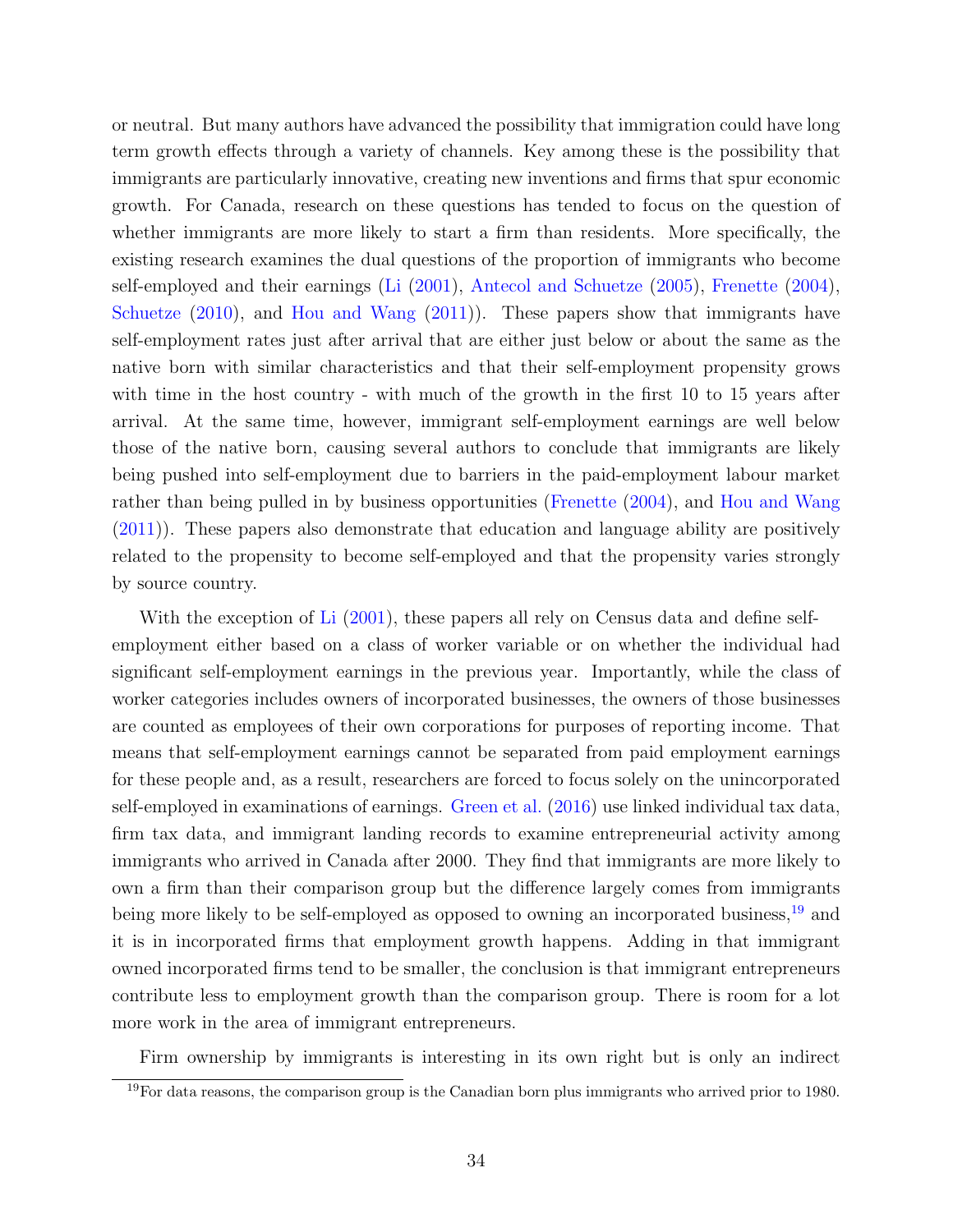measure of immigrant contributions to innovation. [Hunt](#page-46-11) [\(2011\)](#page-46-11) examines the patenting, wages, and paper publication outcomes of immigrant versus native born Americans using the 2003 National Survey of College Graduates. She finds that immigrants who entered the US on student visas or temporary work visas strongly outperformed the native born in all categories while those who entered as permanent residents (who are largely family reunification class immigrants in the US) performed comparably to the native born. The advantage of the temporary visa entrants turns out to be almost entirely accounted for by their higher education and greater concentration in engineering and science fields of study. Given this, the Canadian selection system ought to imply a greater set of innovators even among the permanent resident entrants. However, [Hou and Picot](#page-45-5) [\(2009\)](#page-45-5) find that skilled class immigrant engineers suffered particularly large earnings declines after the tech bubble bust of the early 2000's, suggesting that policy in this area is nuanced and raising, again, questions about the transferability of skills.

[Gauthier-Loiselle and Hunt](#page-44-11) [\(2010\)](#page-44-11) examine the impact of skilled immigration on patent filing across US states. More specifically, their main specification has the change in patents per capita at the state level regressed on the change in skilled immigration, change in the proportion of native born who are skilled, and various state level controls. They find very substantial effects of skilled immigration on patenting: a 1% increase in immigrant university graduates' population share implies an 18% increase in patenting per capita. Combined with the results in [Hunt](#page-46-11) [\(2011\)](#page-46-11), this could imply some substantial gains to innovation from a selection system that emphasizes education and, in particular, STEM education - though identification issues in this line of research are difficult.<sup>[20](#page-36-0)</sup> Of course, there is an issue about whether patents filed in a particular country benefit that country's growth in particular versus helping with growth in all countries. This might be a particularly salient question for a small economy like Canada's. In any case, it seems possible these issues could be studied for Canada using a combination of our excellent landing record data and patent data. Given the results in [Gauthier-Loiselle and Hunt](#page-44-11) [\(2010\)](#page-44-11), this seems like it should be high on the research agenda.

Immigration may also have an impact on technological change through more indirect channels. In particular, in models of technological choice, firms choose which of a set of existing technologies to implement based on the relative supplies of (and, therefore, the relative costs of) different factors of production (e.g. [Beaudry and Green](#page-42-10) [\(2003\)](#page-42-10)). Then, to the extent immigrants are more or less educated than residents, they will push the technological mix in different directions. [Lewis](#page-46-12) [\(2011\)](#page-46-12) examines implementation of IT technologies in different local markets in the US and shows that immigration has

<span id="page-36-0"></span> $^{20}$ [Gauthier-Loiselle and Hunt](#page-44-11) [\(2010\)](#page-44-11) use a variant of the ethnic enclave instrument, which is plausible but may raise concerns given that ethnic enclaves are sometimes sources of capital for starting new businesses.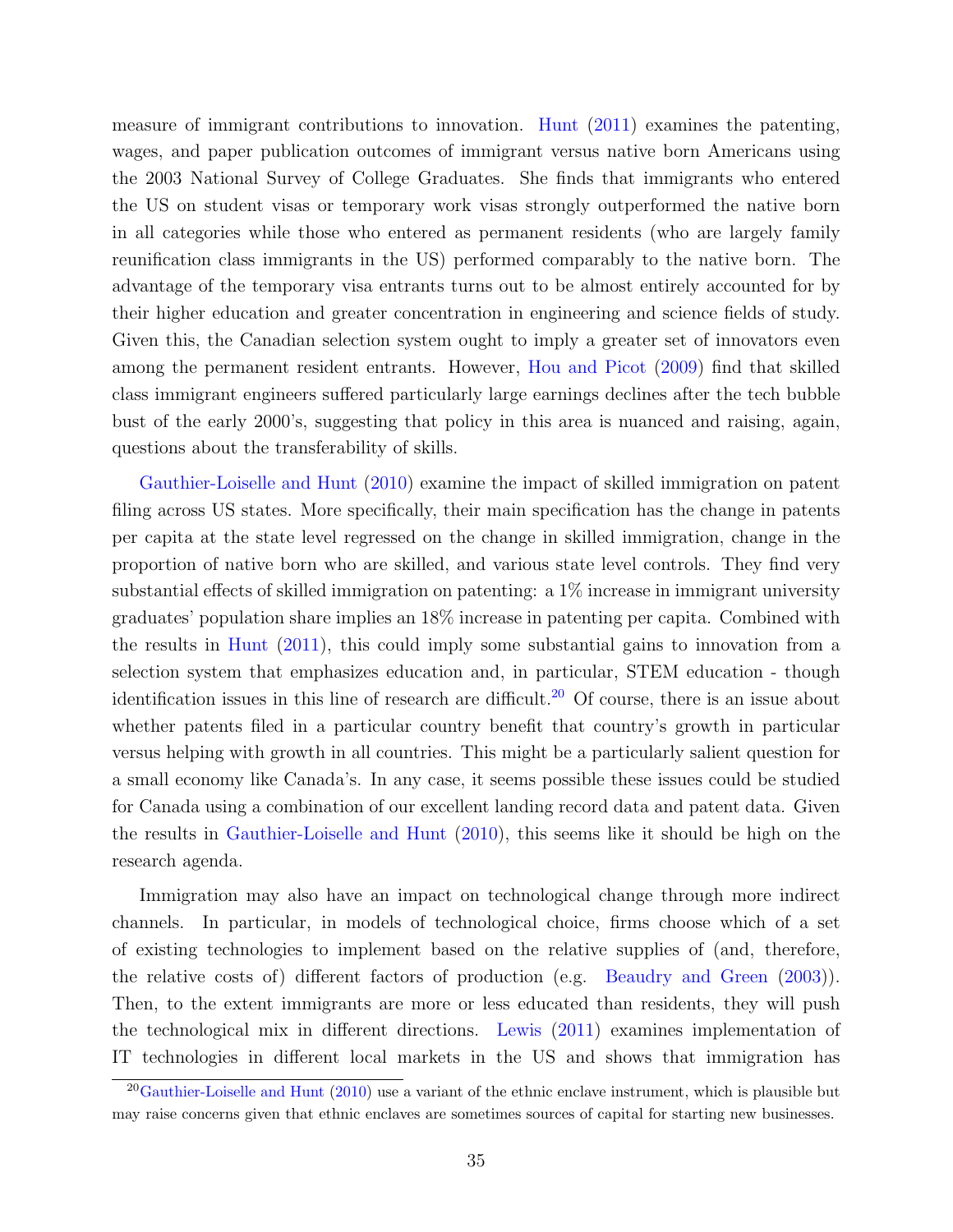this type of effect. [Beaudry and Green](#page-42-11) [\(1998\)](#page-42-11) show that education related wage and employment patterns for Canada fit with a model of technological choice but we do not know of a paper that examines the general equilibrium effects of immigration on technological adoption or invention for Canada.<sup>[21](#page-37-0)</sup> It is worth pointing out that to the extent these effects exist, empirical models based on assumptions of, say, fixed CES production functions are mis-specified and likely generate biased estimates of immigration impacts on the economy. But regardless of the measurement issues, it would be useful to know more about this potential channel since it would imply that being more selective on, say, education when assessing immigrant applicants could have effects in terms of aiding in the adoption of more advanced technologies. This would be a point in favour of policies that emphasize long run human capital over short term job connection characteristics of immigrants.

[Peri and Shih](#page-47-11) [\(2013\)](#page-47-11) provide estimates of the overall effect of bringing in foreign innovators by examining the impact of increases in the proportion of foreign born STEM workers on the wages and employment of university and non-university workers in Canada. They are motivated to investigate this question, in part, by the observation that as of 2006, one in three STEM workers in Canada was foreign born (compared to 1 in 4 in the US). Their approach is by now a familiar one: relate differences in wage changes between locations in Canada to changes in the supply of foreign STEM workers. To obtain estimates of the causal effect of the supply, they use a variant on the ethnic enclave instrument in which they predict the growth in foreign STEM workers in a location based on the proportions of STEM workers from each source country in that location in 1981 and the growth in the number of STEM workers from each source country at the national level. They find very large positive effects on the wages of the university educated: a 1% increase in the foreign STEM share of employment in a location implies between a 2.8 and 6.4% increase in university educated wages. They interpret this as showing that increasing STEM skills substantially increases productivity. These authors have produced similarly large estimates for the US and other authors from the IMF have recently generated large estimates for a set of developed economies.

These results are certainly striking but, at least in Canada's case, we think there is reason for some caution before fully accepting them. First, the instrument is somewhat odd. The standard rationale for the ethnic enclave instrument is that it is intended to

<span id="page-37-0"></span> $21$ Models of technological choice and the labour market have the same structure as Hecksher-Ohlin models of trade, with the different technologies being the equivalent of different goods. As in those models, factor price invariance results emerge unless, for example, capital is not perfectly elastically supplied in a model with two technologies and three factors of production (skilled labour, unskilled labour, and capital). The fact that [Beaudry and Green](#page-42-11) [\(1998\)](#page-42-11) find wage effects implies that capital is not perfectly elastically supplied in this instance.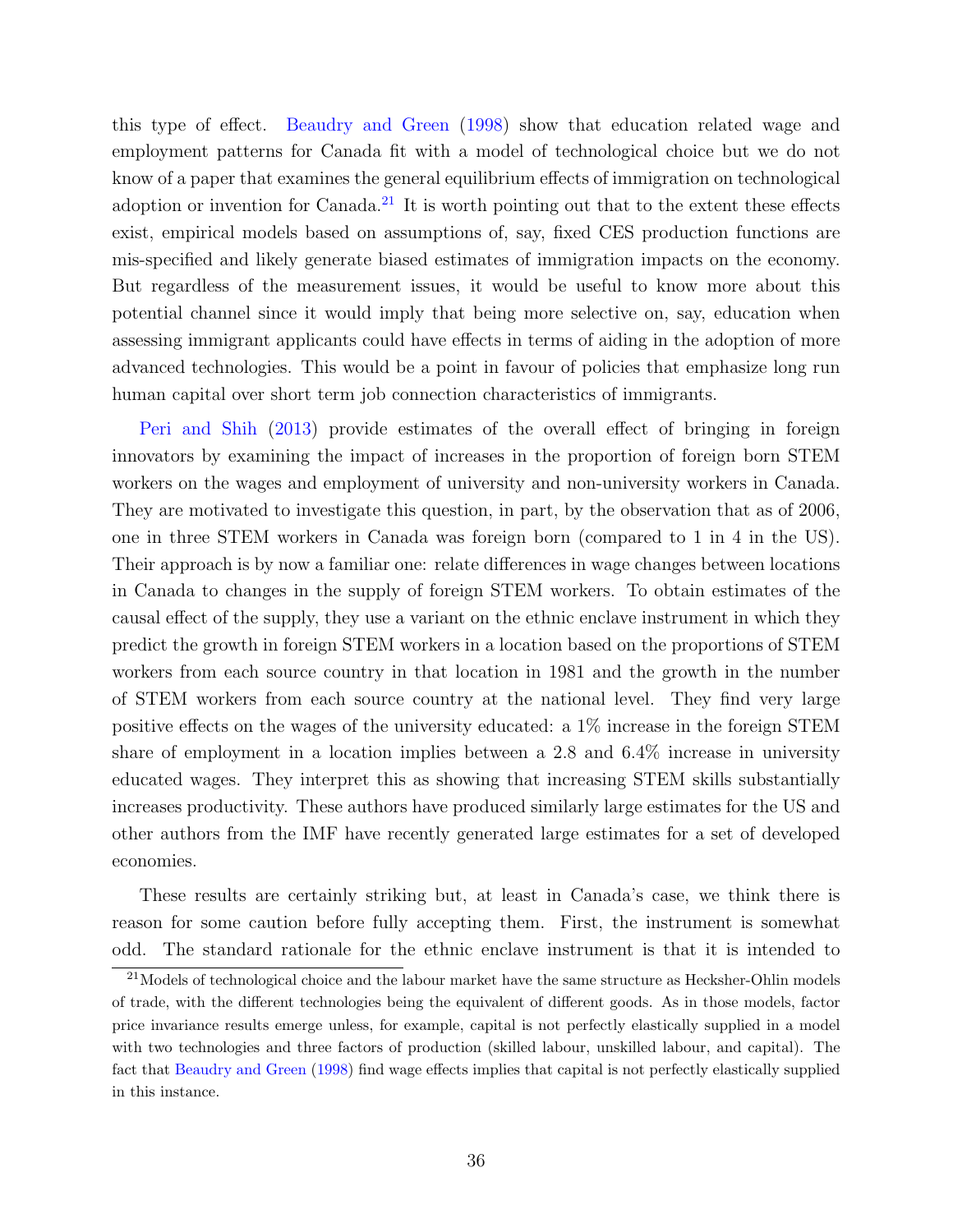capture supply shocks that come from immigrants moving to locations for social reasons reflected in prior concentrations of immigrants from their same source country rather than in response to demand shocks. But in that case the instrument should be based on the initial location of all immigrants - or even better, non-STEM immigrants. Using the initial location of STEM immigrants risks focusing on areas that are particularly beneficial to STEM workers, which could invalidate the exclusion restriction. The authors provide some investigations to respond to this concern but why not just use the better, non-STEM version of the instrument? Second, they find no effect of resident STEM workers on wages. Does this imply that foreign STEM education is better suited to the Canadian economy? Third, they find little significant effect on employment or on the wages of non-university educated workers. A productivity shift, if it is general in nature, should imply positive effects for both. Finally, there are only 17 locations available in the public use Census samples and the set of source countries that can be consistently defined across Censuses is restricted. Several of these concerns could be addressed by using different forms of the instrument and non-public use data. This would certainly be a worthwhile exercise.

#### 5.3 Areas in Which There is Little to No Canadian Evidence

There are several key elements of immigration's impact on the Canadian economy on which we can do little more than make educated guesses. The first of these is the fiscal impact of immigration. On the benefit receipt side, [Crossley et al.](#page-43-12) [\(2001\)](#page-43-12), working from a specification in [Baker and Benjamin](#page-41-11) [\(1995\)](#page-41-11) with more data, find that immigrants in Canada receive both unemployment insurance and social asssistance benefits at about the same rate as the native born. In fact, for the most part, they find little in the way of changes in receipt of benefits with time in the economy or across successive cohorts. [Ostrovsky](#page-47-12) [\(2012\)](#page-47-12) largely corroborates these findings with more up to date and better administrative data. Combining the fact that immigrants, on average earn substantially less than native born workers just after arrival and for some years thereafter with unchanged average benefit receipt would seem to imply that expanding immigration would likely be a net drag on Canada's fiscal situation. Indeed, [Javdani and Pendakur](#page-46-13) [\(2014\)](#page-46-13) shows for recent immigrants to Canada there is a transfer of roughly 500 dollars per year from the native born to immigrants. It does appear that the deteriorating earnings outcomes of new immigrants to Canada has led (unsurprisingly) to a deterioration in the net fiscal position of immigrants. However, the fiscal burden that this implies for the native born does not appear to be large and could likely be eliminated with a modest improvement in immigrant outcomes.

We know even less about the impact of immigration on capital formation and investment in Canada. To the extent that immigrants bring capital with them or induce complementary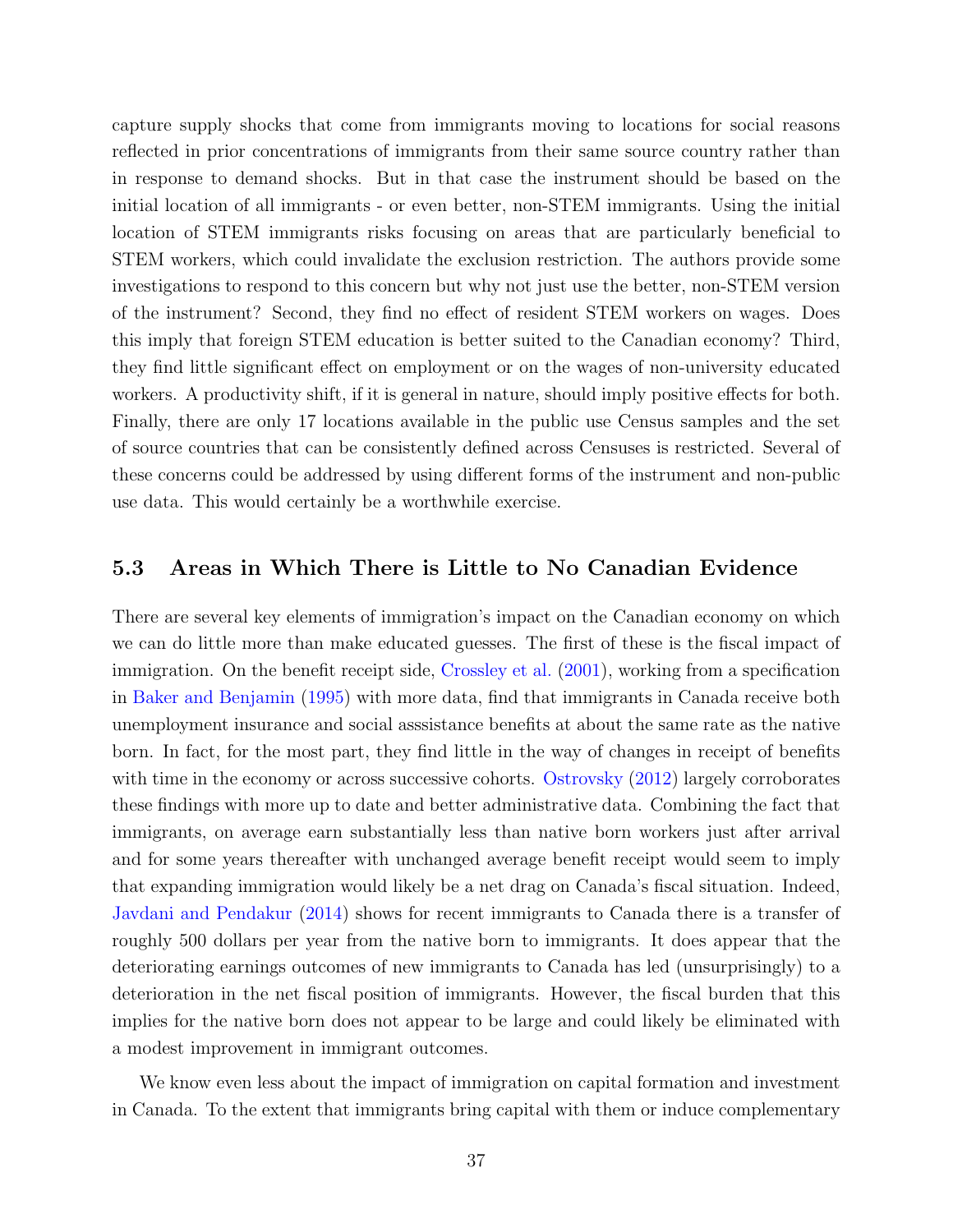capital inflows, predicted immigration impacts would be less negative or more positive. As discussed earlier, we are beginning to get some information on firm formation by immigrants but there is nothing of which we are aware that addresses capital investment issues.

Finally, there are important issues relating to the justice of the point system and the Express Entry system itself. For example, if the education that generates high points and a higher probability of entry to Canada is distributed through nepotism and the proceeds of corruption in sending countries then the justness of the point system seems tarnished. More broadly, what is the right balance between admitting people through the point system versus through family and refugee channels? We know of very little economic research related to these questions yet there is certainly room for economists to make a contribution in this area.

## 6 Conclusion

We return, in the end, to our original question of how to use research on immigration to aid in the goal of creating a more just immigration policy. As we said earlier, our arguments are not, generally, about definitive policy directions but about how evidence about immigration would enter into discussions about justice. In that regard, the well-known finding that successive generations of immigrants have tended to have worse and worse earnings outcomes (though, possibly, with some slowing of that pattern in recent years) in spite of their having rising nominal education skills is of central importance.

We argue that existing research points to this decline coming from a combination of skills of immigrants that are not highly productive in Canada, discrimination, and declining labour market outcomes for all new labour market entrants - whether or not they are immigrants. To the extent the decline is due to discrimination, this is a clear violation of notions of justice but the lack of transferabiity of skills also has implications for justice. In particular, under some theories of justice, institutions which do not help new entrants in their goals of realizing their potential are less than just. Responding to either of these concerns requires more evidence of a type that economists can provide. In particular, it would be useful to dig deeper into the source and nature of discrimination, perhaps using more audit studies of the type found in [Oreopoulos](#page-47-7) [\(2011\)](#page-47-7). In terms of transferring skills to the Canadian economy, there is considerable room for work on immigrant investment patterns and what determines them. Are, for example, immigrants not investing fully in human capital after arrival because of institutional blockages or credit constraints or out of choice given prices for skills in the economy?

The impact of immigrants on outcomes for others is also of central concern. There, the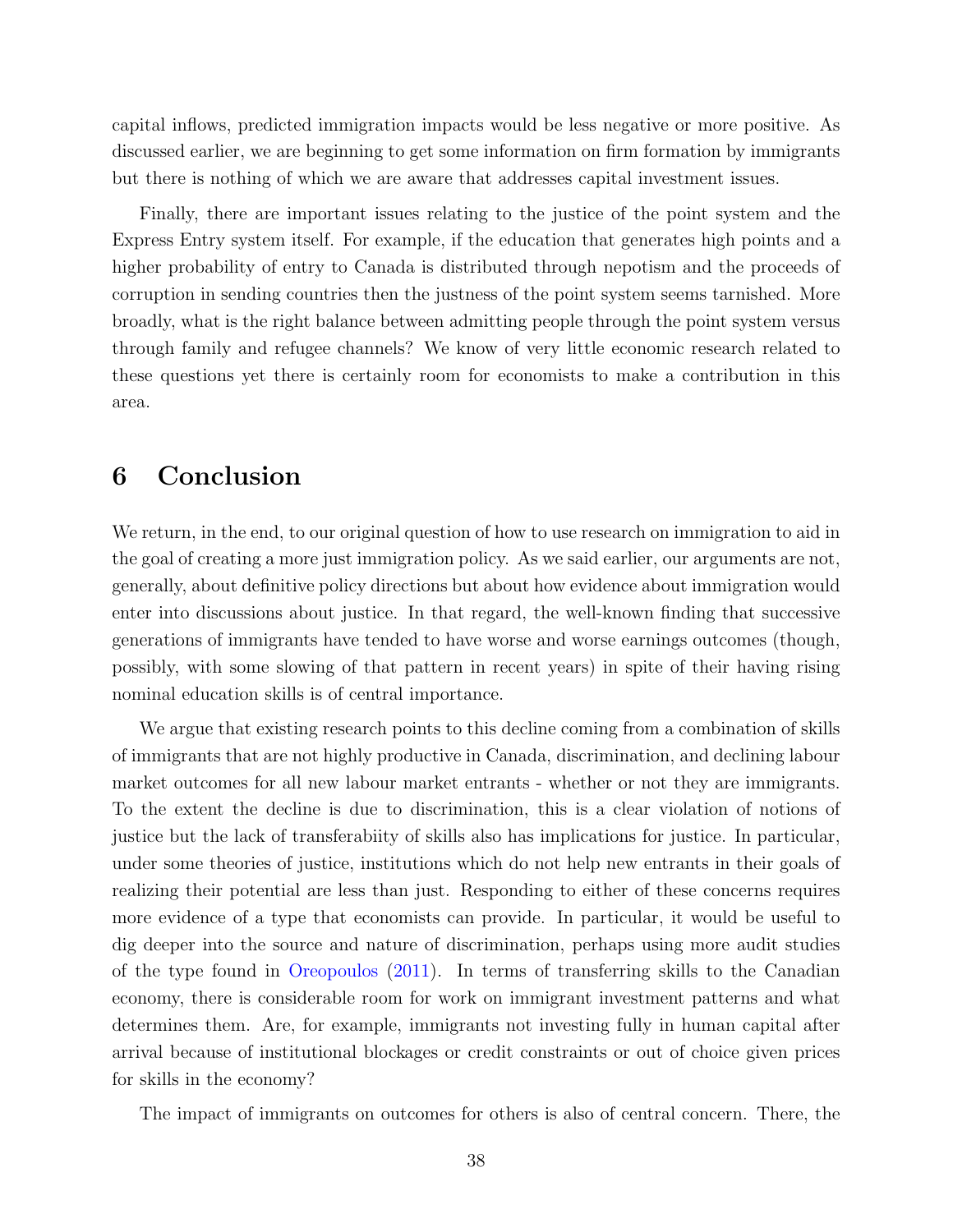main finding from the broader literature is that immigrants have only minimal impacts on the wages and employment rates of residents. However, the Canadian immigration policy context is sufficiently different - particularly from the US where much of the literature focuses - that there is both room and need for more work on this for Canada. It is particularly important to study the impacts of the recent shifts in Canadian policy toward a more employer-centred approach. This shift has occurred through the substantial expansion of the TFW program, through the shift in some of the control over immigrant selection toward the provinces, and through changes in the federal selection system itself. We argue that the TFW programme - and, in particular, the more unskilled component of it - raises important issues relative to larger justice goals. More generally, there needs to be discussion about trade-offs between any efficiency gains to bringing in immigrants through a more employer focused system and issues relating to new immigrants being more tied to their employer.

The Canadian research on immigration in economics over the last 50 years has been vibrant and informative and has had direct impacts on immigration policy in this country. We believe that examining this literature and the general questions it addresses through the lens of theories of justice helps to frame the results in the literature and point to new areas for research. But whether the reader agrees with our approach or not, it is hard to deny the importance and interest of this body of research.

### References

- <span id="page-40-0"></span>Abbott, M. G. and C. M. Beach (1993, August). Immigrant Earnings Differentials and Birth-Year Effects for Men in Canada: Post-war-1972. Canadian Journal of Economics 26(3), 505–524.
- <span id="page-40-1"></span>Adserà, A. and A. Ferrer (2014, May). The Myth of Immigrant Women as Secondary Workers: Evidence from Canada. American Economic Review 104 (5), 360–364.
- <span id="page-40-2"></span>Adserà, A. and A. Ferrer (2016). Occupational Skills and Labour Market Progression of Married Immigrant Women in Canada. Labour Economics 39, 88–98.
- <span id="page-40-4"></span>Akbari, A. H. and D. J. Devoretz (1992). The Substitutability of Foreign-Born Labour in Canadian-Production: Circa 1980. Canadian Journal of Economics 25 (3), 604–614.
- <span id="page-40-3"></span>Antecol, H., D. A. Cobb-Clark, and S. J. Trejo (2003). Immigration Policy and the Skills of Immigrants to Australia, Canada, and the United States. Journal of Human *Resources*  $38(1)$ , 192–218.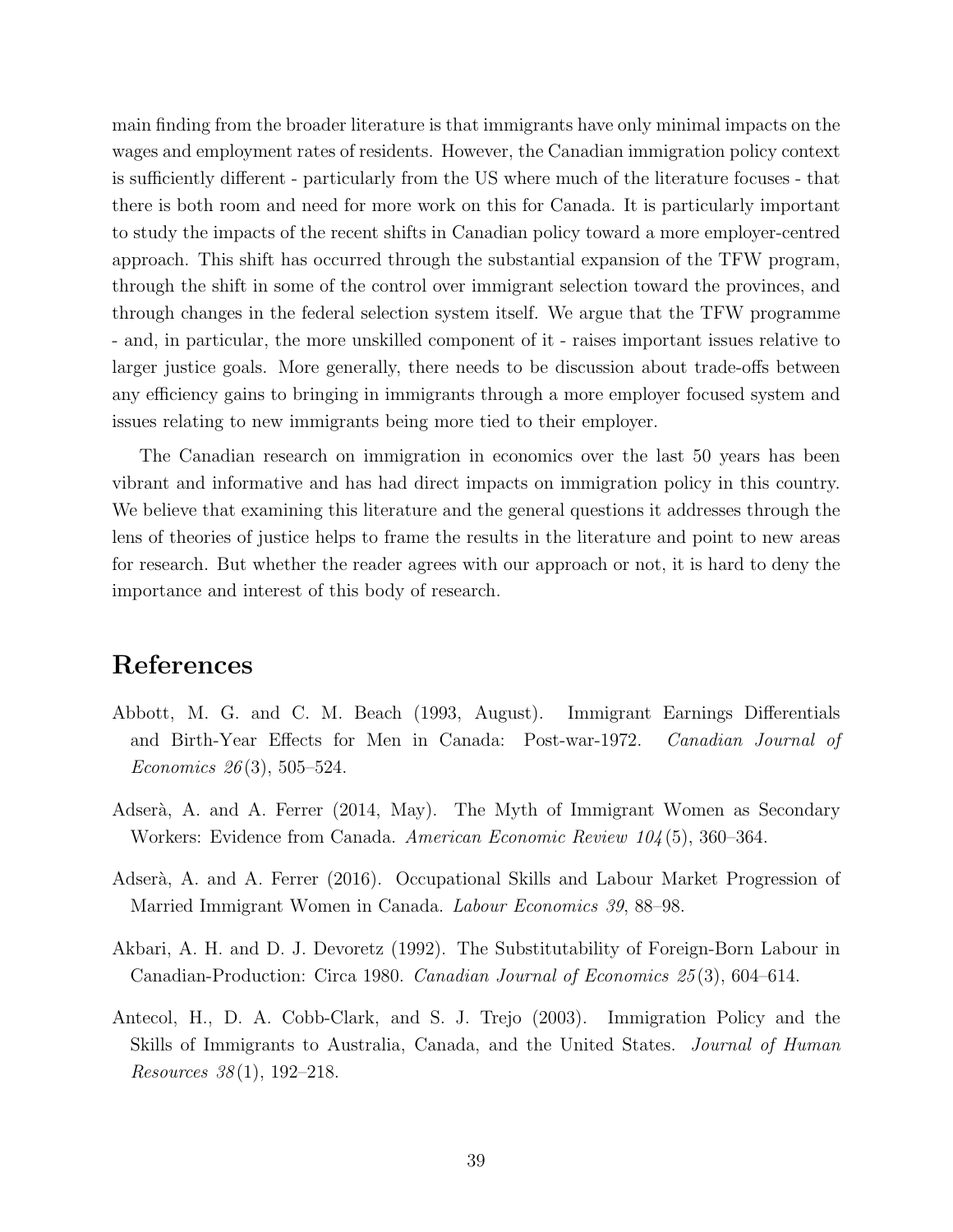- <span id="page-41-10"></span>Antecol, H. and H. J. Schuetze (2005). Immigration, Entrepreneurship, and the Venture Start-up Process. In Z. J. Acs, D. R. Audretsch, and S. C. Parker (Eds.), International Handbook on Entrepreneurship, Volume 2. Kluwer Academic Publishers.
- <span id="page-41-9"></span>Aydemir, A. and G. J. Borjas (2007, June). Cross-Country Variation in the Impact of International Migration: Canada, Mexico, and the United States. Journal of the European Economic Association  $5(4)$ , 663–708.
- <span id="page-41-7"></span>Aydemir, A., W.-H. Chen, and M. Corak (2013). Intergenerational Education Mobility Among the Children of Canadian Immigrants. Canadian Public Policy 39(S1), 107–122.
- <span id="page-41-5"></span>Aydemir, A. and C. Robinson (2008, November). Global Labour Markets, Return and Onward Migration. Canadian Journal of Economics 41 (4), 1285–1311.
- <span id="page-41-4"></span>Aydemir, A. and M. Skuterud (2005, May). Explaining the Deteriorating Entry Earnings of Canada's Immigrant Cohorts: 1966-2000. Canadian Journal of Economics 38 (2), 641–671.
- <span id="page-41-8"></span>Aydemir, A. and A. Sweetman (2008). First- and Second- Generation Immigrant Educational Attainment and Labour Market Outcomes: A Comparison of the United States and Canada. Research in Labor Economics 27, 215–270.
- <span id="page-41-0"></span>Baglay, S. (2012). Provincial Nominee Programs: A Note on Policy Implications and Future Research Needs. Journal of International Migration and Immigration 13 (1), 121–141.
- <span id="page-41-3"></span>Baker, M. and D. Benjamin (1994). The Performance of Immigrants in the Canadian Labor Market. Journal of Labor Economics 12(3), 369–405.
- <span id="page-41-11"></span>Baker, M. and D. Benjamin (1995). The Receipt of Transfer Payments by Immigrants to Canada. Journal of Human Resources  $30(4)$ , 650–676.
- <span id="page-41-6"></span>Baker, M. and D. Benjamin (1997). The Role of the Family in Immigrants' Labor-Market Activity: An Evaluation of Alternative Explanations. American Economic Review 87 (4), 705–727.
- <span id="page-41-1"></span>Banting, K. (2010, December). Is There a Progressive's Dilemma in Canada? Immigration, Multiculturalism and the Welfare State. Canadian Journal of Political Science  $43(4)$ , 797–820.
- <span id="page-41-2"></span>Banting, K., R. Johnston, W. Kymlicka, and S. Soroka (2006). Do Multiculural Policies Erode the Welfare State? An Empirical Analysis. In K. Banting and W. Kymlicka (Eds.), Multiculturalism and the Welfare State, pp. 49–91. Oxford: Oxford University Press.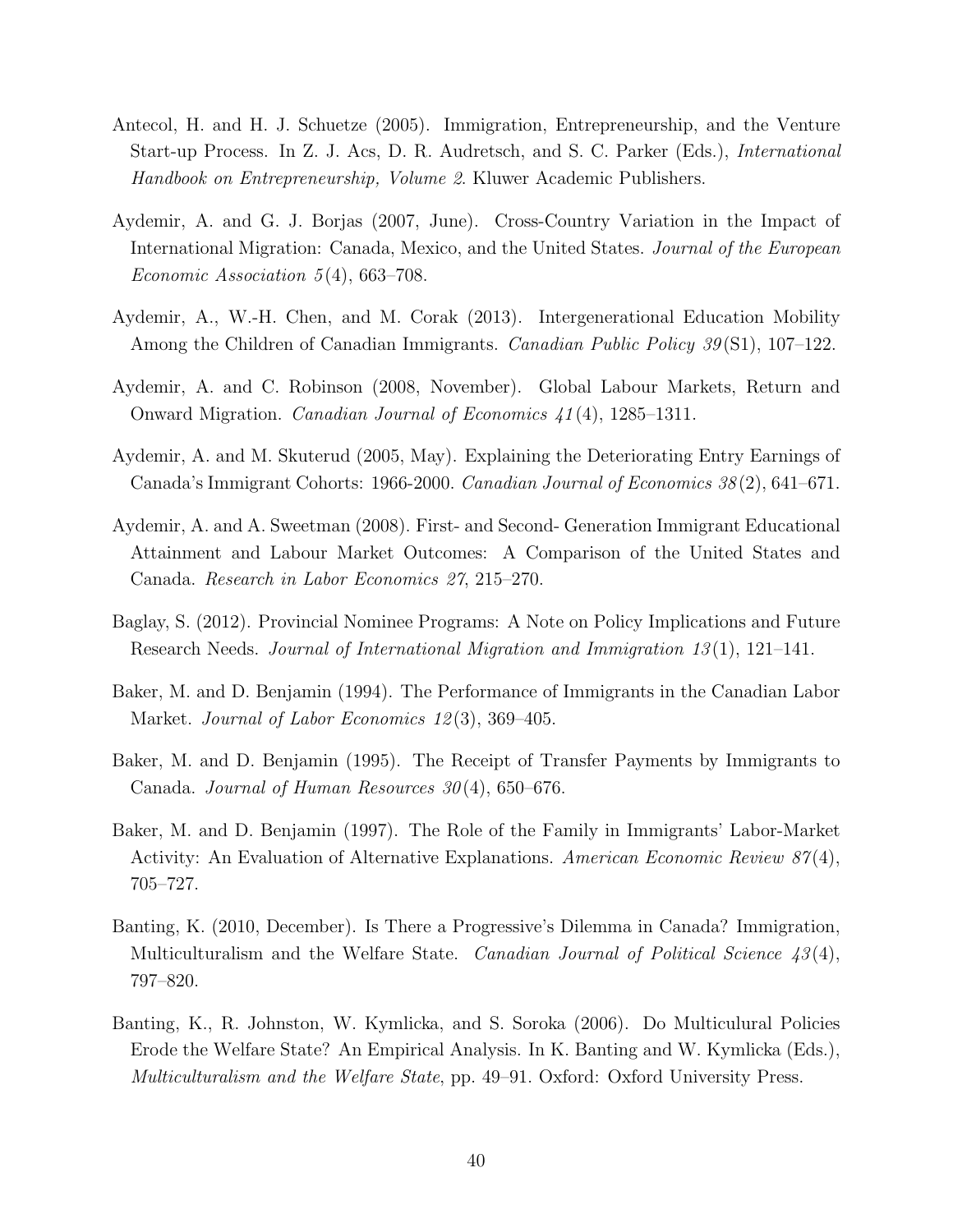- <span id="page-42-0"></span>Beach, C., A. Green, and C. Worswick (2011). Towards Improving Canada's Skilled Immigration Policy: An Evaluation Approach. Policy Study 45, CD Howe Institute, Toronto, Canada.
- <span id="page-42-5"></span>Beach, C. and C. Worswick (1993). Is There a Double-Negative Effect on the Earnings of Immigrant Women? Canadian Public Policy 19 (1), 36–53.
- <span id="page-42-11"></span>Beaudry, P. and D. A. Green (1998). What is Driving US and Canadian Wages: Exogenous Technical Change or Endogenous Choice of Technique? Working Paper 6853, NBER.
- <span id="page-42-10"></span>Beaudry, P. and D. A. Green (2003). Wages and Employment in the United States and Germany: What Explains the Differences? American Economic Review 93(3), 573–602.
- <span id="page-42-1"></span>Blackorby, C. (1990). Economic Policy in a Second Best Environment. Canadian Journal of Economics 23 (4), 748–771.
- <span id="page-42-9"></span>Blackorby, C., W. Bossert, and D. Donaldson (2005). Population issues in social choice theory, welfare economics, and ethics. Cambridge: Cambridge University Press.
- <span id="page-42-4"></span>Bloom, D., G. Grenier, and M. Gunderson (1995). The Changing Labour Market Position of Canadian Immigrants. Canadian Journal of Economics 28 (4), 987–1005.
- <span id="page-42-3"></span>Bloom, D. E. and M. Gunderson (1991). An Analysis of the Earnings of Canadian Immigrants. In J. M. Abowd and R. B. Freeman (Eds.), *Immigration, Trade, and the* Labor Market. Chicago: University of Chicago Press.
- <span id="page-42-7"></span>Bonikowska, A. and F. Hou (2010). Reversal of Fortunes or Continued Success? Cohort Differences in Education and Earnings of Childhood Immigrants. International Migration Review  $44(2)$ , 320–353.
- <span id="page-42-2"></span>Borjas, G. J. (1985, October). Assimilation, Changes in Cohort Quality, and the Earnings of Immigrants. Journal of Labor Economics 3 (4), 463–489.
- <span id="page-42-6"></span>Borjas, G. J. (1993). Immigration Policy, National Origin, and Immigrant Skills: A Comparison of Canada and the United States. In D. Card and R. B. Freeman (Eds.), Small Differences That Matter: Labor Markets and Income Maintenance in Canada and the United States, pp. 21–43. Chicago: University of Chicago Press.
- <span id="page-42-8"></span>Borjas, G. J. (2003, November). The Labor Demand Curve is Downward Sloping: Re-examining the Impact of Immigration on the Labor Market. Quarterly Journal of Economics 118 (4), 1335–1374.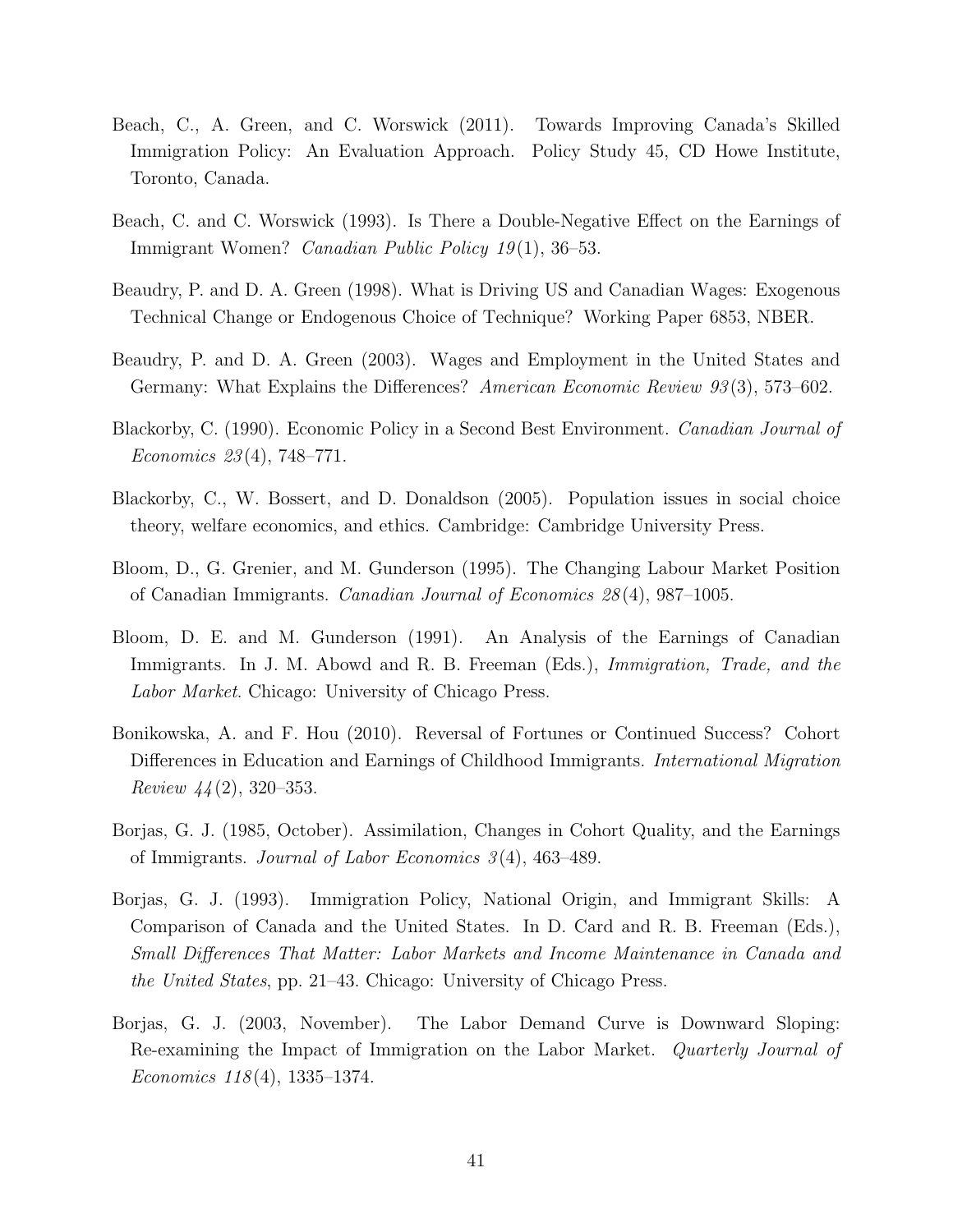- <span id="page-43-8"></span>Borjas, G. J. (2015). The Wage Impact of the Marielitos: A Reappraisal. Working Paper 21588, NBER.
- <span id="page-43-1"></span>Boudarbat, B. and T. Lemieux (2014). Why are the Relative Wages of Immigrants Declining? A Distributional Approach. *Industrial and Labor Relations Review 67*(4), 1127–1165.
- <span id="page-43-11"></span>Brochu, P., T. Gross, and C. Worswick (2016). Temporary Foreign Workers and Firms: Theory and Canadian Evidence. Working Paper 6, Canadian Labour Economics Forum.
- <span id="page-43-7"></span>Card, D. (1990). The Impact of the Mariel Boatlift on the Miami Labor Market. Industrial and Labor Relations Review 43 (2), 245–257.
- <span id="page-43-10"></span>Card, D. (2001). Immigran Inflows, Native Outflows, and the Local Labor Market Impacts of Higher Immigraion. Journal of Labor Economics 19 (1), 22–64.
- <span id="page-43-9"></span>Card, D. and G. Peri (2016). Immigration Economics: A Review. Journal of Economic Literature.
- <span id="page-43-0"></span>Chiswick, B. R. (1978). The Effect of Americanization on the Earnings of Foreign-Born Men. Journal of Political Economy 86(5), 239–249.
- <span id="page-43-2"></span>Clarke, A. and M. Skuterud (2013). Why Do Immigrant Workers in Australia Perform Better Than Tthose in Canada? Is It the Immigrants or Their Labour Markets? Canadian Journal of Economics 29, 849–882.
- <span id="page-43-6"></span>Clarke, A. and M. Skuterud (2016). A Comparative Analysis of Immigrant Skills and their Utilization in Australia, Canada, and the USA. Journal of Population Economics 29, 849–882.
- <span id="page-43-4"></span>Cobb-Clark, D., M. Connolly, and C. Worswick (2005). Post-Migration Investments in Education and Job Search: A Family Perspective. Journal of Population Economics 18 (4), 663–690.
- <span id="page-43-3"></span>Cobb-Clark, D. and T. F. Crossley (2004, June). Revisiting the Family Investment Hypothesis. Labour Economics  $11(3)$ ,  $373-393$ .
- <span id="page-43-12"></span>Crossley, T. F., J. T. McDonald, and C. Worswick (2001). Immigrant Benefit Receipt Revisited: Sensitivity to the Choice of Survey Years and Model Specification. Journal of Human Resources 36 (2), 379–397.
- <span id="page-43-5"></span>Duleep, H. O. and M. C. Regets (1992). Some Evidence on the Effects of Admissions Criteria on Immigrant Assimilation. In B. R. Chiswick (Ed.), Immigration, Language and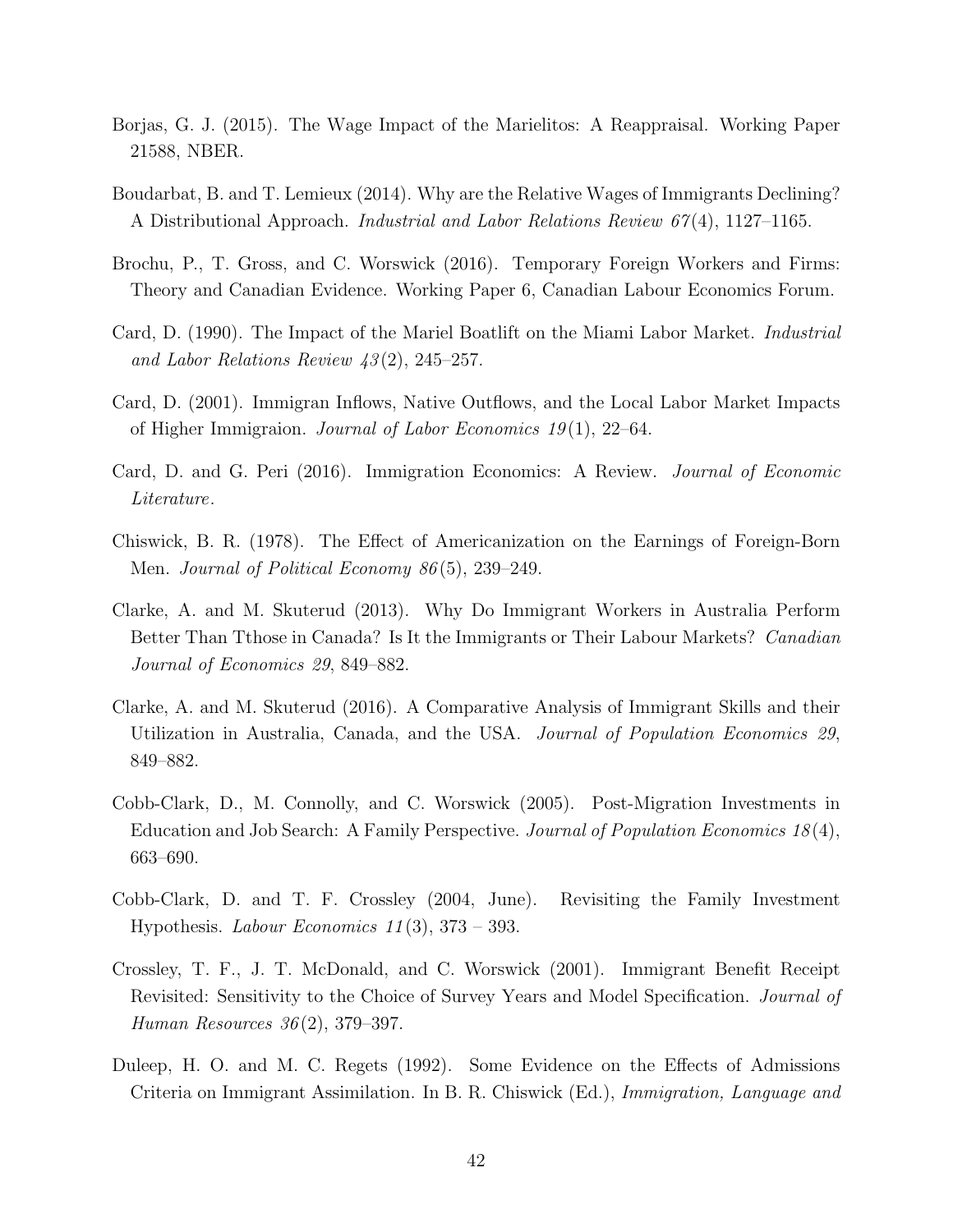Ethnic Issues: Canada and the United States, pp. 410–439. Washington D.C.: American Enterprise Institute.

- <span id="page-44-3"></span>Duleep, H. O. and M. C. Regets (2002). The Elusive Concept of Immigrant Quality: Evidence from 1970-1990. IZA Discussion Paper 631.
- <span id="page-44-9"></span>Dworkin, R. (1981). What is Equality? Part 2: Equality of Resources. Philosophy and Public Affairs  $10(4)$ , 283-345.
- <span id="page-44-7"></span>Ferrer, A., D. A. Green, and W. C. Riddell (2006). The Effect of Literacy on Immigrant Earnings. Journal of Human Resources  $41(2)$ , 380-410.
- <span id="page-44-6"></span>Ferrer, A. and W. C. Riddell (2008). Education, Credentials, and Immigrant Earnings. Canadian Journal of Economics  $41(1)$ , 186-216.
- <span id="page-44-8"></span>Finnie, R. and R. E. Mueller (2008, June). Access to Post-Secondary Education in Canada Among First and Second Generation Canadian Immigrants: Raw Differences and Some of the Underlying Factors. Technical report.
- <span id="page-44-10"></span>Frenette, M. (2004, June). Do the Falling Earnings of Immigrants Apply to Self-Employed Immigrants? Labour: Review of Labour Economics and Industrial Relations 18(2), 207–232.
- <span id="page-44-5"></span>Frenette, M. and R. Morissette (2005). Will They Ever Converge? Earnings of Immigrant and Canadian-born Workers Over the Last Two Decades. International Migration Review  $39(1)$ , 228–257.
- <span id="page-44-11"></span>Gauthier-Loiselle, M. and J. Hunt (2010). How Much Does Immigration Boost Innovation? American Economic Journal: Macroeconomics 2(2), 31–56.
- <span id="page-44-4"></span>Grant, M. L. (1999). Evidence of New Immigrant Assimilation in Canada. Canadian Journal of Economics 32 (4), 930–55.
- <span id="page-44-0"></span>Green, A. G. (1976). Immigration and the Postwar Canadian Economy. Toronto: Macmillan of Canada.
- <span id="page-44-1"></span>Green, A. G. (1995). A Comparison of Canadian and US Immigration Policy in the Twentieth Century. In Diminishing Returns: The Economics of Canada's Recent Immigration Policy. CD Howe Institute and the Laurier Institute.
- <span id="page-44-2"></span>Green, A. G. and D. A. Green (1995). Canadian Immigration Policy: The Effectiveness of the Point System and Other Instruments. Canadian Journal of Economics 28 (4b), 1006–1041.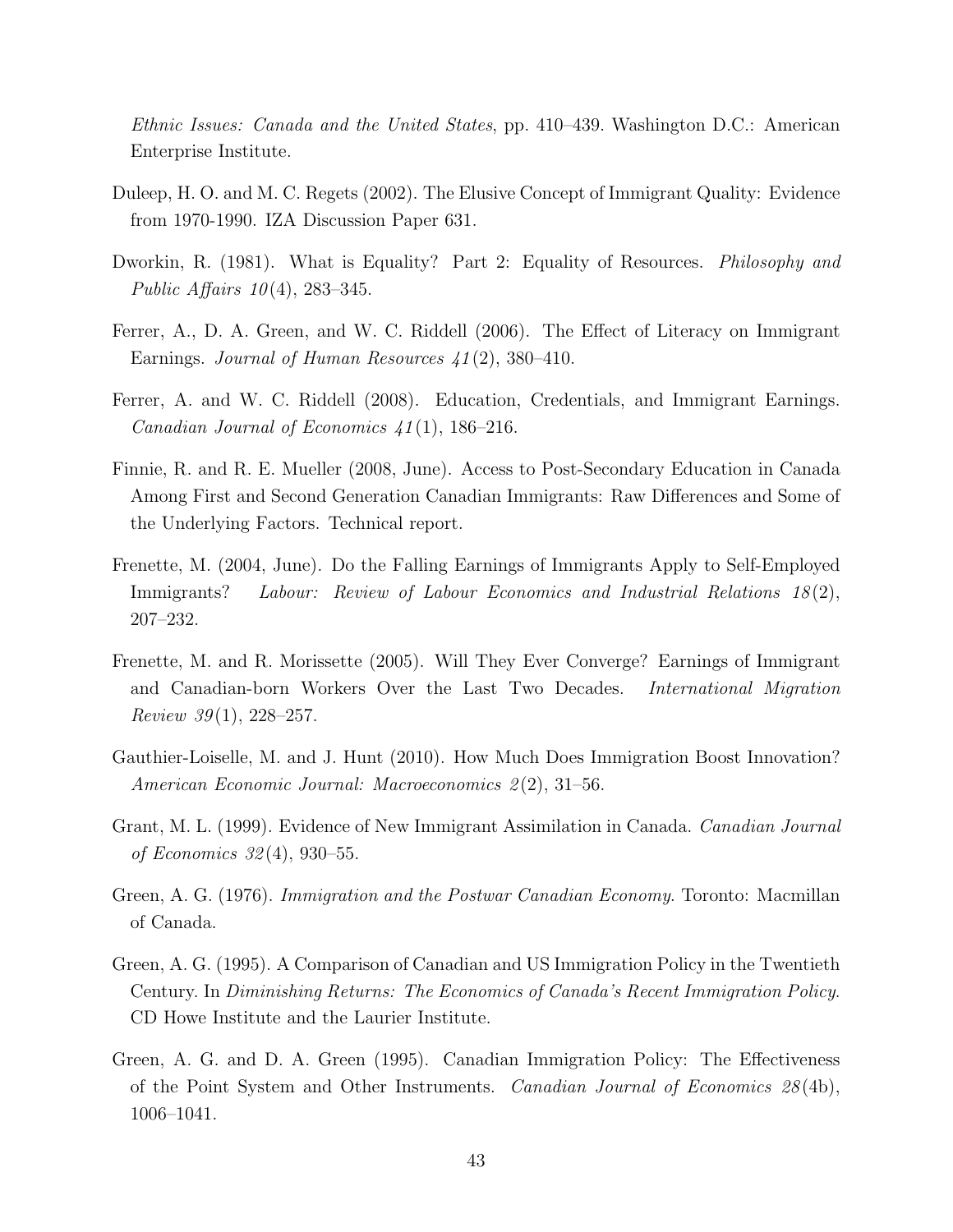- <span id="page-45-0"></span>Green, A. G. and D. A. Green (1999). The Economic Goals of Canada's Immigration Policy: Past and Present. Canadian Public Policy 25 (4), 425–451.
- <span id="page-45-8"></span>Green, D. A. and A. G. Green (2016). Immigration and the Canadian Earnings Distribution in the First Half of the 20th Century. Journal of Economic History  $76(2)$ , 387–426.
- <span id="page-45-11"></span>Green, D. A., H. Liu, Y. Ostrovsky, and G. Picot (2016). Immigration, Business Ownership and Employment in Canada. Research Paper 375, Analytical Studies Branch, Statistics Canada.
- <span id="page-45-2"></span>Green, D. A. and W. C. Riddell (2017). Is There a Trade Off Between Ethnic Diversity and Redistribution? The Case of Income Assistance in Canada. Clssrn working paper, Vancouver School of Economics.
- <span id="page-45-1"></span>Green, D. A. and C. Worswick (2004). Immigrant Earnings Profiles in the Presence of Human Capital Investment: Measuring Cohort and Macro Effects. Working Paper W04/13, Institute for Fiscal Studies.
- <span id="page-45-3"></span>Green, D. A. and C. Worswick (2012). Immigrant Earnings Profiles in the Presence of Human Capital Investment: Measuring Cohort and Macro Effects. *Labour Economics* 19 $(2)$ , 241–259.
- <span id="page-45-9"></span>Gross, D. M. and N. Schmitt (2012, June). Temporary Foreign Workers and Regional Labour Market Disparities in Canada. *Canadian Public Policy 38*(2), 233–263.
- <span id="page-45-7"></span>Hamilton, B. and J. Whalley (1984). Efficiency and Distributional Implications of Global Restrictions on Labor Mobility: Calculations and Policy Implications. Journal of Development Economics  $14(1)$ , 61–75.
- <span id="page-45-6"></span>Hou, F., Y. Ostrovsky, and G. Picot (2008). Internal Migration of Immigrants: Do Immigrants Respond to Regional Labour Demand Shocks? Research Paper 318, Analytical Studies Branch, Statistics Canada.
- <span id="page-45-5"></span>Hou, F. and G. Picot (2009, June). The Effect of Immigrant Selection and the IT Bust on the Entry Earnings of Immigrants. Working Paper 29, Canadian Labour and Skills Research Network, UBC.
- <span id="page-45-4"></span>Hou, F. and G. Picot (2016). Changing Immigrant Characteristics and Entry Earnings. Research Paper 374, Analytical Studies Branch, Statistics Canada.
- <span id="page-45-10"></span>Hou, F. and S. Wang (2011). Immigrants in Self-Employment. Perspectives on Labour and Income  $23(3)$ , 5–16. Statistics Canada Catalogue no. 75-001-X.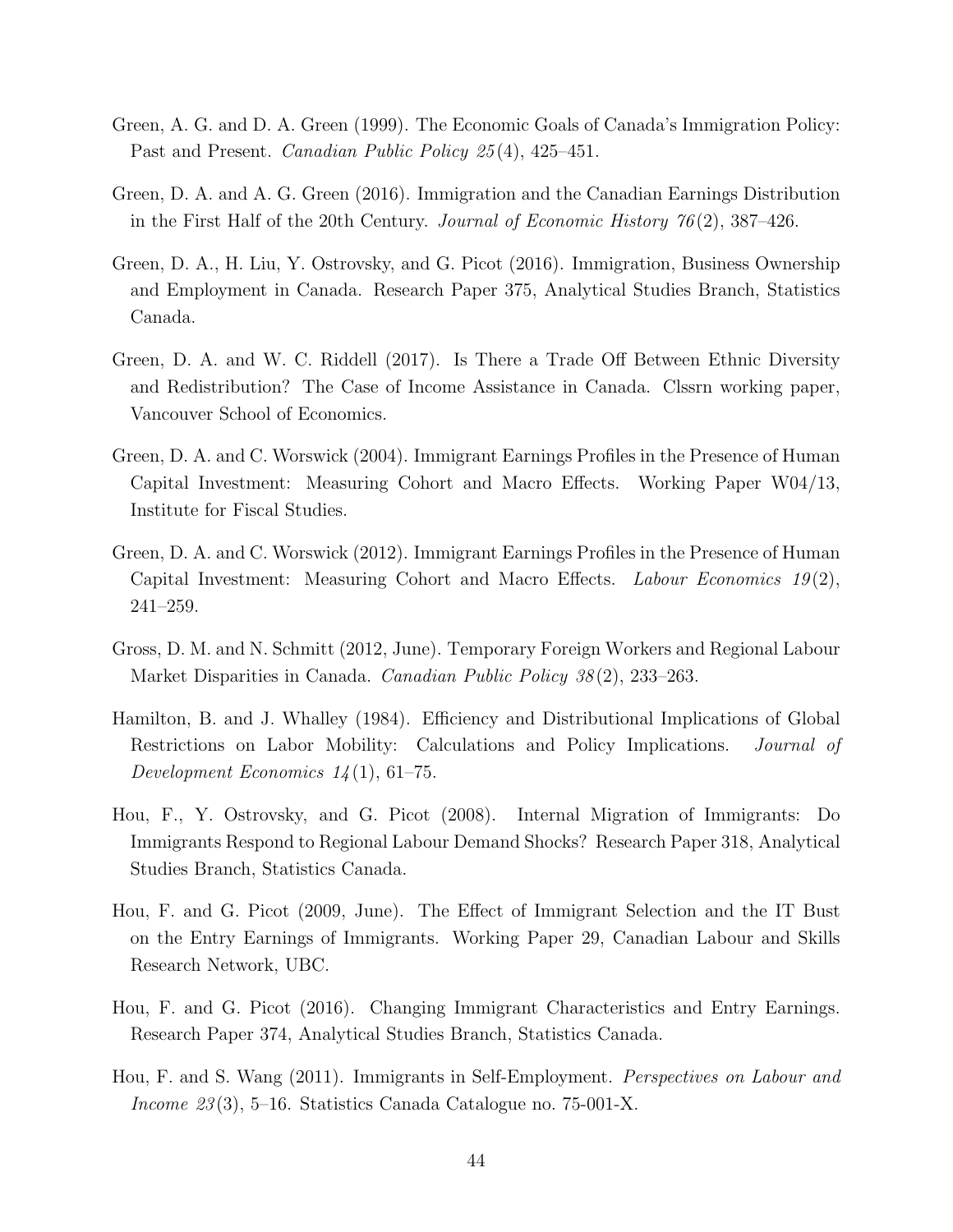- <span id="page-46-1"></span>Hum, D. and W. Simpson (2004). Reinterpreting the Performance of Immigrant Wages from Panel Data. Empirical Economics 29, 129–147.
- <span id="page-46-7"></span>Hum, D. and W. Simpson (2007). The Legacy of Immigration: Labour Market Performance and Education in the Second Generation. Applied Economics 39 (15), 1985–2009.
- <span id="page-46-11"></span>Hunt, J. (2011). Which Immigrants are Most Innovative and Entrepreneurial? Distinctions by Entry Visa. Journal of Labor Economics 29 (3), 417–457.
- <span id="page-46-5"></span>Imai, S., D. Stacey, and C. Warman (2011). From Engineer to Taxi Driver? Occupational Skills and the Economic Outcomes of Immigrants. Working Paper 1275, Queen's University.
- <span id="page-46-9"></span>Immigration, Refugees and Citizenship Canada (2017). Fact Sheet - Temporary Foreign Worker Program. Technical report.
- <span id="page-46-0"></span>Innis, H. A. (1956). An Introduction to Canadian Economic Studies. In M. Q. Innis (Ed.), Essays in Canadian Economic History, pp. 159–175. Toronto: University of Toronto Press.
- <span id="page-46-13"></span>Javdani, M. and K. Pendakur (2014). Fiscal Effects of Immigrants in Canada. Journal of International Migration and Integration 15, 777–797.
- <span id="page-46-6"></span>Kaushal, N. and Y. Lu (2014). Recent Immigration to Canada and the United States: A Mixed Tale of Relative Selection. *International Migration Review 49(2)*, 479–522.
- <span id="page-46-8"></span>Kennan, J. (2013). Open Borders. Review of Economic Dynamics 16, L1–L13.
- <span id="page-46-12"></span>Lewis, E. (2011). Immigration, Skill Mix, and Capital Skill Complementarity. *Quarterly* Journal of Economics 126 (2), 1029–1069.
- <span id="page-46-10"></span>Li, P. S. (2001). Immigrants' Propensity to Self-Employment: Evidence from Canada. International Migration Review 35 (4), 1106–1128.
- <span id="page-46-3"></span>Li, Q. and A. Sweetman (2014). The Quality of Immigrant Source Country Educational Outcomes: Do They Matter in the Receiving Country? Labour Economics 26, 81–93.
- <span id="page-46-4"></span>Long, J. E. (1980, June). The Effect of Americanization on Earnings: Some Evidence for Women. Journal of Political Economy 88 (3), 620–629.
- <span id="page-46-2"></span>McDonald, J. T. and C. Worswick (1998, April). The Earnings of Immigrant Men in Canada: Job Tenure, Cohort, and Macroeconomic Conditions. Industrial and Labor Relations Review 51(3), 465–482.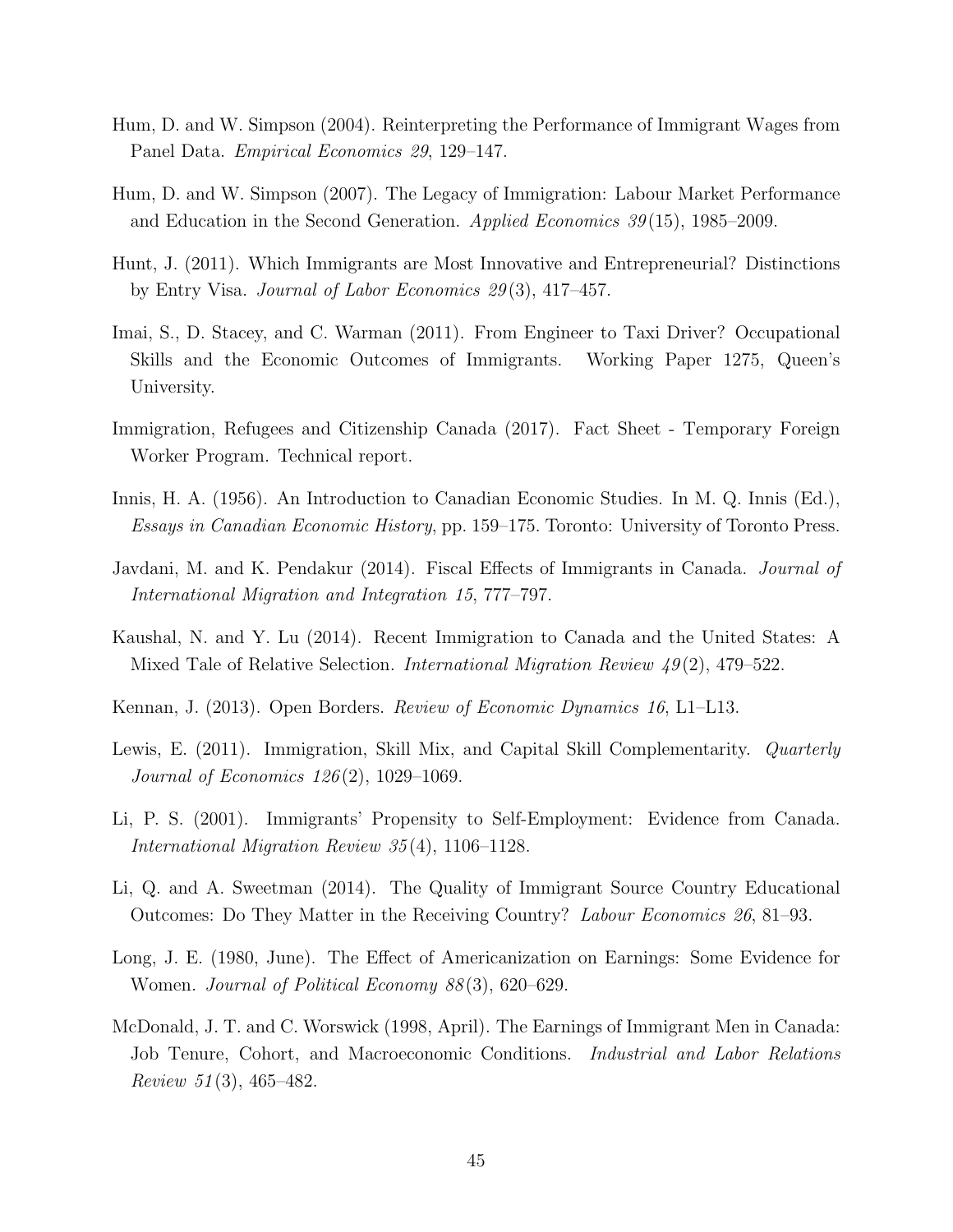- McWhinney, M. (1998). A Selection Criteria Chronology, 1967-1997: Critical Changes in Definition, the Point System and Priority Processing. Technical report, Strategic Research and Review Branch, Citizenship and Immigration Canada.
- <span id="page-47-4"></span>Meng, R. (1987). The Earnings of Canadian and Native-Born Males. Applied Economics 19, 1107–1119.
- <span id="page-47-3"></span>Mincer, J. A. (1974). The Human Capital Earnings Function. In Schooling, Experience, and Earnings, pp. 83–96. NBER.
- <span id="page-47-1"></span>Nozick, R. (1974). Anarchy, State, and Utopia. New York: Basic Books. pp. 149-182.
- <span id="page-47-7"></span>Oreopoulos, P. (2011). Why Do Skilled Immigrants Struggle in the Labor Market? A Field Experiment with Thirteen Thousand Resumes. American Economic Journal: Economic Policy  $3(4)$ , 148-171.
- <span id="page-47-12"></span>Ostrovsky, Y. (2012). The Dynamics of Immigrant Participation in Entitlement Programs: Evidence from Canada, 1993-2007. Canadian Journal of Economics 45 (1), 107–136.
- <span id="page-47-10"></span>Pandey, M. and J. Townsend (2013). Provincial Nominee Programs: An Evaluation of the Earnings and Settlement Rates of Nominees. Canadian Public Policy 39 (4), 603–618.
- <span id="page-47-0"></span>Parent, D. and C. Worswick (2004). Immigrant Labour Market Performance and Skilled Immigrant Selection: The International Experience. Technical report, Project Report, 2004RP-07, CIRANO, Montreal, Quebec.
- <span id="page-47-6"></span>Pendakur, K. and R. Pendakur (1998). The Colour of Money: Earnings Differentials Among Ethnic Groups in Canada. Canadian Journal of Economics 31 (3), 518–548.
- <span id="page-47-11"></span>Peri, G. and K. Y. Shih (2013). Foreign Scientists and Engineers and Economic Growth in Canadian Labor Markets. IZA Discussion Paper 7367.
- <span id="page-47-9"></span>Peri, G. and C. Sparber (2009). Task Specialization, Immigration and Wages. American Economic Journal: Applied Economics 1 (3), 135–169.
- <span id="page-47-8"></span>Peri, G. and V. Yasenov (2015). Synthetic Control Method and Immigration Shocks: The Case of the Mariel Boatlift. Technical report, UC Davis Department of Economics.
- <span id="page-47-5"></span>Picot, G. and P. Piraino (2013, November). Immigrant Earnings Growth: Selection Bias or Real Progress. Canadian Journal of Economics 46 (4), 1511–1536.
- <span id="page-47-2"></span>Rawls, J. (1993). The Law of Peoples. Critical Inquiry  $20(1)$ , 36–68.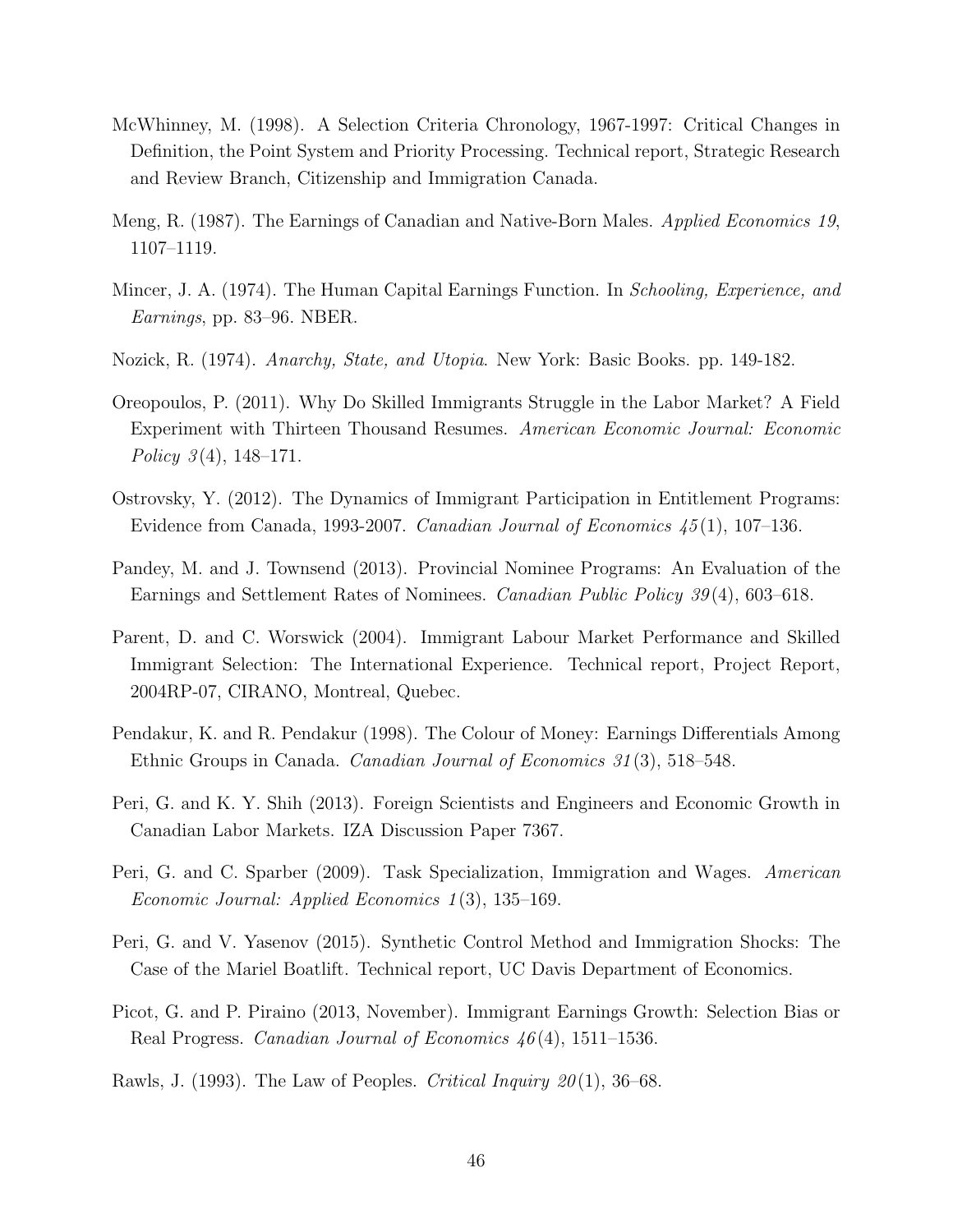- <span id="page-48-4"></span>Schaafsma, J. and A. Sweetman (2001, November). Immigrant Earnings: Age at Immigration Matters. Canadian Journal of Economics 34 (4), 1066–1099.
- <span id="page-48-12"></span>Schuetze, H. J. (2010). Immigration Policy and the Self-Employment Experience of Immigrants to Canada. In T. McDonald, E. Ruddick, A. Sweetman, and C. Worswick (Eds.), Canadian Immigration: Economic Evidence for a Dynamic Policy Environment. Montreal: McGill - Queen's University Press.
- <span id="page-48-7"></span>Sen, A. (1999). Development as Freedom. Oxford University Press.
- <span id="page-48-0"></span>Sen, A. (2009). The Idea of Justice. Cambridge, Massachusetts: The Belknap Press of Havard University Press.
- <span id="page-48-5"></span>Skuterud, M. (2010). The Visible Minority Earnings Gap Across Generations of Canadians. Canadian Journal of Economics  $43(3)$ , 860–881.
- <span id="page-48-2"></span>Tandon, B. B. (1978). Earnings Differentials Among Native-Born and Foreign-Born Residents of Toronto. International Migration Review 12, 405–410. (Fall).
- <span id="page-48-10"></span>The National Academies of Sciences, Engineering, and Medicine (2016). The Economic and Fiscal Consequences of Immigration. Technical report, Washington, DC: The National Academies Press.
- <span id="page-48-9"></span>Trefler, D. (1993). International Factor Price Differences: Leontief Was Right! Journal of Political Economy 101 (6), 961–987.
- <span id="page-48-1"></span>United Nations General Assembly (2016, October). The New York Declaration for Refugees and Migrants. Technical report.
- <span id="page-48-11"></span>Warman, C. (2007, May). Ethnic Enclaves and Immigrant Earnings Growth. *Canadian* Journal of Economics  $40(2)$ , 401–422.
- <span id="page-48-3"></span>Warman, C. and C. Worswick (2015). Technological Change and Declining Immigrant Outcomes, Implications for Income Inequality in Canada. Canadian Journal of Economics  $48(2)$ , 736–772.
- <span id="page-48-8"></span>Warman, C. and C. Worswick (2016). Immigrant Category of Admission of the Parents and Outcomes of the Children: How Far Does the Apple Fall? CReAM Discussion Paper 1618, Centre for Research & Analysis of Migration.
- <span id="page-48-6"></span>Worswick, C. (1996). Immigrant Families in the Canadian Labour Market. *Canadian Public* Policy 22(4), 378–396.